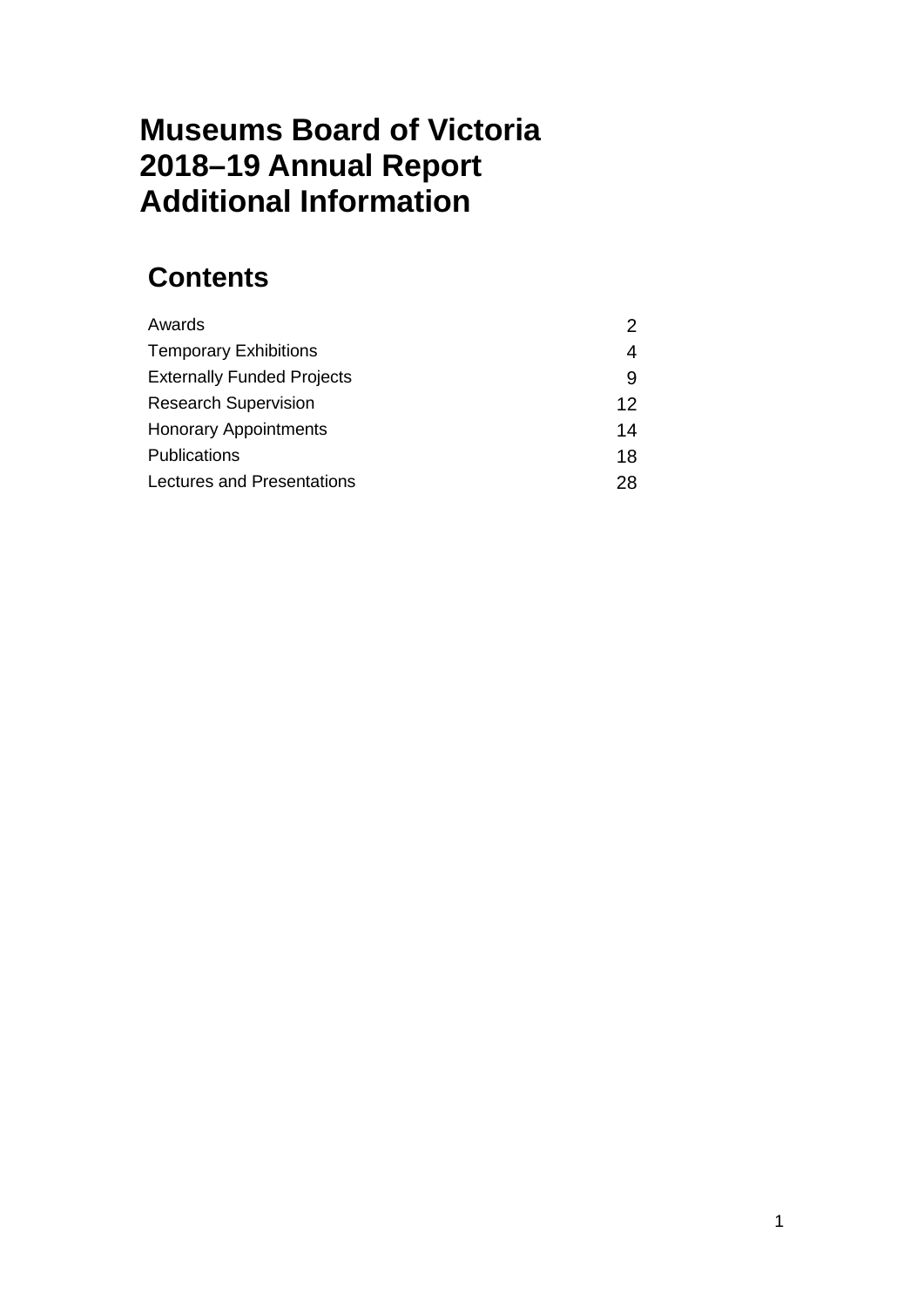# <span id="page-1-0"></span>**Awards**

#### **2018 AGDA Design Awards**

Distinction, Motion - Sound Design: awarded for *Beyond Perception: Seeing the Unseen* (Scienceworks).

#### **2018 AGDA Design Awards**

Distinction, Spatial - Exhibition Design: awarded for *Ground Up: Building Big Ideas, Together* (Scienceworks)*.*

#### **2018 AGDA Design Awards**

Merit, Digital - Digital Installations: awarded for *Beyond Perception: Seeing the Unseen* (Scienceworks).

#### **2018 AGDA Design Awards**

Merit, Spatial – Permanent Installations: awarded for *Beyond Perception: Seeing the Unseen* (Scienceworks).

#### **2018 Asia Pacific Network of Science and Technology Centres Awards**

Winner, Best Creative Science Exhibit: awarded for *Beyond Perception: Seeing the Unseen* (Scienceworks)*.*

#### **2018 Australian Institute for the Conservation of Cultural Material (AICCM) Awards**

Outstanding Conservation Treatment of the Year for the reactivation of the Victorian *Aborigines Advancement League Hearse*.

#### **2018 Australian Institute of Landscape Architects Awards**

Winner, Small Projects Landscape Architecture Award: awarded to Rush Wright Associates for *Immigration Museum Courtyard*

#### **2018 Hands On! Children in Museums Award, International Association of Children in Museums**

Finalist, *Ground Up: Building Big Ideas, Together and Beyond Perception (*Scienceworks).

#### **2018 Interior Design Excellence Awards (IDEA)**

Finalist, Public Space: for *Ground Up: Building Big Ideas, Together (*Scienceworks)*.*

#### **2018 International Design and Communications Awards**

Bronze Medal, Best Scenography for a Permanent Collection: awarded for *Beyond Perception: Seeing the Unseen (*Scienceworks).

#### **2018 National Energy Efficiency Awards, National Energy Efficiency Council**

Winner, Best Commercial Building Energy Efficiency Project: awarded to *Museums Victoria & Siemens*

#### **2018 Victorian Premier's Design Awards**

Best in Category, Communication Design: awarded for *Beyond Perception: Seeing the Unseen* (Scienceworks).

#### **2018 Victorian Premier's Design Awards**

Finalist, Digital Design: for *Beyond Perception: Seeing the Unseen* (Scienceworks).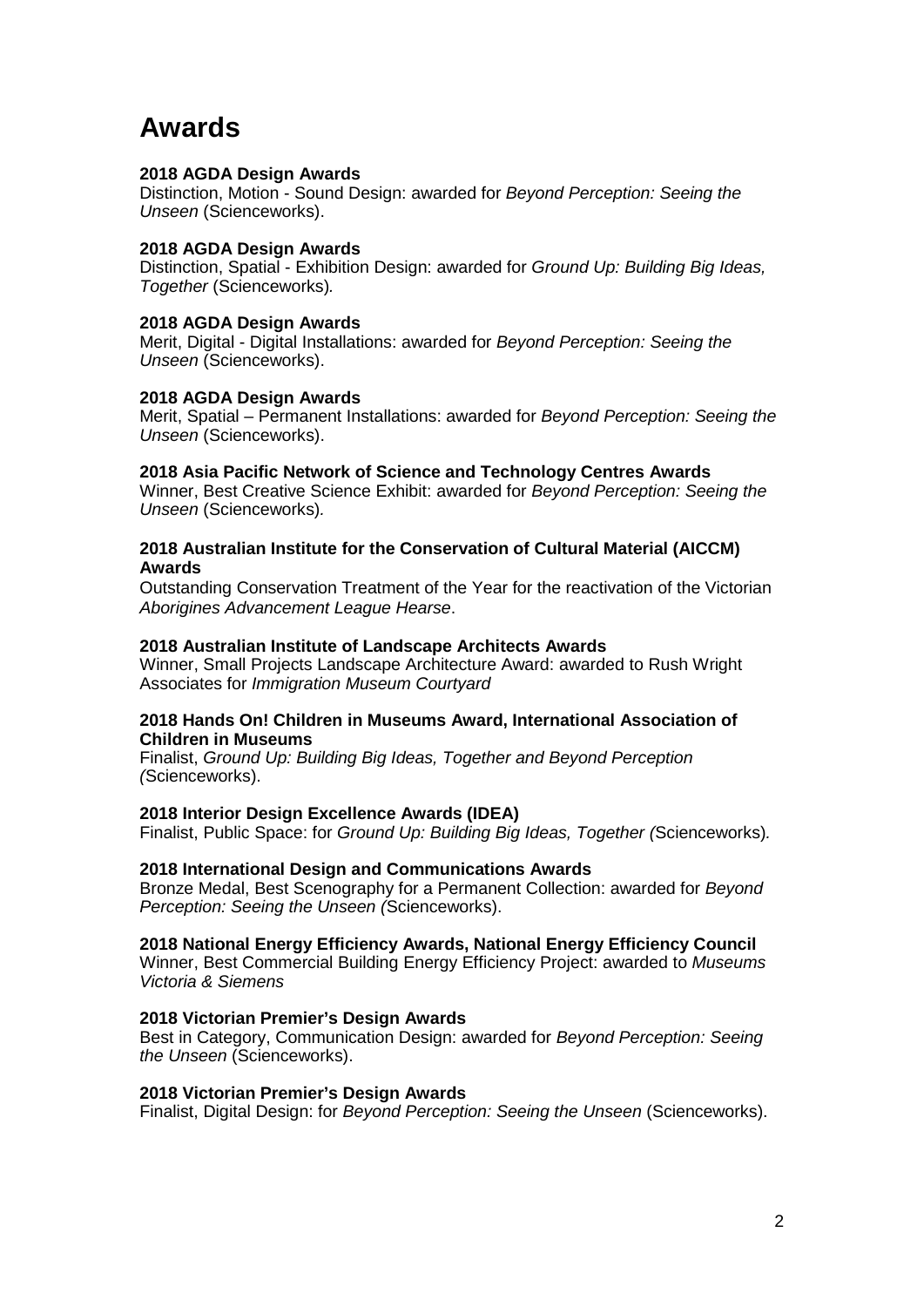#### **2018 Whitley Awards, Royal Zoological Society of New South Wales**

Whitley Medal, Dr Timothy O'Hara (Senior Curator, Marine Biology) and Dr Maria Byrne (University of Sydney) for their book "Australian Echinoderms: Biology, Ecology and Evolution" (CSIRO Publishing, 2017).

#### **2018 Whitley Awards, Royal Zoological Society of New South Wales**

Certificate of Commendation (Regional Field Guide category), Drs James Shelley, David Morgan, Michael Hammer, Matthew Le Feuvre, Glenn Moore, Martin Gomon, Mark Allen and Thomas Saunders for their book "A Field Guide to Freshwater Fishes of the Kimberley" (Murdoch University Print Production Team, 2018).

#### **2019 Meeting and Events Industry Awards, Meetings and Events Australia**

National Finalist, Best Event Meeting Venue capacity over 500 persons: for Museum Spaces.

#### **2019 Museums and Galleries National Awards, Australian Museums and Galleries Association**

Winner, Temporary/Travelling Exhibition: awarded for *LOVE* (Immigration Museum).

#### **2019 Museums and Galleries Awards (Victoria), Australian Museums and Galleries Association Victoria**

Winner, Award for Medium Museums: awarded to Immigration Museum for *LOVE* (Immigration Museum).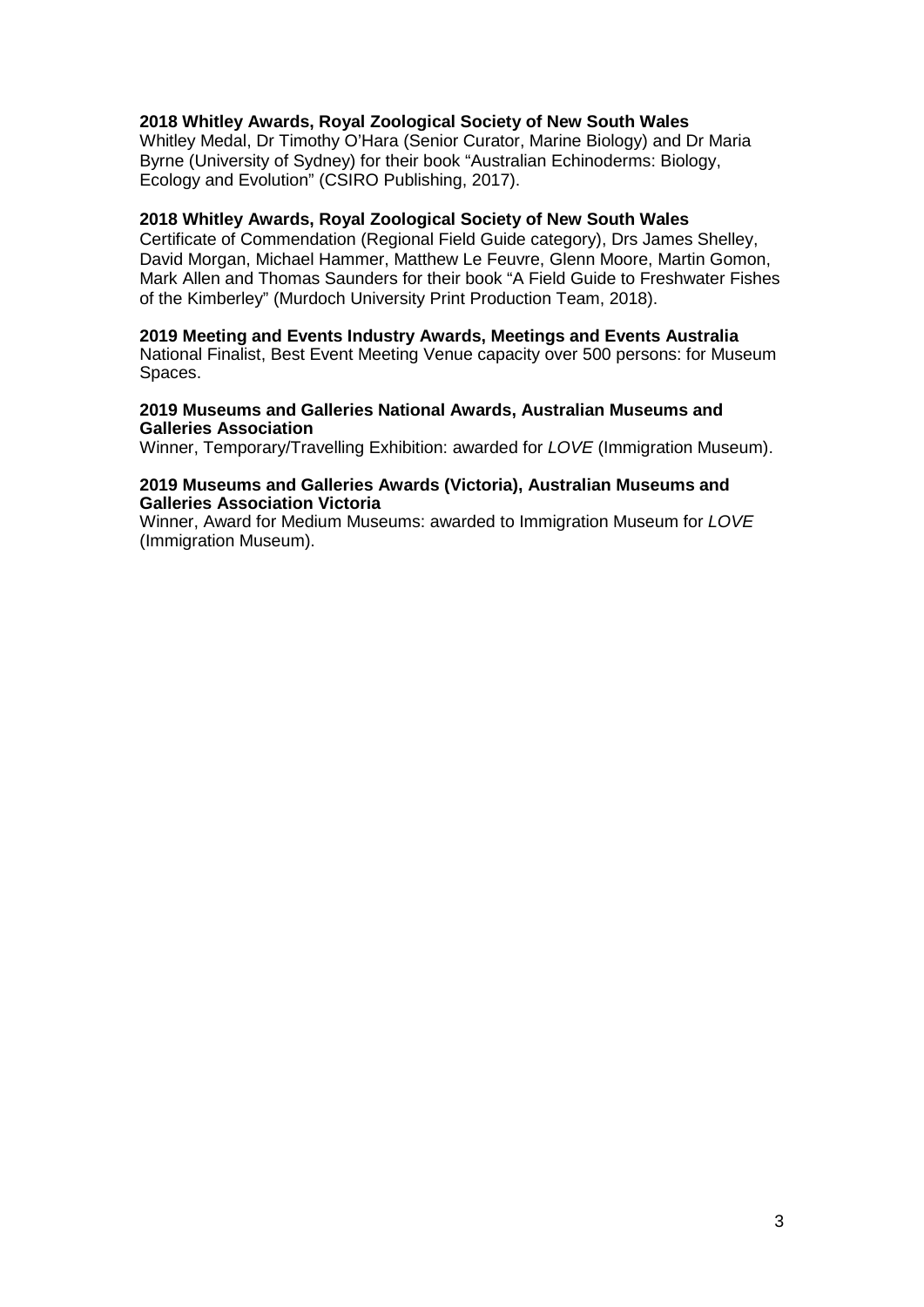# <span id="page-3-0"></span>**Temporary Exhibitions**

## **Bunjilaka**

*Because of her, we can!* **5 July 2018 – 20 January 2019**

In celebration of 2018 NAIDOC Week, Bunjilaka celebrated the contributions that Aboriginal and Torres Strait Islander women have made – and continue to make – to our communities, our families and our nation. *Because of her, we can!* highlighted the quiet achievers, the strong advocates and the women who are at the foundations of our vibrant First Peoples community today.

#### *Bush Mechanics* **9 March – 15 July 2018**

Exploring Indigenous knowledge and ingenuity, the importance of cars to remote communities, bush life and the humour of the outback, *Bush Mechanics* featured images, objects and footage from the much-loved television series (PAW Media and ABC). The exhibition was developed by the National Motor Museum in partnership with the History Trust of South Australia, PAW Media and Visions of Australia.

#### *Evolution: Torres Strait Islander Masks* **15 September 2018 – 28 January 2019**

Exploring the rich history of mask making in the Torres Strait, *Evolution: Torres Strait Islander Masks* highlighted the ceremonial and cultural significance of masks and their evolution to the present day. The exhibition was developed by the National Museum of Australia in partnership with the Gab Titui Centre and its parent body, the Torres Regional Authority.

#### *For Country, For Nation* **10 August – 7 October 2018**

Honouring the selfless contribution of Aboriginal and Torres Strait Islander peoples to the Anzac legend, *For Country, For Nation* captured a time in Australian history where Aboriginal and Torres Strait Islander peoples had few rights, poor living conditions and were not allowed to enlist in the war effort. Despite this, many indigenous people wanted to serve in defence of Australia and were willing to change their names, birth locations, heritage and nationality in an effort to do so. *For Country, For Nation* honoured the selfless contribution of Aboriginal and Torres Strait Islander peoples to the Anzac legend.

#### *Midawarr: Harvest* **4 April – 14 July 2019**

An amazing collaboration between artists Mulkun Wirrpanda and John Wolseley, *Midawarr: Harvest* explored the plants of the Dhubi-Djapu lands of East Arnhem Land. Mulkun Wirrpanda and John Wolseley met every Midawarr ('harvest' in the Yolŋu matha language) for five years to research and document the useful and delicious plants that, for centuries, have sustained communities in this unique part of the continent. Midawarr inspires us to think about the way we use, connect, value and understand our environment.

#### *River of Language* **28 June 2019 – 13 October 2019**

As part of 2019 NAIDOC week celebrations, *River of Language* celebrated the role of language and how it embodies all that we know and do. The exhibition was developed in collaboration with the Victorian Aboriginal Corporation for Language and explores Victoria's Living Aboriginal Knowledge Systems. Through sound and images, visitors will encounter and experience the vibrancy of our living languages.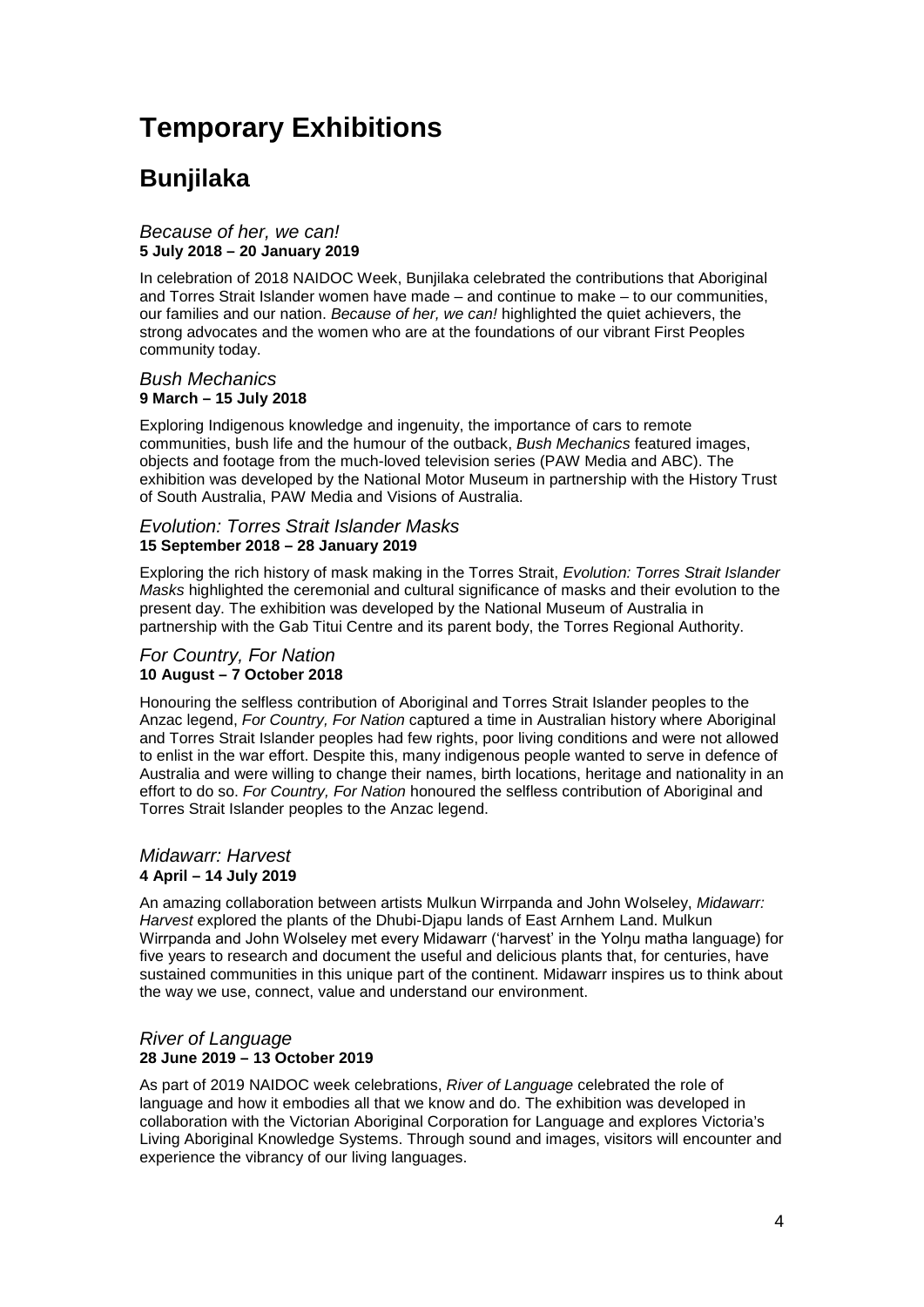#### *Silent Witness: A Window to the Past* **15 September 2018 – 28 January 2019**

*Scar Trees: A Window to the Past* was a photographic exhibition by Gunditjmara Elder Uncle Jim Berg. Scar trees are a reminder of the past, they are linked to all trees and bear witness to the way of life and freedom of Victoria's First Peoples.

## **Immigration Museum**

#### *Grow, Gather, Share* **8 November 2018 – 7 April 2019**

Exploring the rich history of diversity, gardening and food culture in Victoria, *Grow, Gather, Share* was a unique pop-up garden at the Immigration Museum. The experience celebrated the culinary practices and traditions, recipes and ingredients brought by migrants arriving in Victoria.

#### *Kahlil Gibran: The Garden of the Prophet* **28 November 2018 – 17 March 2019**

Celebrating the life and work of literary genius Kahlil Gibran, the exhibition explored the influence the works of Gibran had on some of the most influential figures of our time, from Indira Gandhi to Elvis Presley, John Lennon and David Bowie. The exhibition reflected on Gibran's world, highlighting the continued power and relevance of Gibran's work today.

#### *Kimlik: Expressions of Turkish Identity in Australia today* **15 September 2018 – 17 February 2019**

Developed in collaboration by the Moreland Turkish Association, *Kimlik* explored Turkish identity and how it is expressed through contemporary community and cultural experiences in Australia today.

#### *LOVE*

#### **1 December 2018 – 28 April 2019**

*Love* represented the beginning of a new approach to thematic and seasonal programming at the Immigration Museum. The exhibition embraced all kinds of connections between people and the range of emotional experience love entails. Developed in a partnership between Heide Museum of Modern Art, Love combined visual art, historical and contemporary artefacts and personal reflections from the community and visitors to explore love in all its joyous, illogical, heart-breaking and tender glory.

#### *Mahatma Gandhi: An Immigrant* **5 April – 15 July 2018**

An exhibition honouring the period of Gandhi's stay in South Africa and his subsequent transformation from this experience. Gandhi's history as a migrant lead to profound learnings that influenced both himself and India more broadly. The digital interactive exhibition featured film footage and audio recordings, bringing to life both Gandhi and a critical period of India's rich history.

#### *Mao's Last Dancer* **16 June – 7 October 2018**

Born into poverty during Mao's Communist Chine, Li Cunxin grew up in a world few of us can imagine. From being selected at the age of 11 to attend Madame Mao's Beijing Dance Academy to becoming one of China's most celebrated dancers, the inspiring story of Li Cunxin has been translated into a best-selling novel, a film and now, an exhibition. *Mao's Last Dancer* was developed by Museum of Brisbane, the city where Li Cunxin now resides.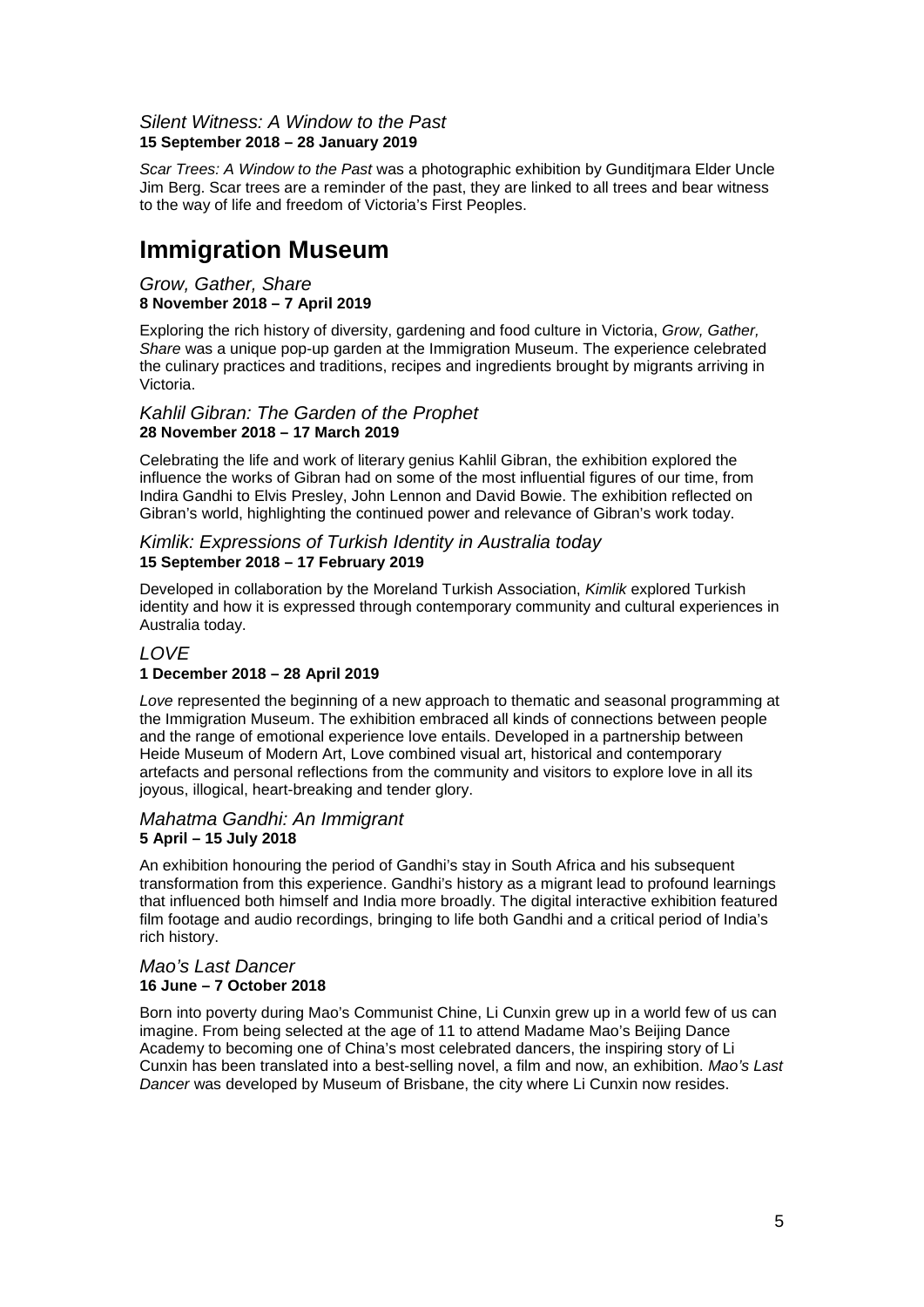#### *Our Bodies, Our Voices, Our Marks Exhibition Series*

#### **Documenting the Body: Curated by Miso 24 May – 6 October 2019**

An exploration of self-expression and cultural connection through tattooing, featuring contemporary artists chosen by Stanislava Punchuk. *Documenting the Body* considered the stories our bodies tell and presented local and contemporary perspectives on tattooing as it intersects with themes of immigration, journeys, the body, heritage and identity. The exhibition was part of the *Our Bodies, Our Voices, Our Marks* season at the Immigration Museum.

#### **Perseverance 24 May 2019 – 2 February 2020**

An exploration of the artistry of traditional Japanese tattoos as well as their history and influence on modern tattoo practices. While tattooing is largely seen as an underground activity in Japan, it has persevered and is now internationally renowned for its artistry, lineage, historic symbolism and the skill of its practitioners. The exhibition was part of the *Our Bodies, Our Voices, Our Marks* season at the Immigration Museum.

#### **Tatau: Marks of Polynesia 24 May – 6 October 2019**

*Tatau* showcased the work of traditional *Tatau* masters alongside that of younger practitioners and artists who are adopting *Tatau* motifs and styles for new media and art forms. *Tatau* are significant in Samoan culture and help Samoans and other Polynesians living abroad stay close to their identity and heritage. The exhibition was part of the *Our Bodies, Our Voices, Our Marks* season at the Immigration Museum.

## **Melbourne Museum**

#### *Fashion Redux: Something Old is Something New* **1 March – 21 April 2019**

As part of Virgin Australia Melbourne Fashion Festival, Museums Victoria presented an exciting fusion of styles from the past and present created by today's hottest fashionistas. The exhibition was developed in collaboration with leading Melbourne fashion identities and Museums Victoria's fashion archives. The results created a contemporary snapshot of how stylers from the past can be reinterpreted and become part of the Now.

#### *From the Heart: Remembering the 2009 Bushfires* **2 February – 12 May 2019**

Developed in a collaboration between the Department of Environment, Land, Water and Planning (DELWP), Parks Victoria, the Victoria Police Museum and Museums Victoria, the exhibition marks the tenth anniversary of the 2009 Victorian Bushfires. Alongside a small selection of objects from Museums Victoria's Bushfire collection, there were fascinating images of environmental recovery and stories of DELWP initiatives which focused on staff and community wellbeing following the event.

#### *Gut Feelings: Your mind. Your microbes.*  **15 March 2019 – July 2020**

A stunning display exploring new revelations in the science of gut health and its connection to our brains and bodies. The immersive exhibition introduced visitors to their helpful gut microbes as they walked amongst the beautiful and dynamic entities in the gut tunnel.

#### *Make Believe: The Story of the Myer Christmas Windows* **17 November 2018 – 3 February 2019**

An immersive exhibition on the beloved tradition of the Myer Christmas Windows. The exhibition explored the wonderful worlds created in the windows and the craft and creativity behind these iconic windows.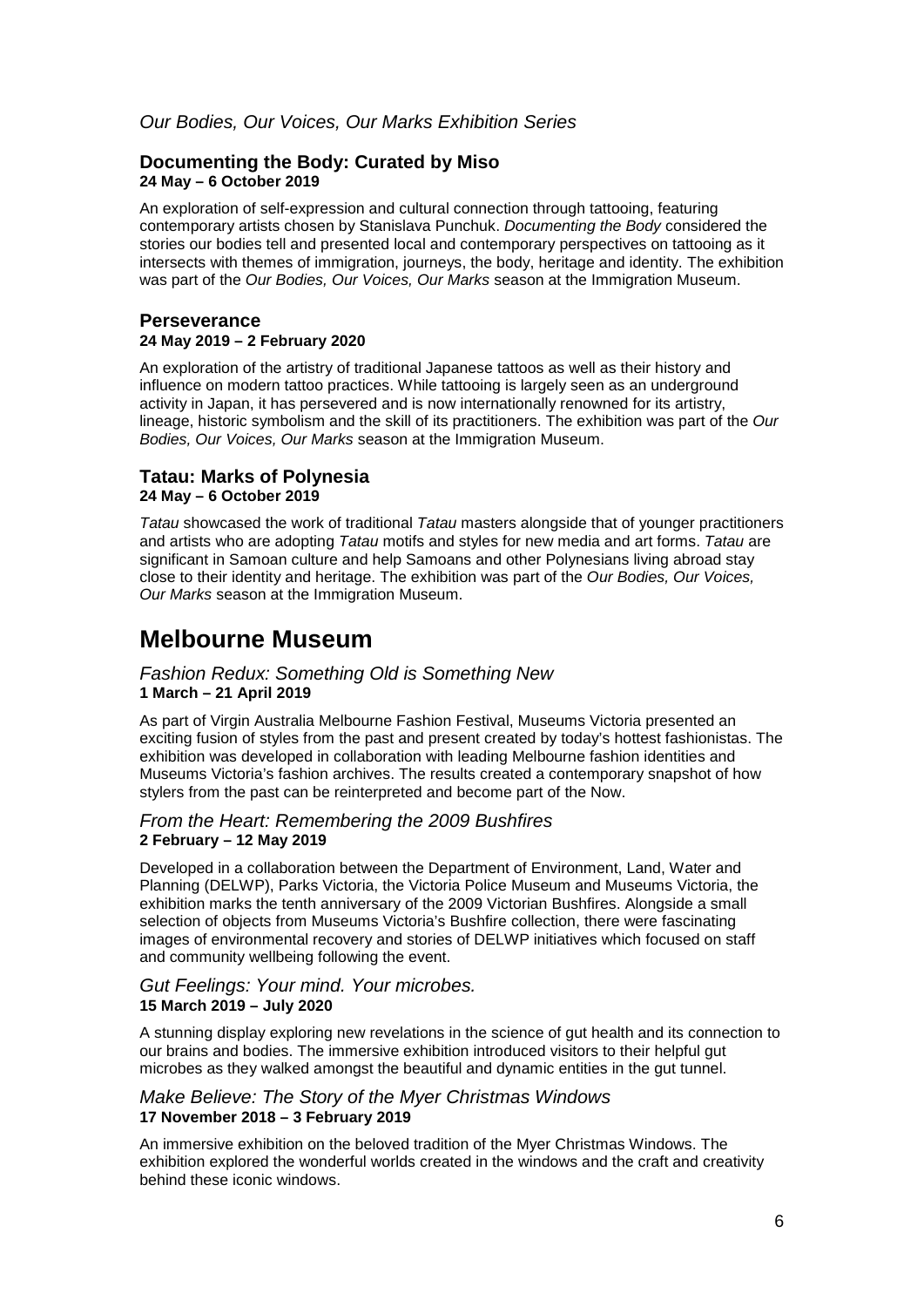#### *Nelson Mandela My Life: The Exhibition* **22 September 2018 – 3 March 2019**

Commemorating the 100th anniversary of Nelson Mandela, the exhibition celebrated Mandela's inspirational life as an extraordinary world leader, through original artefacts, rare film, sound and imagery, much of which had never-before left South Africa. The exhibition was produced in collaboration with The Nelson Mandela Foundation and has since toured internationally.

#### *Revolutions: Records and Rebels* **26 April – 6 October 2019**

The late 1960s were a moment when youth culture drove optimism and idealism, motivating people to come together and question the establishment across every area of society. *Revolutions* explored this significant cultural shift using film, music and objects to consider the seismic changes of the 1960s and the impact the period had one the way we live today. Developed by the Victoria and Albert Museum, *Revolutions* toured exclusively in Australia to Melbourne Museum.

#### *Top Designs 2018* **17 March – 15 July 2018**

An annual exhibition showcasing the remarkably creative and innovative work of Victoria's most exceptional VCE and VET design students. *Top Designs 2018* celebrated the outstanding achievements of the class of 2017 and gave audiences glimpses into the future of design.

#### *Top Designs 2019* **30 March – 14 July 2019**

Celebrating the innovation and creative problem-solving of Victoria's youngest designers, *Top Designs 2019* showcased the works of outstanding VCE and VET design students, with content spanning the breadth of furniture, fashion, graphic and product design, set, prop and costume design, film, print, photography, animation, mechanical, electronic and web design.

#### *Vikings: Beyond the Legend* **23 March 2018 – 26 August 2018**

A fascinating exhibition bringing the rich and often misunderstood Viking culture to life, in doing so, debunking stereotypes and providing a fascinating insight into Viking domestic life, rituals and beliefs. The exhibition showcased almost 500 artefacts, the largest collection of its kind displayed in Australia. Touring from the Swedish History Museum, *Vikings: Beyond the Legend* showed us why, even 1000 years later, Viking culture continues to captivate imaginations.

#### *You Can't Do That* **2 March – 15 July 2018**

Heralding the arrival of true Australian originals, *You Can't Do That* celebrated the fashion designers who challenged the establishment, garments that rocked new markets and models who smashed the mould.

## **Scienceworks**

*Above and Beyond* **9 June – 7 October 2018**

An exhibition that celebrated the power of innovation, where dreams take flight, this interactive aerospace exhibition featured immersive flight simulations, design challenges and visionary concepts for the future with inspiring stories from game-changing innovators.

*Museum of the Moon* **1 December 2018 – 28 April 2019**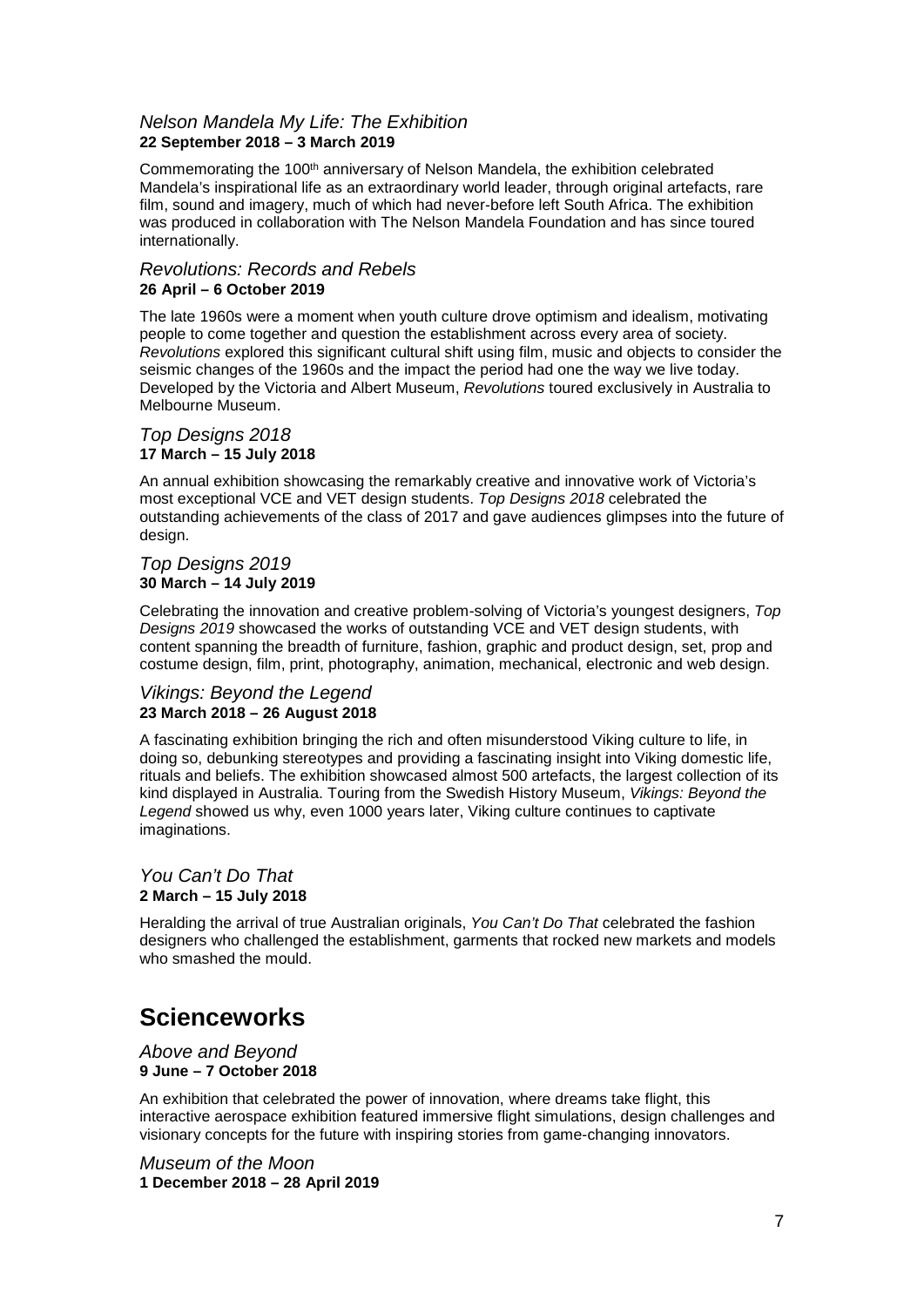Fusing lunar imagery, moonlight and music and featuring an astounding seven metre diameter spherical sculpture with large scale NASA imagery of the lunar surface, *Museum of the Moon* deepened our connection to Earth's natural satellite. The moon sculpture was created by UK artist Luke Jerram and music created by Dan Jones. The exhibition experience also included a surcharged virtual reality experience 'Lunar Hub' from local award winning developer Opaque Space.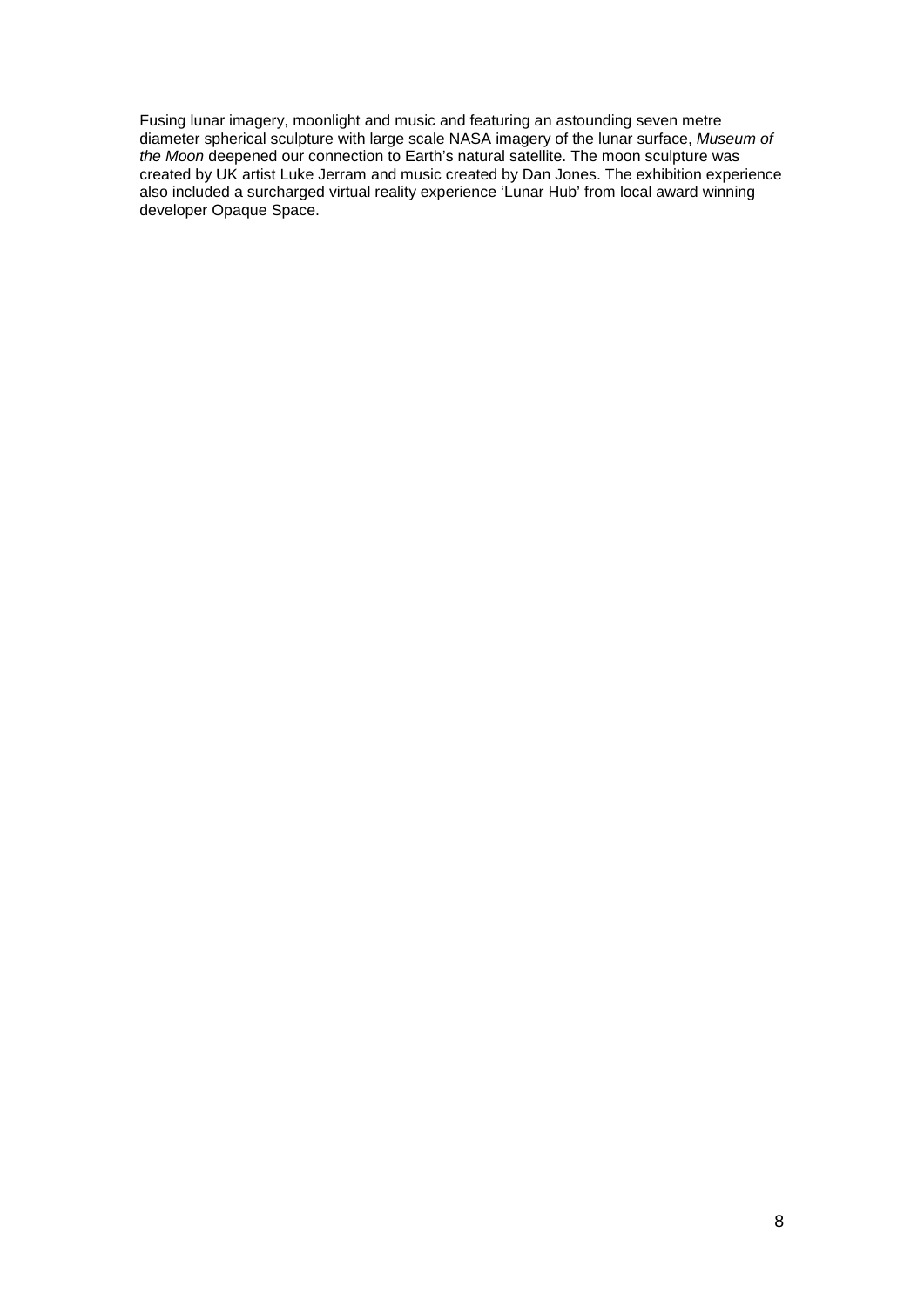# <span id="page-8-0"></span>**Externally Funded Projects**

**The following projects received external funding and commenced during the year under review.**

Australian Academy of Science: Funding to Museums Victoria for the project "2019 Australian Academy of Science – Boden Research Conference".

Creative Victoria (Department of Jobs, Precincts and Regions - Victoria): Funding to Museums Victoria for a four-year project to assist with the completion of the Great Melbourne Telescope (GMT) Restoration Project.

Department of Communications and the Arts (Commonwealth): Funding through the National Cultural Heritage Account to Museums Victoria to assist with the acquisition of a 19th Century candelabra epergne, an ornamental sterling-silver centrepiece with branched candlestick holders, presented to Captain William Lonsdale upon his retirement as Chief Magistrate and Commandant of Port Phillip in 1840.

Department of the Environment and Energy (Commonwealth) – National Environmental Science Program (NESP): Further funding to Museums Victoria for the project "Expanding our spatial knowledge of marine biodiversity to support future best-practice reviews".

Department of Environment, Land, Water and Planning (Victoria): Funding to Museums Victoria for the project "The improvement and evaluation of the existing Plains Wanderer recogniser software for Plains Wanderer song meters".

Parks Victoria: Funding to Museums Victoria for the project "Great Otway National Park – Bioscan"

The Mohamed bin Zayed Species Conservation Fund (Abu Dhabi, UAE): Further funding to Museums Victoria for the project "Emerging infectious diseases of critically endangered, endangered, and data deficient endemic rodents of Sulawesi Indonesia".

Zoological Parks and Gardens Board (trading as Zoos Victoria): Funding to Museums Victoria for the project "Determining long-term Broad-Toothed Rat survey locations across Victoria".

Zoological Parks and Gardens Board (trading as Zoos Victoria): Funding to Museums Victoria for the project "Determining long-term Smoky Mouse survey locations in the Central Highlands and Grampians / Gariwerd National Park – Stage 2".

#### **The following collaborative projects administered by other institutions received external funding and commenced during the year under review.**

Monash University (through the Robert Blackwood Partnership to support collaborative projects with Museums Victoria): Funding to support a PhD Scholarship in the form of a Research Training Program Scholarship (RTPS) plus a top-up to support research project expenses, for a project in the Humanities and Social Sciences – HASS discipline, titled "The Mother Archive: re-imagining motherhood", co-supervised by Dr Tom Chandler (Monash University), Ms Deborah Tout-Smith (Museums Victoria) and Dr Carla Pascoe (University of Melbourne). Funding administered by Monash University.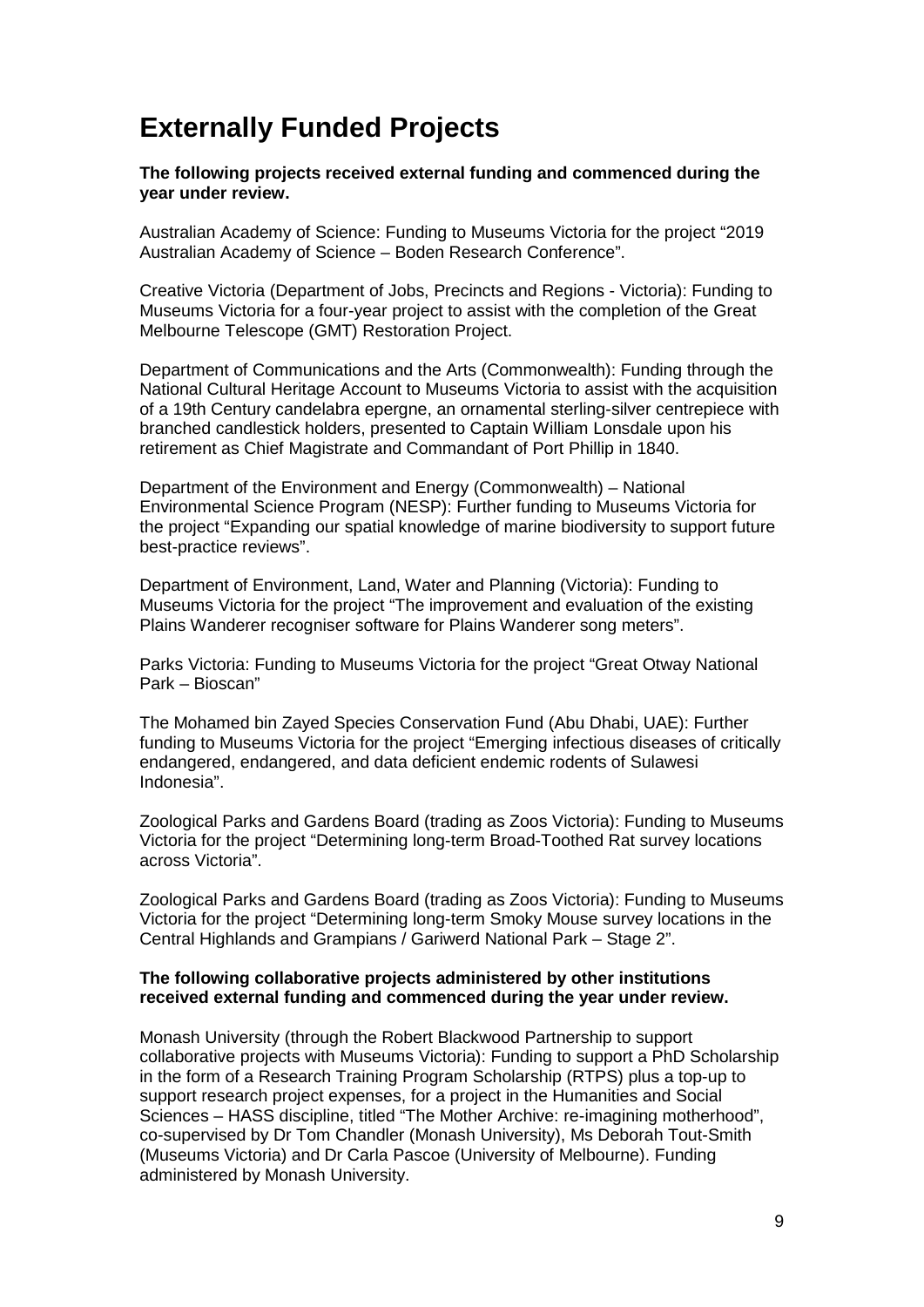Monash University (through the Robert Blackwood Partnership to support collaborative projects with Museums Victoria): Funding to support a PhD Scholarship in the form of a Research Training Program Scholarship (RTPS) plus a top-up to support research project expenses, for a project in the Science, Technology, Engineering and Mathematics – STEM discipline, titled "Geochemistry and microbiology of silver tellurides", co-supervised by Prof. Joël Brugger (Monash University) and Dr Stuart Mills (Museums Victoria). Funding administered by Monash University.

Monash University (through the Robert Blackwood Partnership to support collaborative projects with Museums Victoria): Funding to support a PhD Scholarship in the form of a Research Training Program Scholarship (RTPS) plus a top-up to support research project expenses, for a project in the Science, Technology, Engineering and Mathematics – STEM discipline, titled "Unlocking the palaeobiology of Australia's extinct megafaunal marsupials", co-supervised by Assoc. Prof. Alistair Evans and Dr Justin Adams (Monash University) and Dr Erich Fitzgerald (Museums Victoria). Funding administered by Monash University.

The University of Melbourne: McCoy Project Seed Funding to Prof. Rachel Fensham (University of Melbourne) and Ms Molly Walker (Museums Victoria) to support a collaborative research project titled "A framework for co-production of Museums Victoria's digital Living Archive of Indigenous Collections". Grant administered by the University of Melbourne.

The University of Melbourne: McCoy Project Seed Funding to Dr Simon Cropper (University of Melbourne) and Dr Tanya Hill (Museums Victoria) to support a collaborative research project titled "Stars in their eyes: how the identification of star constellations is influenced by culture, cognition, and differences in perception". Grant administered by the University of Melbourne.

The University of Melbourne: McCoy Project Seed Funding to Dr José Lahoz-Monfort (University of Melbourne) and Dr Joanna Sumner (Museums Victoria) to support a collaborative research project titled "Comparing detection efficiency of thermal infrared imaging by drones to acoustic and walking surveys for the detection of the critically endangered Plains-wanderer". Grant administered by the University of Melbourne.

The University of Melbourne: McCoy Project Seed Funding to Prof. Deirdre Coleman (University of Melbourne) and Ms Nik McGrath (Museums Victoria) to support a collaborative research project titled "George Lyell Collection: Australian entomology past and present". Grant administered by the University of Melbourne.

The University of Melbourne: McCoy Project Seed Funding to Assoc. Prof. Gavan McCarthy (University of Melbourne) and Ms Deborah Tout-Smith (Museums Victoria) to support a collaborative research project titled "The Saunders Family Collection: working class life in Port Melbourne, 1920s-1980s". Grant administered by the University of Melbourne.

The University of Melbourne: McCoy Project Seed Funding to Dr Robert Brown (University of Melbourne) and Dr Elizabeth Suda (Museums Victoria) to support a collaborative research project titled "Generating a research-informed 'transformative evaluation framework' to enable museum educators to effectively evidence, evaluate and improve their practice". Grant administered by the University of Melbourne.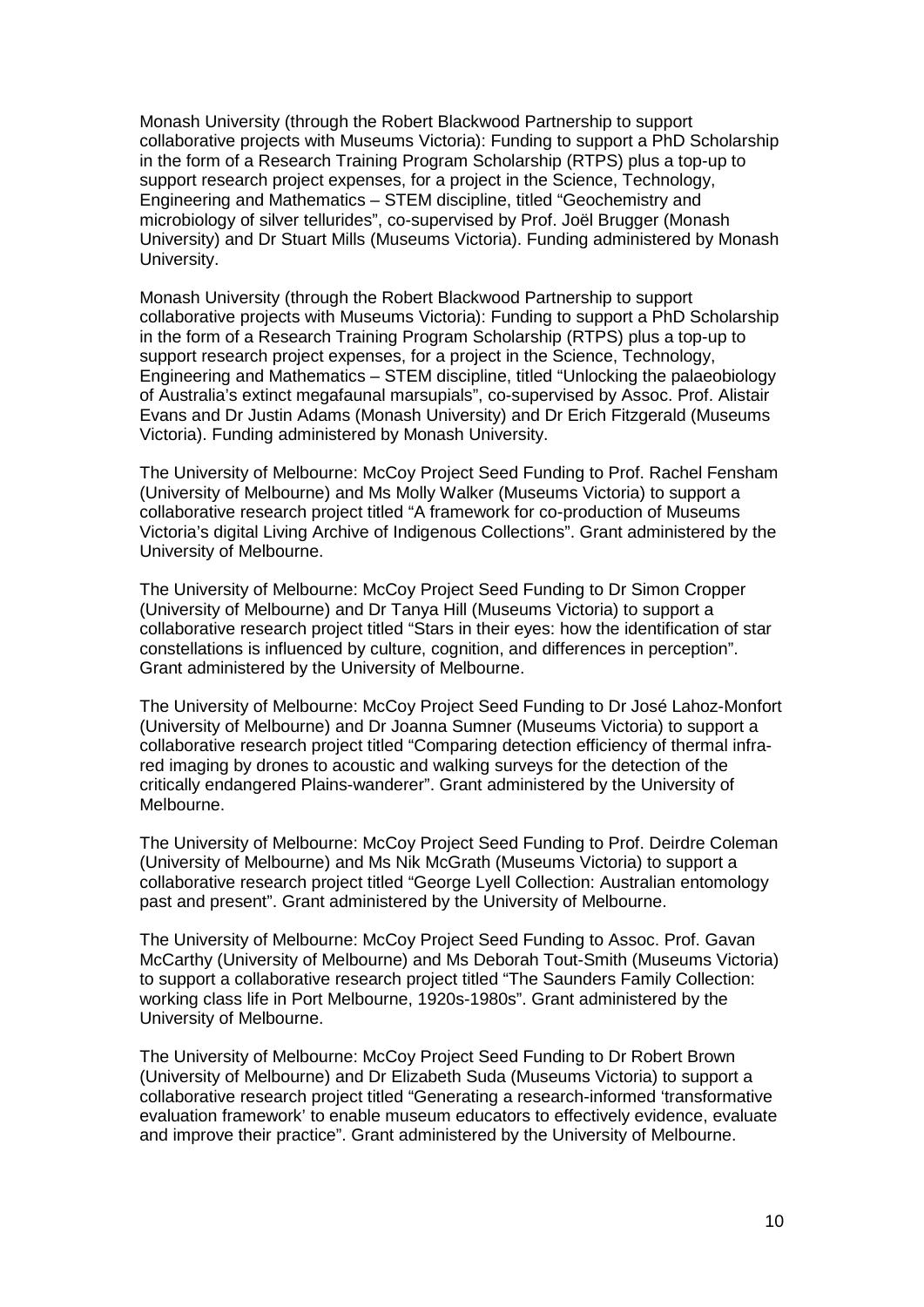The University of Melbourne and Museums Victoria (through the McCoy Project to foster innovative and high impact research projects): Funding to support a PhD scholarship in the form of a Research Training Program Scholarship (RTPS), for the project titled "Star constellation identification and storytelling in children: How the identification of constellations is influenced by culture, cognition, and development in perception" co-supervised by Dr Simon Cropper (University of Melbourne) and Dr Tanya Hill (Museums Victoria). Funding administered by the University of Melbourne.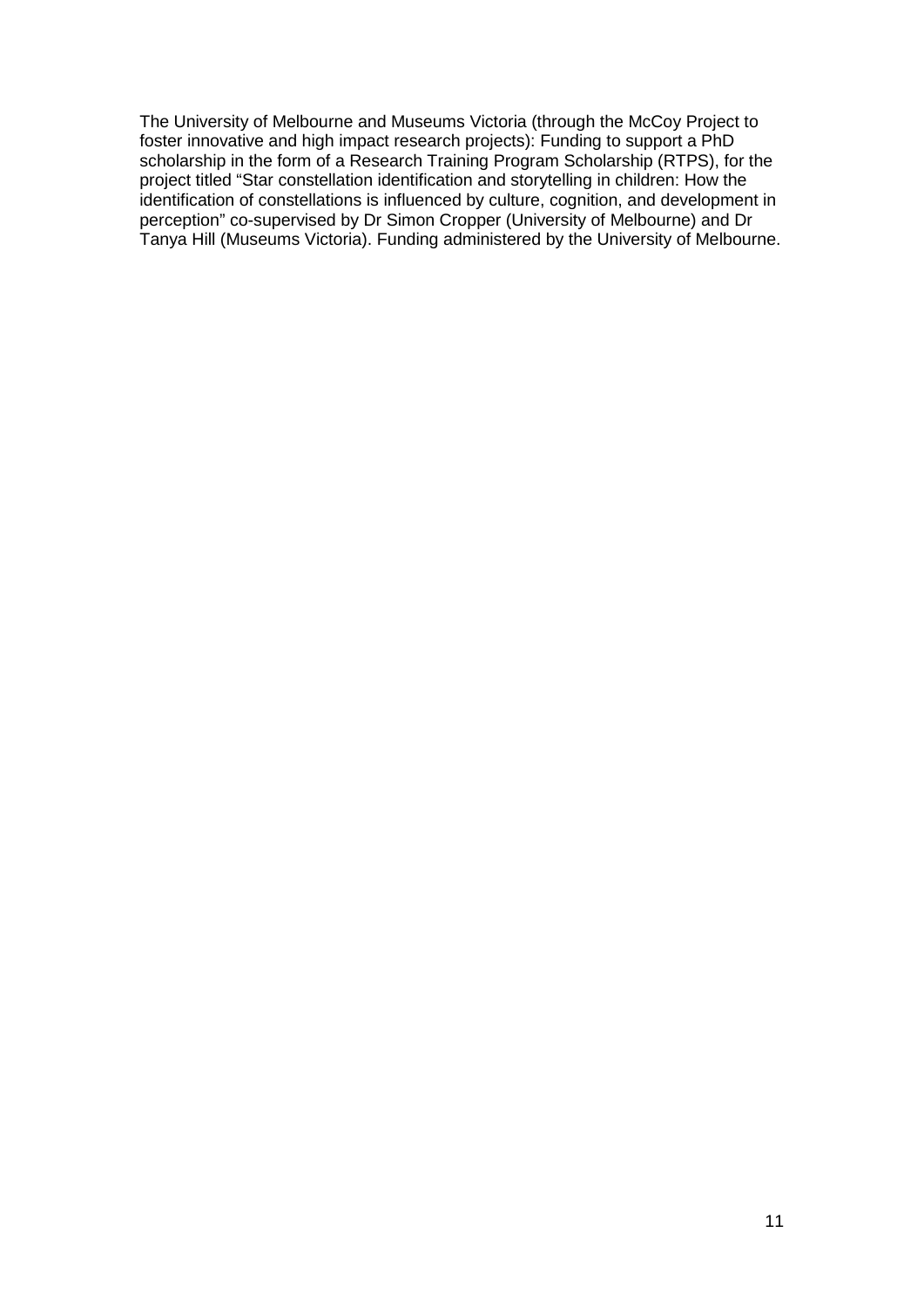## <span id="page-11-0"></span>**Research Supervision**

Blunden, Raf: MSc, School of BioSciences, University of Melbourne. Supervisors: *Kevin Rowe*, Andrew Pask. Project: Evolution of digestive enzymes in Indo-Australian rodents.

Camilleri, Tamara: PhD, Deakin University – Burwood Campus. Supervisors: *David Holloway*, Mark Warne, Guang Shi Elizabeth Weldon. Project: Mid-Palaeozoic Ostracoda of Victoria.

Cottle, Rachael: MA, School of Humanities and Social Sciences, Deakin University. Supervisors: *Deborah Tout-Smith, Matthew Churchward*, Steven Cooke. Project: Women of the Victorian Railways.

Dong, Caroline: PhD, University of Melbourne. Supervisors: *Adnan Moussalli*, Devi Stuart-Fox. Project: Genomic patterns of speciation in the colour polymorphic tawny dragon lizard (*Ctenophorus decresii*).

Gaganos, Fotios: MSc, School of BioSciences, University of Melbourne. Supervisors: *Kevin Rowe*, Devi Stuart-Fox. Project: Evolution of morphological traits associated with diet of Indo-Australian rodents.

Gan, Lena: PhD, University of Melbourne. Supervisors: *Richard Gillespie*, Dianne Mulcahy. Project: Cultural Encounters of the Third Age: understanding the lived experience of cultural engagement for older museum visitors.

Grubb, Joshua: PhD, La Trobe University. Supervisors: *Richard Marchant*, Heloise Gibb, Nick Murphy. Project: Litter invertebrates in forests recovering from bushfire.

Huggett, Georgia: MSc, School of Biosciences, University of Melbourne. Supervisors: *Karen Rowe*, Kathryn Handasyde. Project: Developing a complementary survey method for arboreal marsupials using acoustic monitoring.

Lee, Ruthur: MSc, School of Ecosystem and Forest Sciences, University of Melbourne. Supervisors: *Karen Rowe*, Kirsten Parris. Project: Impacts of anthropogenic noise on bird-singing behaviour.

Louise Clark, Rebecca: PhD, Monash University. Supervisors: *Deborah Tout-Smith*, Tom Chandler, Carla Pascoe. Project: The Mother Archive: re-imagining motherhood.

Missen, Owen: PhD, Monash University. Supervisors: *Stuart Mills*, Joël Brugger. Project: Geochemistry and microbiology of silver tellurides.

Mitchell, Michela: PhD, Monash University. Supervisors: *Timothy O'Hara*, Raymond Norton.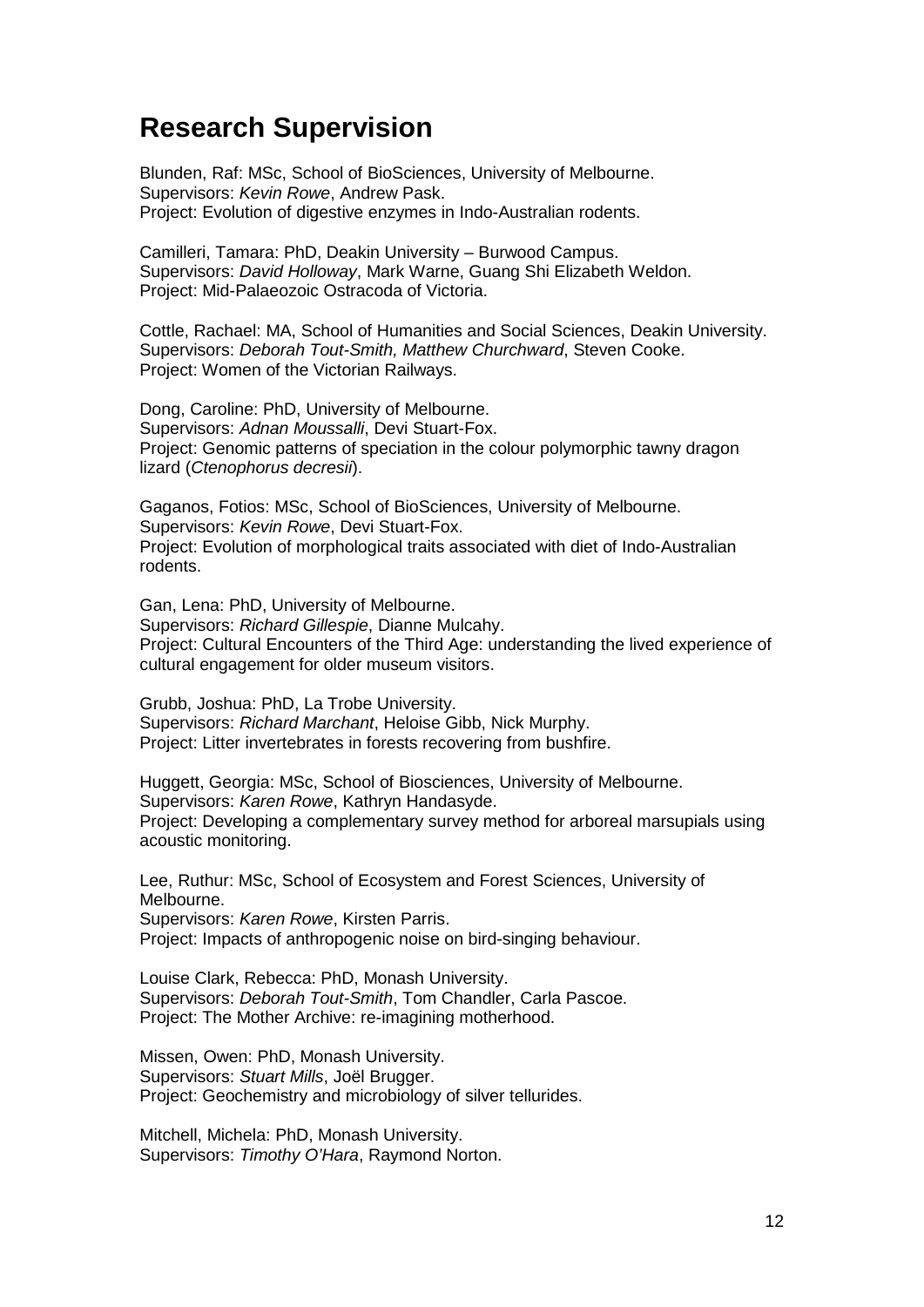Project: Distribution, composition and venom evolution in endemic Australian sea anemones.

Naidoo, Thirunesha (Nesha): PhD, University of Melbourne. Supervisors: *Richard Gillespie*, Julie Willis. Project: The form, formation and transformation of Melbourne's designed public spaces, 1850-2000.

Parker, William: PhD, Monash University. Supervisors: *Erich Fitzgerald*, Alistair Evans, Justin Adams. Project: Unlocking the palaeobiology of Australia's extinct megafaunal marsupials.

Perry, Sam: PhD, University of Notre Dame. Supervisors: *Stuart Mills*, Peter Burns. Project: Using hydrotalcites to clean uranium from wastewater.

Ramm, Till: PhD, joint enrolment at the University of Melbourne and Humboldt-Universität zu Berlin, Germany. Supervisors: *Jane Melville, Christy Hipsley*, Johannes Müller. Project: Shifts in lizard communities through time along the east coast of Australia with particular interest in dragon lizards.

Richards, Hazel: PhD, Monash University. Supervisors: *Erich Fitzgerald*, Alistair Evans, Justin Adams. Project: Peculiar *Palorchestes*: Describing, reconstructing and analysing the limb anatomy of *Palorchestes azael*.

Roycroft, Emily: PhD, University of Melbourne. Supervisors: *Kevin Rowe, Adnan Moussalli,* Andrew Pask. Project: Genomic approaches to understanding the evolution and conservation of Australo-papuan rodents.

Rule, James: PhD, Monash University. Supervisors: *Erich Fitzgerald*, Justin Adams, Alistair Evans. Project: Phylogeny and biogeography of austral seals in the family Phocidae.

Tasoulis, Theodouris: PhD, University of Newcastle. Supervisors: *Joanna Sumner*, Geoff Isbister. Project: A phylogeny-based comparative analysis of the venom proteome of Australian elapids.

Ustundag, Nell: PhD, University of Melbourne. Supervisors: *Sione Francis*, Andrew Jamieson, Sara Wills. Project: Cross-cultural encounters: Pacific exhibitions and the making of meanings.

Whitelaw, Brooke: PhD, James Cook University. Supervisors: *Julian Finn*, Jan Strugnell. Project: The evolution of venom in the blue-ringed octopus *Hapalochlaena* species complex.

Wong, Shu (Sharon): PhD, University of Melbourne. Supervisors: *Alice Cannon*, Petronella Nel. Project: A framework for managing malignant plastics in museum collections.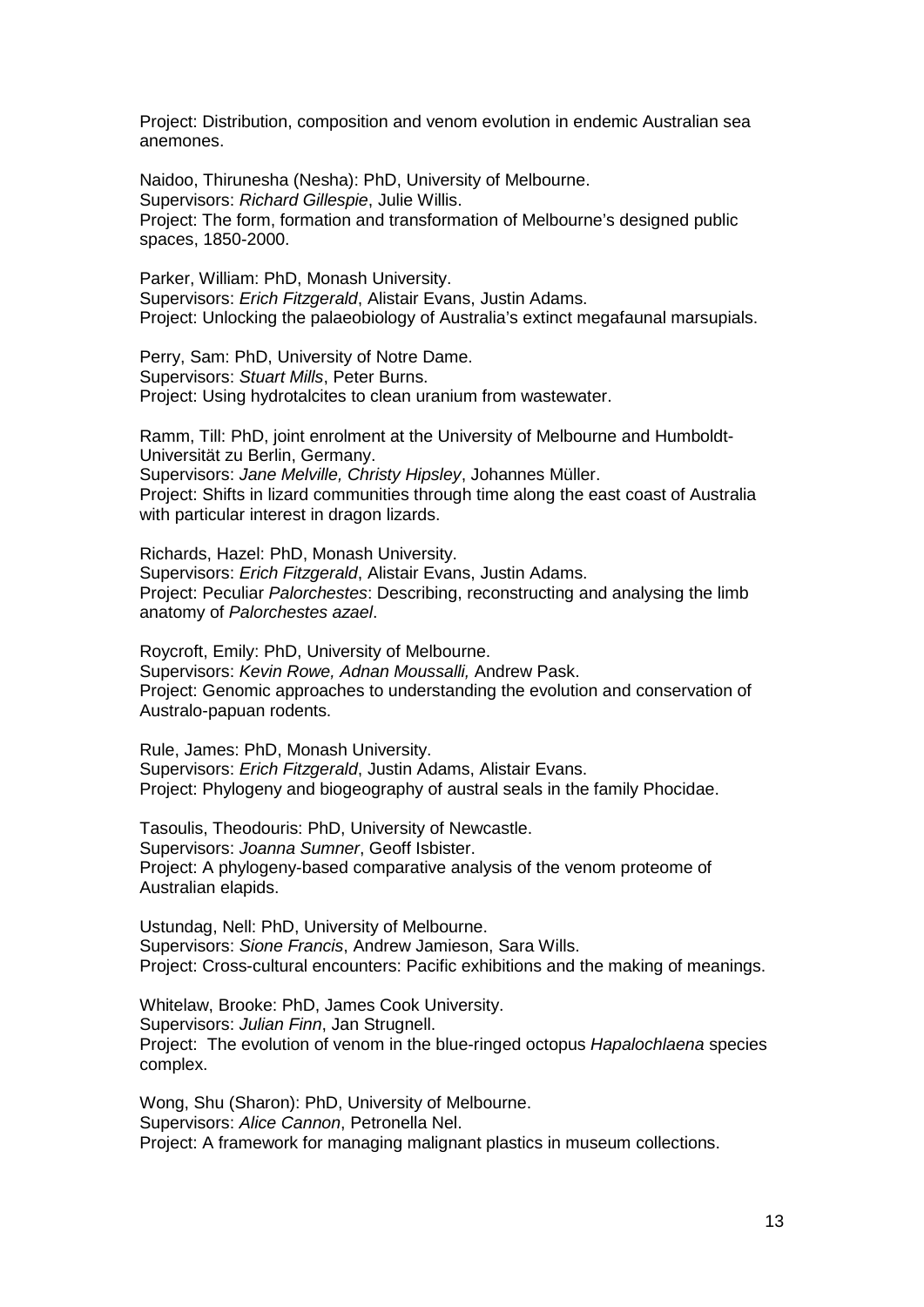# <span id="page-13-0"></span>**Honorary Appointments**

## **Honorary Life Fellows**

Granted to individuals of high academic distinction or public standing, considered to have made a significant contribution to the intellectual standing or other significant development of Museum Victoria.

Emeritus Professor Daine Alcorn Professor Margaret Cameron AM Professor Edwina Cornish AO Mr Jim Cousins AO Mr Graham Cunningham Mrs Amanda Derham Mr Bob Edwards AO Mr Jack Ellis Ms Sylvia Falzon Ms Jill Gallagher AO Professor Margaret Gardner AO Mr Terry Garwood Professor Jennifer Graves AO Dr J. Patrick Greene OBE Ms Susan Heron Dr Robin Hirst PSM Mr Peter Hiscock AM Professor Rod Home AM Mr Steve Howard Dr Gael Jennings Professor Pookong Kee Professor Daryl Le Grew AC Ms Jenny Love Professor Janet McCalman AC Ms Tina McMeckan Mr Peter McMullin Dr Angus Martin Mr Harold Mitchell AC Mr Graham Morris Mrs Sarah Myer Ms Sheila O'Sullivan Emeritus Professor David Penington AC Mr Michael Perry Emeritus Professor Marian Quartly Mr Richard Searby AO QC Mr Ian Sinclair AC The Honourable Haddon Storey QC Mr Tim Sullivan Ms Annette Vickery Emeritus Professor James Warren Ms Deanne Weir Mr Bob Weis Mr Garry Woodard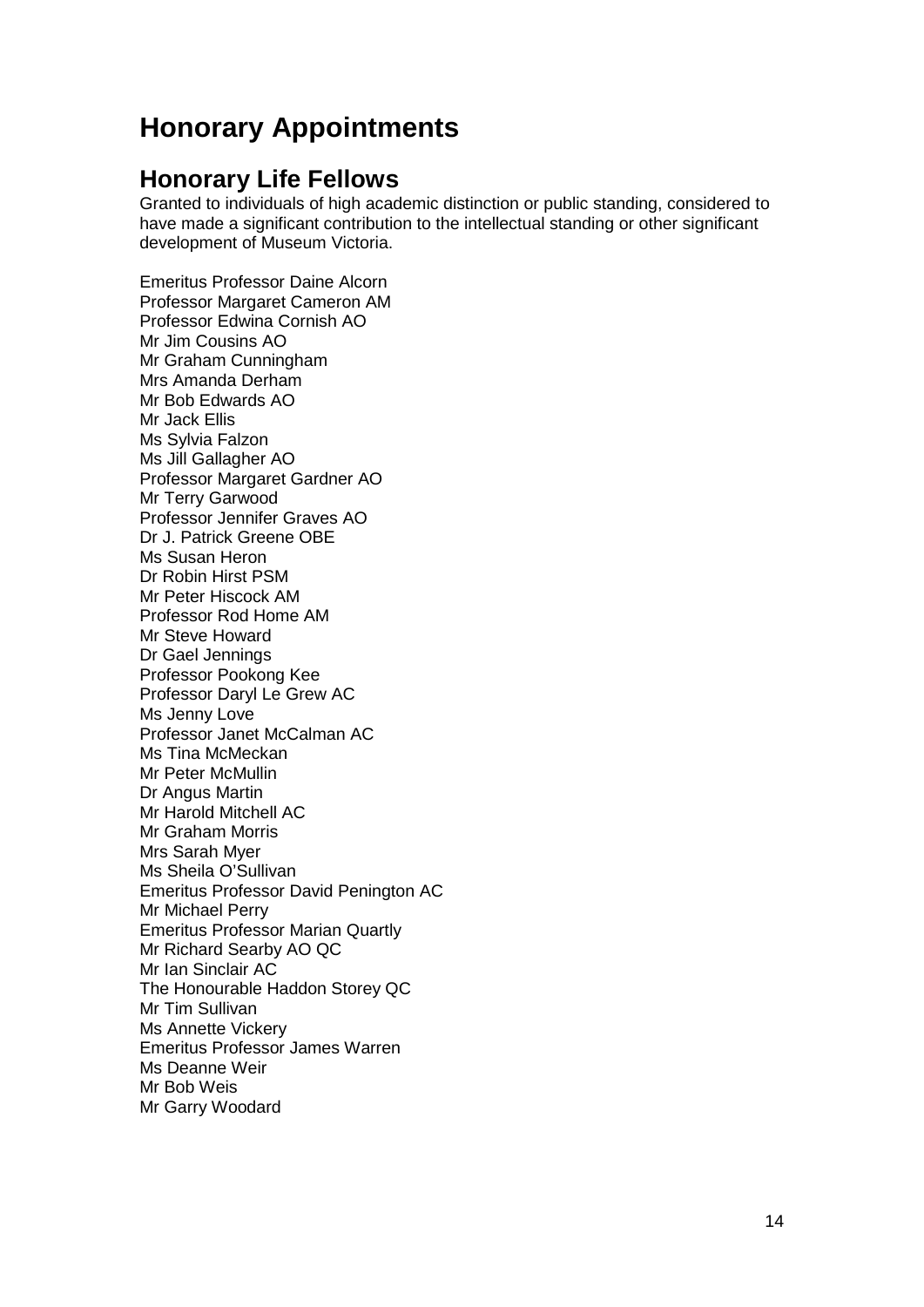## **Curators Emeritus**

Granted to curators who retire after having given distinguished service to Museum Victoria for a minimum of 10 years and have made a distinguished contribution in an appropriate curatorial or research field.

*First Peoples* Dr Ron Vanderwal

*Society and Technology* Mr Martin Hallett PSM Mr John Sharples Dr Charlotte Smith Ms Elizabeth Willis

*Sciences* Dr William (Bill) Birch AM Ms Suzanne Boyd Dr Thomas Darragh Ms Joan Dixon Dr Chung-Cheng Lu Dr Mark Norman Dr Gary Poore

### **Honorary Associates**

Granted to individuals who can be called upon to provide specialist professional advice and assistance to the Board, management or staff on an honorary basis.

*First Peoples* Assoc. Prof. Harry Allen Ms Susan (Sana) Balai Prof. Catherine Bennett Mr Jim Berg Dr Anthony Birch Dr Liz Conor Ms Vicki Couzens Dr David Dorward Assoc. Prof. Penelope Edmonds Dr Michael Green Mr Simon Greenwood Mr Mark Grist Dr Diane Hafner Dr Louise Hamby Dr Colin Hope Prof. Marcia Langton AM Prof. Ian McNiven Dr Martha Macintyre Dr John Morton Prof. Nicolas Peterson Mr Rhys Richards Emeritus Prof. Bruce Rigsby Prof. Lynette Russell AM Mr Edward (Ted) Ryan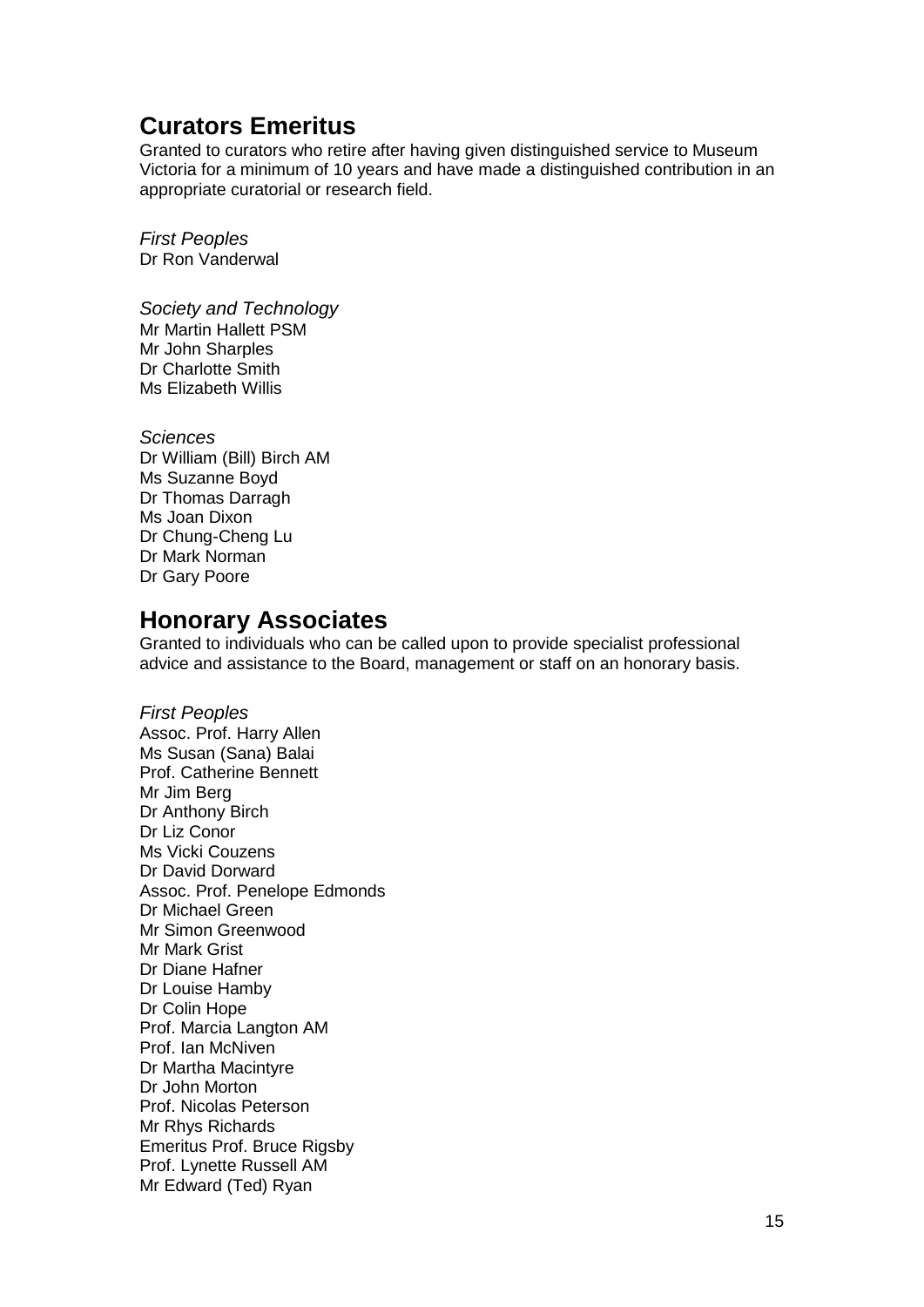Dr Leonn Satterthwait Dr Gaye Sculthorpe Ms Sandra Smith Dr Nicola Stern Dr Robin Torrence

*Yulendj community reference group* Ms Eileen Alberts Ms Carolyn Briggs AM Ms Eileen Harrison Ms Lee Healy Ms Lisa Jones Mr Brendan Kennedy Ms Diane Kerr OAM Ms Esther Kirby OAM Ms Justice Nelson Ms Rochelle Patten Ms Diana (Titta) Secombe Mr Larry Walsh

*Society and Technology* Mr Maxwell Burnet Mr Eddie Butler -Bowdon Prof. Joy Damousi Prof. Kate Darian -Smith Dr Gwenda Davey AM Emeritus Prof. Graeme Davison AO Ms Rhonda Diffey Dr June Factor Ms Rebecca Forgasz Mr Geoffrey Holden Ms Alana Johnson Dr Marina Larsson Ms Ruth Leveson Ms Anna Lottkowitz Mr Euan McGillivray Ms Judy McKinty Ms Camila Marambio Dr Andrew May Prof. John Murphy Prof. Timothy Murray Dr Seamus O'Hanlon Dr Carla Pascoe Dr John Pickard Dr Gary Presland Dr Emma Robertson Dr Jonathan Sweet Dr Benjamin Thomas Prof. Alistair Thomson Prof. Peter Thorne Dr Graham Willett Dr Sara Wills Prof. Andrea Witcomb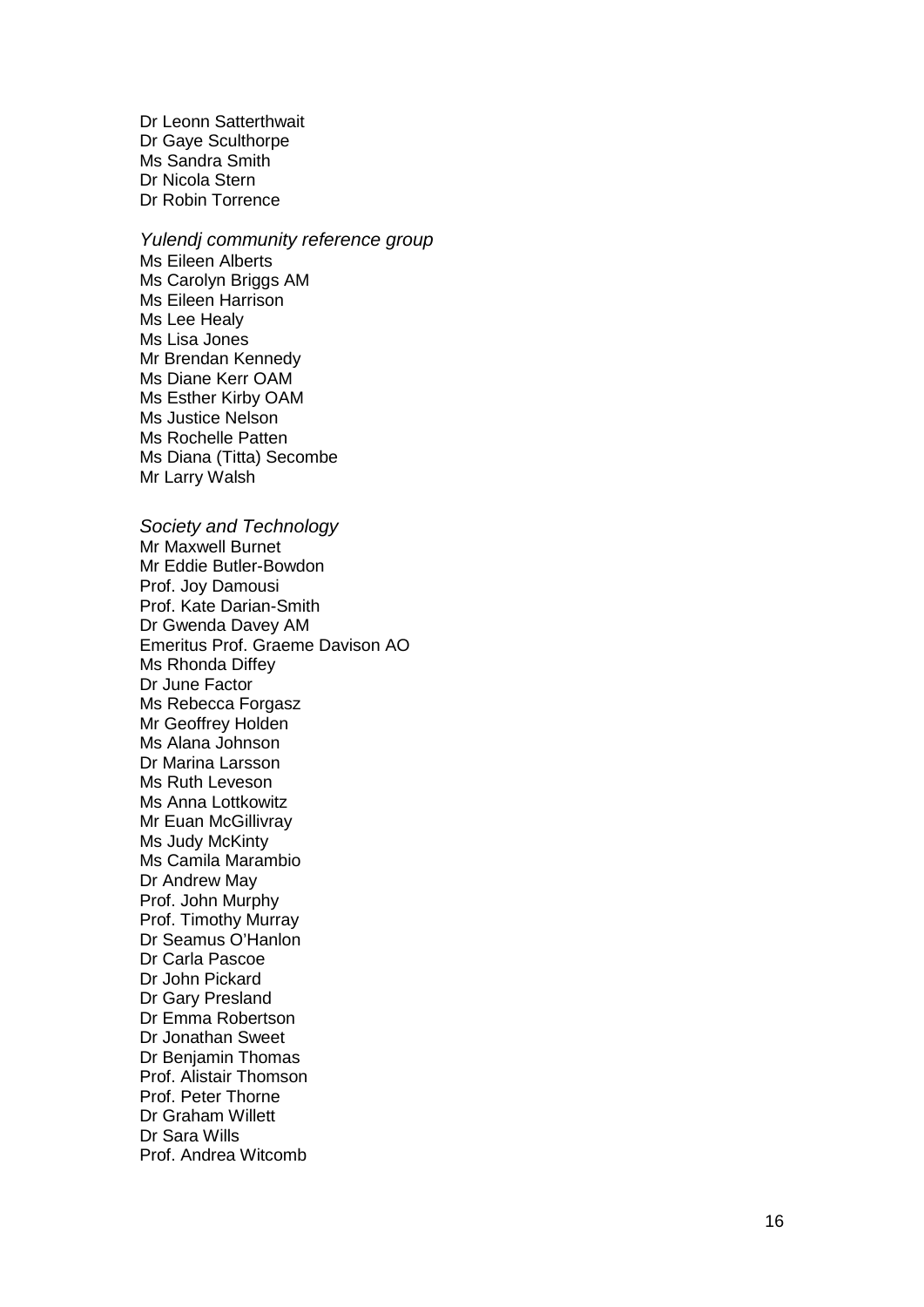*Sciences* Mr Ken Bell Mr Philip Bock OAM Mr Robert Burn OAM Mr James Cozens Dr Andrew Drinnan Assoc. Prof. Alistair Evans Dr Caroline Farrelly Dr Ross Field Prof. Tim Flannery Prof. Ewan Fordyce Mr Alan Henderson Dr Dean Hewish Ms Marilyn Hewish Dr Julian Hollis Mr Francis Holmes Dr Jean Just Mr John Kean Mr Rudie Kuiter Dr John Lewis Assoc. Prof. Murray Littlejohn Prof. John Long Prof. John Lovering Mr Peter Marriott Mr Peter Menkhorst PSM Mr John Neil Dr Gareth Nelson Dr Tim New Mr Ken Norris Mr P. Mark O'Loughlin Dr Robert Paddle Dr Joyce Richardson Dr Richard Schodde OAM Mr David Staples Dr Roy Swain Mr Peter Swinkels Dr Anetta Szczykutowicz Emeritus Prof. John Talent Ms Elizabeth Thompson Mr Alfons VandenBerg Prof. Patricia Vickers -Rich AO Dr Jeanette Watson Dr Patricia Woolley AM

*Strategic Collection Management* Ms Donna Fothergill

*Experience and Engagement Division* Assoc. Prof. Jonathan (Jonti) Horner Prof. David Malin AM Mr Luke Simpkin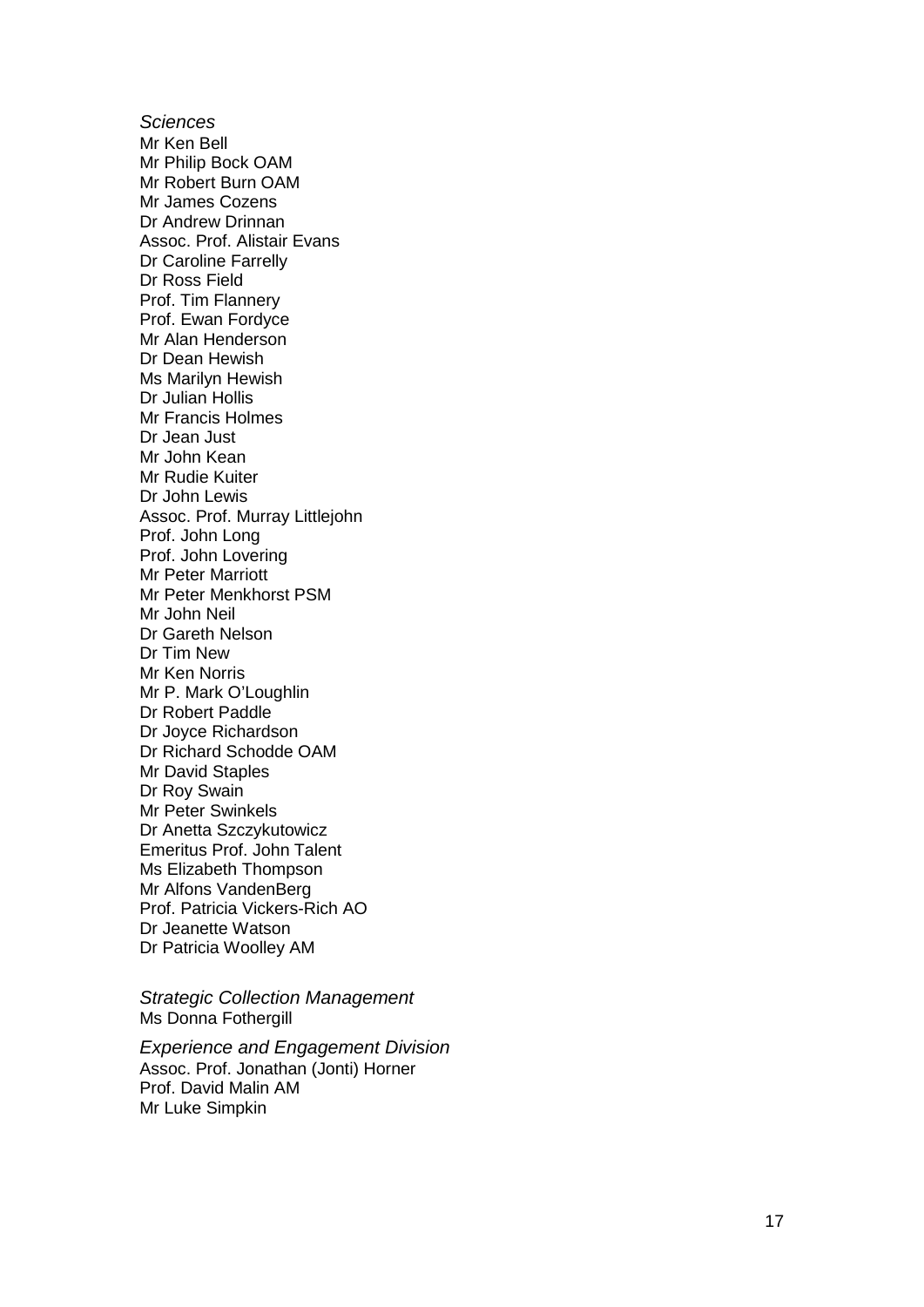# <span id="page-17-0"></span>**Publications**

## **Refereed Journals**

**Allen, L., Babister, S.,** Bonshek, E. and **Goodall, R.** 2018. Finding the signatures of glass beads: a preliminary investigation of Indigenous artefacts from Australia and Papua New Guinea. *Journal of the Anthropological Society of South Australia, Special Edition, Culture Contact in Indigenous Australia*, 42: 48-80.

**Bathie, C.** and **Pett, J.** 2019. Three Antarctic ascidians from Four Ladies Bank: *Cnemidocarpa pfefferi* (Michaelsen, 1898), *Pyura discoveryi* (Herdman, 1910) and *Bathypera splendens* Michaelsen, 1904. *The Victorian Naturalist*, 136(1): 4-16.

**Bathie, C.** and **Pett, J.** 2019. Notes on the ascidian component of a marine benthos survey in Australian Antarctic Territory. *The Victorian Naturalist*, 136(1): 16-20.

**Bathie, C.** and **Pett, J.** 2019. The Four Ladies of Prydz Bay: notes on the naming of a submarine formation in Australian Antarctic Territory. *The Victorian Naturalist*, 136(1): 44-46.

Bevan, A.W.R., Downes, P.J., **Henry, D.A.,** Verrall, M. and Haines, P.W. 2019. The Gove relict iron meteorite from Arnhem Land, Northern Territory, Australia. *Meteoritics and Planetary Scienc*e (published online, 11 June 2019, doi.org/10.1111/maps.13307) [10 pages].

**Birch, W.D.** 2018. Minerals in the arrojadite, alluaudite and jahnsite-whiteite groups from the Mount Wills pegmatite field, Victoria, Australia. *European Journal of Mineralogy*, 30: 635-645.

Böhne, A., **Weber, A.A.-T.,** Rajkov, J., Rechsteiner, M., Riss, A., Egger, B. and Salzburger, W. 2019. Repeated evolution versus common ancestry: sex chromosome evolution in the haplochromine cichlid *Pseudocrenilabrus philander*. *Genome Biology and Evolution*, 11(2): 439-458.

**Burns, P.A.,** McCall, C., **Rowe, K.C.,** Parrott, M.L. and Phillips, B.L. 2019. Accounting for detectability and abundance in survey design for a declining species. *Diversity and Distributions* (published online, 21 June 2019, doi: 10.1111/ddi.12966).

**Camilleri, T.A.,** Warne, M.T., **Holloway, D.J.** and Weldon, E.A. 2019. Revision of the ostracod genus *Velibeyrichia* Henningsmoen, 1954 from the Silurian and Lower Devonian of North America. *Alcheringa: An Australasian Journal of Palaeontology* (published online, 26 May 2019, doi: 10.1080/03115518.2019.1590638).

Caruana, N.J., Strugnell, J.M., Faou, P., **Finn, J.K.** and Cooke, I.R. 2019. Comparative proteomic analysis of slime from the Striped pyjama squid, *Sepioloidea lineolata*, and the Southern bottletail squid, *Sepiadarium austrinum* (Cephalopoda: Sepiadariidae). *Journal of Proteome Research*, 18(3): 890-899.

Chiovitti, A., Thorpe, F., Gorman, C., Cuxson, J.L., Robevska, G., Szwed, C., Duncan, J.C., Vanyai, H.K., Cross, J., Siemering, K.R. and **Sumner, J.** 2019. A citizen science model for implementing statewide educational DNA barcoding. *PLoS ONE,* 14(1): e0208604 [18 pages].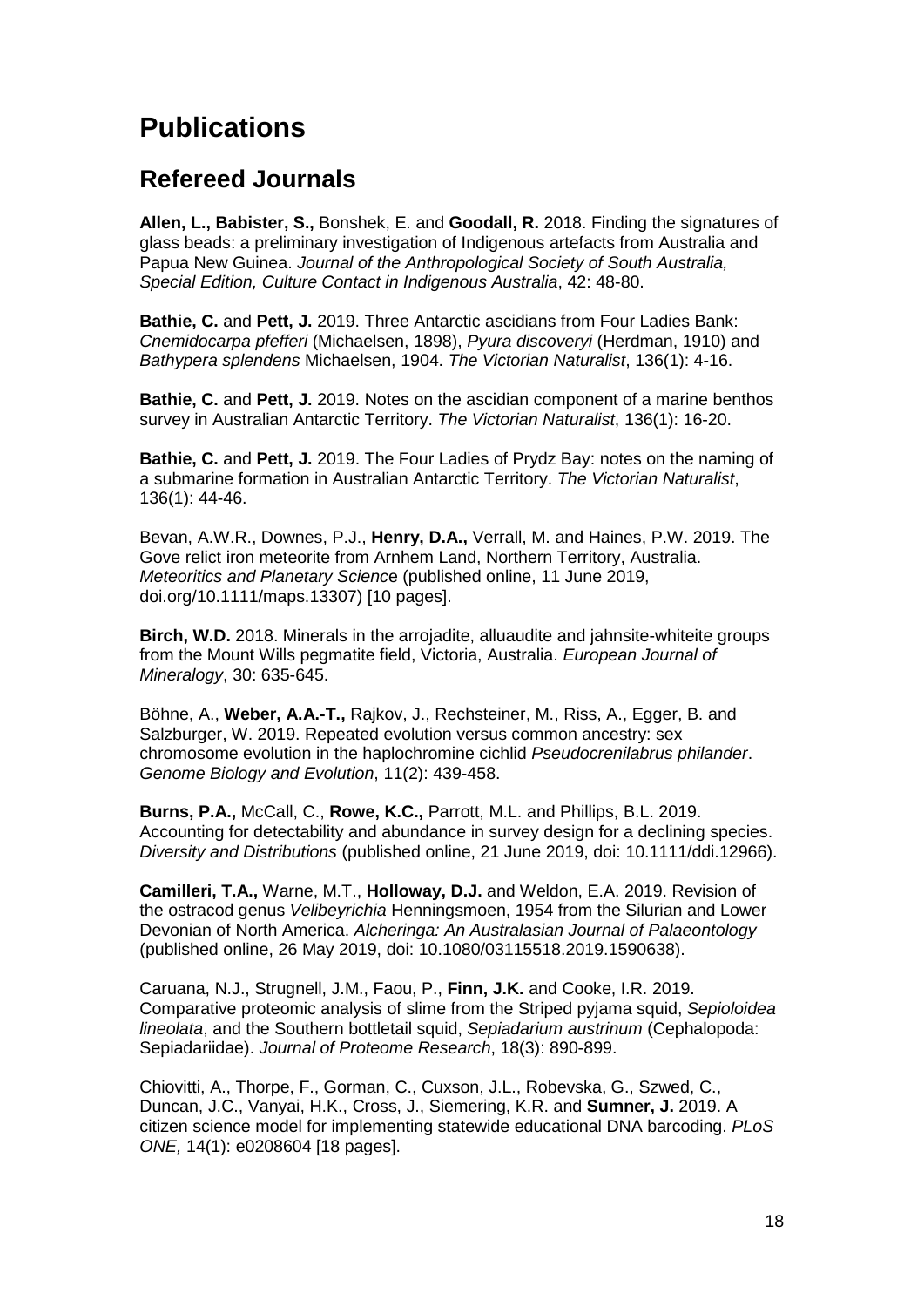Cramer, L. and **Witcomb, A**. 2019. 'Hidden from view'?: an analysis of the integration of women's history and women's voices into Australia's social history exhibitions *International Journal of Heritage Studies*, 25(2): 128-142.

**Darragh, T.A.** 2018. Ludwig Leichhardt: four previously unknown letters to John Nicholson and the involvement of Ferdinand von Mueller in publishing Leichhardt's letters. *Historical Records of Australian Science*, 29(2): 153-161.

**Darragh, T.A.** 2018. Book review. Simon Nathan and Rebecca Priestley (Eds), 2017, Finding New Zealand's Scientific Heritage: from Mātauranga Māori to Augustus Hamilton, Journal of the Royal Society of New Zealand, 47(2): 1-144. *Historical Records of Australian Science*, 29(2): 207.

**Darragh, T.A.** 2019. Lothar Becker: a German naturalist in Victoria, 1849-52, 1855- 65. *Historical Records of Australian Science*, 30(2): 119-129.

**Erickson, R.-L.** and **Wilson, R.S.** 2018. A new *Laubieriellus* species (Annelida, Spionidae) from Western Australia. *Zootaxa*, 4461(2): 261-268.

**Finn, J.K.** 2018. Recognising variability in the shells of argonauts (Cephalopoda: Argonautidae): the key to resolving the taxonomy of the family. *Memoirs of Museum Victoria*, 77: 63-104.

Génin, J.-M.R., Christi, A., Garcia, Y., Ksenofontov, V., **Mills, S.,** Ruby, C. and Shcherbakova, E. 2018. Mössbauerite; polytypes in Tatkul Lake (Russia) marls and evidence in a Murray River reservoir (Australia). *Hyperfine Interactions*, 239(1): article 24 [12 pages].

Giarla, T.C., Maher, S.P., Achmadi, A.S., Moore, M.K., Swanson, M.T., **Rowe, K.C.**  and Esselstyn, J.A. 2018. Isolation by marine barriers and climate explain areas of endemism in an island rodent. *Journal of Biogeography*, 45(9): 2053-2066.

**Gomon, M. F.** and Kawai, T. 2018. A review of Indonesia's Indian Ocean species of *Lepidotrigla* gurnards (Teleostei: Scorpaeniformes: Triglidae) with descriptions of three new species from southern coastal waters. *Raffles Bulletin of Zoology*, 66: 624- 651.

Hall, M.A., Nimmo, D.G., Cunningham, S.A., **Walker, K.** and Bennett, A.F. 2019. The response of wild bees to tree cover and rural land use is mediated by species' traits. *Biological Conservation*, 231: 1-12.

**Hipsley, C.A.** and Sherratt, E. 2019. Psychology, not technology, is our biggest challenge to open digital morphology data. *Scientific Data*, 6: article 41 [5 pages].

Johanson, L.G., Hoffmann, A., **Walker, K**. and Nash, M. 2018. Bees of the Victorian Alps: network structure and interactions of introduced species. *Austral Ecology*, 43: 138-145.

**Just, J**. 2019. Siphonoecetini Just, 1983 (Crustacea, Amphipoda, Ischyroceridae) 13: Western Australian species of Bubocorophiina in *Rhinoecetes*, *Cephaloecetes*, *Sinoecetes*, *Borneoecetes* and *Pararhinoecetes* gen. nov. *Zootaxa,* 4554(1): 101- 140.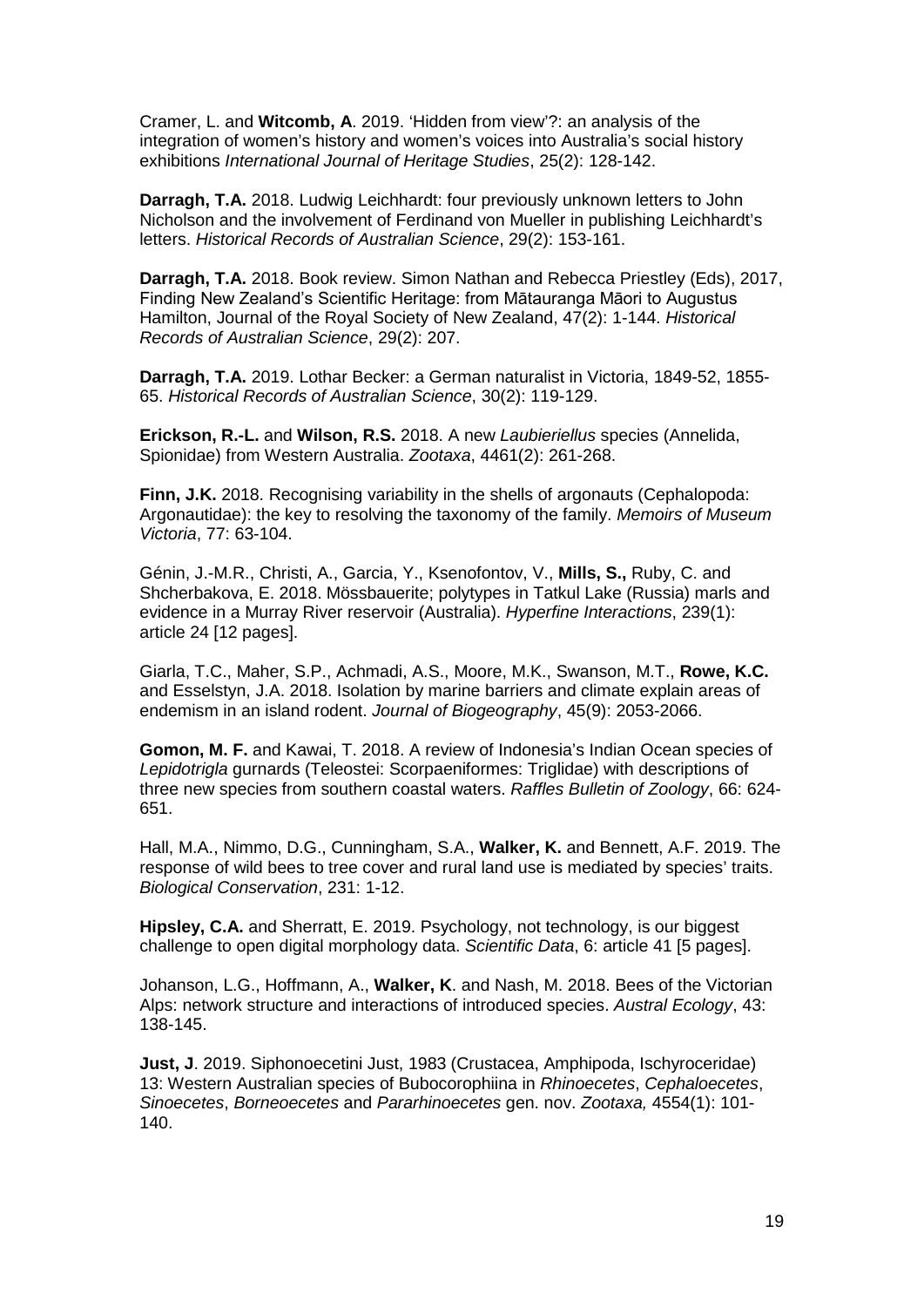**Kazi, S.** and **Hipsley, C.A.** 2018. Conserved evolution of skull shape in Caribbean head-first burrowing worm lizards (Squamata: Amphisbaenia). *Biological Journal of the Linnean Society*, 125(1): 14-29.

**Ladas, N.** 2019. Ethical and legal considerations for collection development, exhibition and research at Museums Victoria. *Heritage*, 2: 858-867.

Lambert, O., Godfrey, S.J. and **Fitzgerald, E.M.G.** 2019. *Yaquinacetus meadi*, a new latest Oligocene–early Miocene dolphin (Cetacea, Odontoceti, Squaloziphiidae, fam. nov.) from the Nye Mudstone (Oregon, USA). *Journal of Vertebrate Paleontology*, e1559174 [19 pages].

Linnemann, U., Ovtcharova, M., Schaltegger, U., Gartner, A., Hautmann, M., Geyer, G., **Vickers-Rich, P., Rich, T.,** Plessen, B., Hofmann, M., Zieger, J., Krause, R., Kriesfeld, L. and Smith, J. 2019. New high-resolution age data from the Ediacaran-Cambrian boundary indicate rapid, ecologically driven onset of the Cambrian explosion. *Terra Nova*, 31(1): 49-58.

**Lyndon-Gee, F., Sumner, J.,** Hu, Y., Ciofi, C. and Jessop, T.S. 2018. Abundance and genetic diversity responses of a lizard (*Eulamprus heatwolei*) to logging disturbance. *Australian Journal of Zoology*, 65(6): 362-371.

**MacIntosh, H.,** Althaus, F., Williams, A., Tanner, J.E., Alderslade, P., Ahyong, S.T., Bax, N., Criscione, F., Crowther, A.L., **Farrelly, C. A., Finn, J. K., Goudie, L.,** Gowlett-Holmes, K., Hosie, A. M., Kupriyanova, E., Mah, C., **McCallum, A. W., Merrin, K. L.,** Miskelly, A., **Mitchell, M. L.,** Molodtsova, T., Murray, A., **O'Hara, T. D., O'Loughlin, P. M.,** Paxton, H., Reid, A.L., Sorokin, S.J., **Staples, D., Walker-Smith, G., Whitfield, E.** and **Wilson, R. S.** 2018. Invertebrate diversity in the deep Great Australian Bight (200-5000 m). *Marine Biodiversity Records*, 11: article 23 [21 pages].

McCurry, M.R., Evans, A.R., **Fitzgerald, E.M.G.,** McHenry, C.R., Bevitt, J. and Pyenson, N.D. 2019. The repeated evolution of dental apicobasal ridges in aquaticfeeding mammals and reptiles. *Biological Journal of the Linnean Society*, 127(2): 245-259.

**Marchant, R.** (Scientific editor). 2018. *Memoirs of Museum Victoria*, volume 77.

**Marchant, R.** (Scientific editor). 2019. *Memoirs of Museum Victoria*, volume 78.

Martinez, Q., Lebrun, R., Achmadi, A.S., Esselstyn, J.A., Evans, A.R., Heaney, L.R., Miguez, R.P., **Rowe, K.C.** and Fabre, P.-H. 2018. Convergent evolution of an extreme dietary specialisation, the olfactory system of worm-eating rodents. *Scientific Reports*, 8: article 17806 [13 pages].

May, T.W. and **Darragh, T.A.** 2019. The significance of mycological contributions by Lothar Becker. *Historical Records of Australian Science*, 30(2): 130–137.

**Melville, J.** 2018. Conservation genetics of eastern Australian herpetofauna in a rapidly changing landscape: a perspective on conservation management and policy implementation. *Pacific Conservation Biology,* 24(3): 310-317.

**Melville, J., Chaplin, K.,** Hutchinson, M., **Sumner, J.,** Gruber, B., MacDonald, A.J. and Sarre, S.D. 2019. Taxonomy and conservation of grassland earless dragons: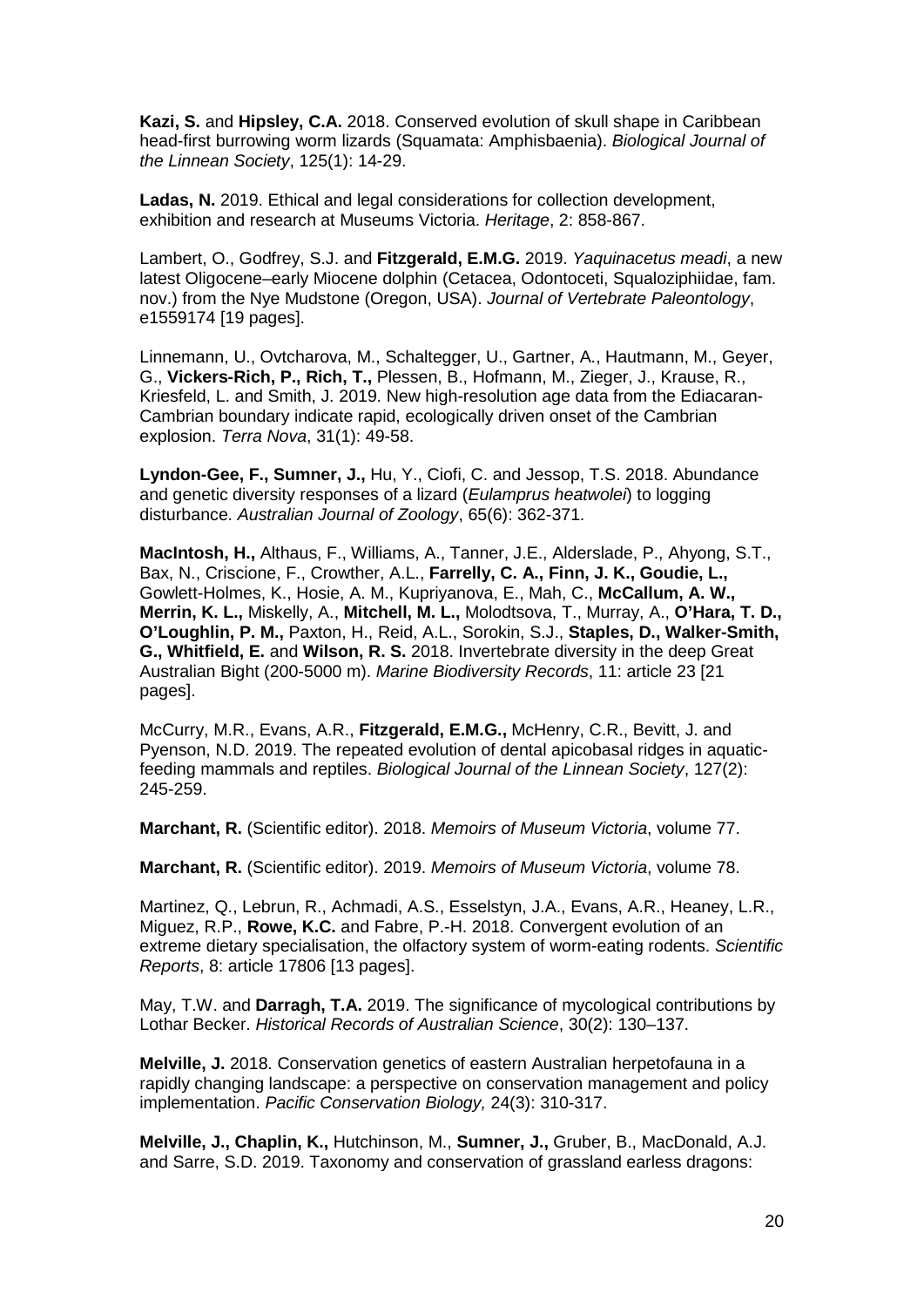new species and an assessment of the first possible extinction of a reptile on mainland Australia. *Royal Society Open Science*, 6: article 190233 [24 pages].

**Melville, J., Ritchie, E.G., Chapple, S.N.J.,** Glor, R.E. and Schulte II, J.A. 2018. Diversity in Australia's tropical savannas: an integrative taxonomic revision of agamid lizards from the genera *Amphibolurus* and *Lophognathus* (Lacertilia: Agamidae). *Memoirs of Museum Victoria,* 77: 41-61.

**Melville, J., Smith Date, K.L.,** Horner, P. and Doughty, P. 2019. Taxonomic revision of dragon lizards in the genus *Diporiphora* (Reptilia: Agamidae) from the Australian monsoonal tropics. *Memoirs of Museum Victoria*, 78: 23-55.

**Missen, O.P., Mills, S.J.,** Spratt, J., **Birch, W.D.** and Brugger, J. 2019. Crystal chemistry of zemannite-type structures: I. A re-examination of zemannite from Moctezuma, Mexico. *European Journal of Mineralogy,* 31(3): 519-527.

**Missen, O.P., Mills, S.J. and** Spratt, J. 2019. Crystal chemistry of zemannite-type structures: II. Synthetic sodium zemannite. *European Journal of Mineralogy,* 31(3): 529-536.

**Missen, O.P., Mills, S.J.,** Welch, M.D., Spratt, J., Rumsey, M.S., **Birch, W.D.** and Vylita, J. 2018. The crystal structure of eztlite,  $Pb^{2+}{}_{2}Fe^{3+}{}_{3} (Te^{4+}O_3){}_{3} (SO_4)O_2Cl$ , a unique tellurite mineral with a mitridatite-like framework. *Mineralogical Magazine*, 82(6): 1355-1367.

**Mitchell, M.L.,** Shafee, T., Papenfuss, A.T. and Norton, R.S. 2019. Evolution of cnidarian trans-defensins: Sequence, structure and exploration of chemical space. *Proteins*, 87(7): 551-560.

Mobley, K.B., Morrongiello, J.R., Warr, M., **Bray, D.J.** and Wong, B.M. 2018. Female ornamentation and the fecundity trade-off in a sex-role reversed pipefish. *Ecology and Evolution,* 8(18): 9516-9525.

**Munro, J.T.,** Medina, I., **Walker, K.**, **Moussalli, A.**, Kearney, M.R., Dyer, A.G., Garcia, J., Rankin, K.J. and Stuart-Fox, D. 2019. Climate is a strong predictor of near-infrared reflectance but a poor predictor of colour in butterflies. *Proceedings of Royal Society of London, B:* 20190234 [10 pages].

Murphy, C., Burnett, S., Conroy, G.C., Howland, B.W.A., Lamont, R.W., **Sumner, J.** and Ogbourne, S.M. 2019. Genetic diversity and structure of the threatened striped legless lizard, *Delma impar*: management implications for the species and a translocated population. *Conservation Genetics*, 20(2): 245-257.

**O'Hara, T.D., Hugall, A.F., Woolley, S.N.C., Bribiesca-Contreras, G.** and Bax, N.J. 2019. Contrasting processes drive ophiuroid phylodiversity across shallow and deep seafloors. *Nature*, 565: 636-639.

**O'Hara, T.D.,** Mah, C.L., **Hipsley, C.A, Bribiesca-Contreras, G**. and Barrett, N.S. 2019. The Derwent River seastar: re-evaluation of a critically endangered marine invertebrate. *Zoological Journal of Linnean Society*, 186(2): 483-490.

Ong, J.Y., Wong, H.P.-S. and **O'Loughlin, P.M.** 2019. Two new tropical psolid sea cucumbers from the Strait of Johor, Singapore (Echinodermata: Holothuroidea) with a key to *Psolidium* species from the tropical East Indian–West Pacific region. *Raffles Bulletin of Zoology*, 67: 206-216.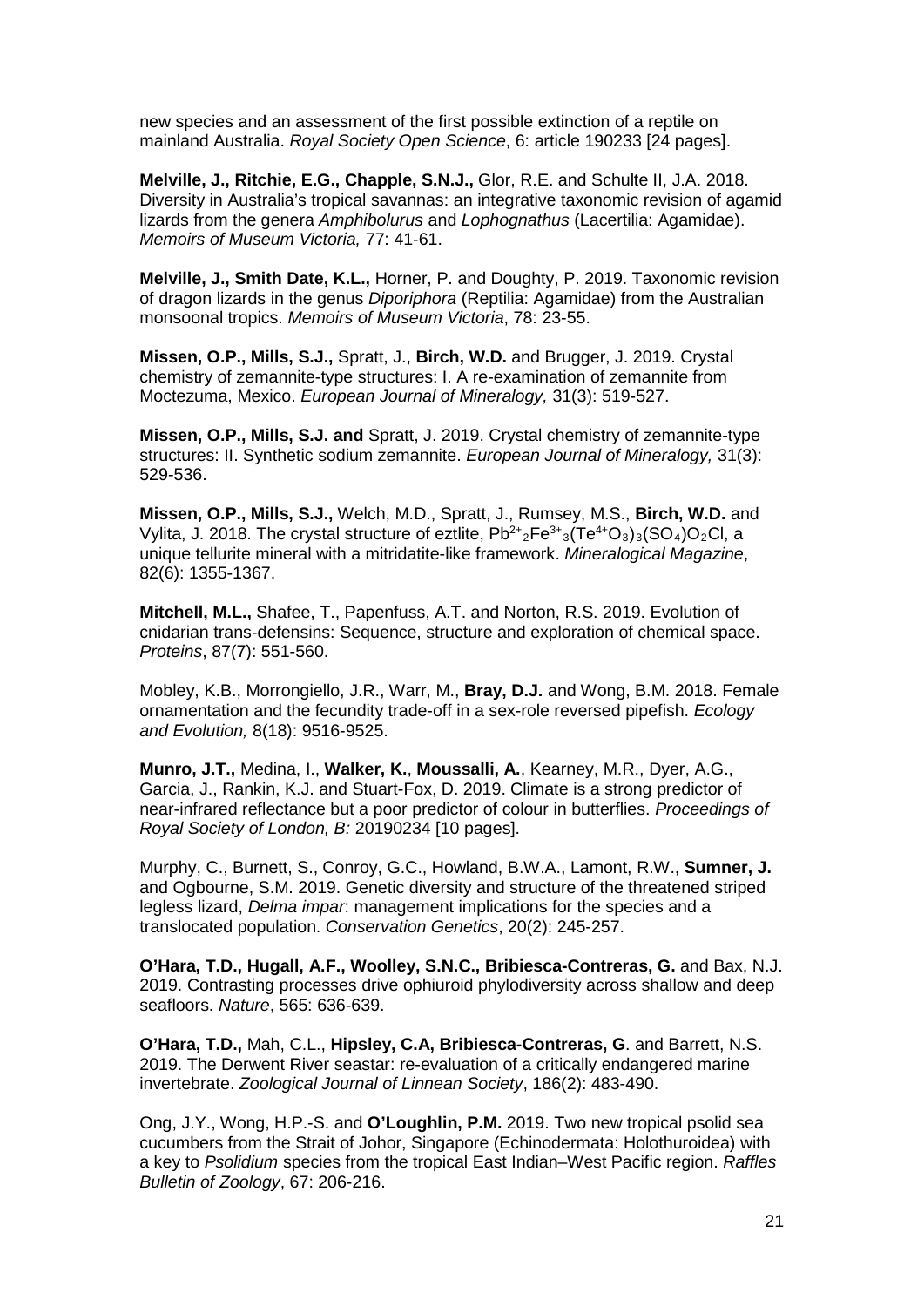**Pascoe Leahy, C.** 2019. Selection and sampling methodologies in oral histories of mothering, parenting and family. *Oral History,* 47(1): 105-116.

**Pascoe Leahy, C.** 2019. From the Little Wife to the Supermom? Maternographies of feminism and mothering in Australia since 1945. *Feminist Studies,* 45(1): 100-128.

**Pascoe Leahy, C.** and Thomson, A. (Eds). 2019. Parenting (Special Issue). *Oral History*, 47(1).

**Poore, G.C.B.** 2018. Caribbean species of *Eiconaxius* (Decapoda: Axiidea: Axiidae). *Zootaxa,* 4524(1): 139-146.

**Poore, G.C.B.** and Dworschak, P.C. 2018. The *Eiconaxius cristagalli* species complex (Decapoda, Axiidea, Axiidae). *Memoirs of Museum Victoria,* 77: 105-120.

Pepper, M., **Sumner, J.,** Brennan, I.G., Hodges, K., Lemmon, A. R., Moriarty Lemmon, E., Peterson, G., Rabosky, D. L., Schwarzkopf, L., Scott, I. A. W., Shea, G. and Keogh, J. S. 2018. Speciation in the mountains and dispersal by rivers: molecular phylogeny of *Eulamprus* water skinks and the biogeography of Eastern Australia. *Journal of Biogeography,* 45(9): 2040-2052.

Plášil, J., Petříček, V., **Mills, S.J.,** Favreau, G. and Galea-Clolus, V. 2018. Zippeite from Cap Garonne, France: an example of reticular twinning. *Zeitschrift für Kristallographie – Crystalline Materials*, 233(12): 861-865.

**Rich, T.H.,** Lawson, P.F., **Vickers-Rich, P.** and Tedford, R.H. 2019. R.A. Stirton: pioneer of Australian mammalian palaeontology. *Transactions of the Royal Society of South Australia* (published online, 13 April 2019, doi: 10.1080/03721426.2019.1602244).

**Roycroft, E.J.** 2019. Colonizing rodents overcome ecological incumbency in an island system. *Evolution*, 73(7): 1496-1497.

**Roycroft, E.J.,** Le Port, A. and Lavery, S.D. 2019. Population structure and malebiased dispersal in the short-tail stingray *Bathytoshia brevicaudata* (Myliobatoidei: Dasyatidae). *Conservation Genetics*, 20(4): 717-728.

**Roycroft, E.J., Moussalli, A.** and **Rowe, K.C.** 2019. Phylogenomics uncovers confidence and conflict in the rapid radiation of Australo-Papuan rodents. *Systematic Biology* (published online, 21 June 2019, doi: 10.1093/sysbio/syz044).

**Smissen, P.J.** and **Rowe, K.C.** 2018. Repeated biome transitions in the evolution of Australian rodents. *Molecular Phylogenetics and Evolution,* 128: 182-191.

**Thomson, A.** 2019. 'When's dad home?': an oral history of inter-war Australian fatherhood. *Oral History,* 47(1): 35-48.

Thomson, S.A., Pyle, R.L., Ahyong, S.T., Alonso-Zarazaga, M., Ammirati, J., Araya, J.F., Ascher, J.S., Audisio, T.L., Azevedo-Santos, V.M., Bailly, N., Baker, W.J., Balke, M., Barclay, M.V.L., Barrett, R.L., Benine, R.C., Bickerstaff, J.R.M., Bouchard, P., Bour, R., Bourgoin, T., Boyko, C.B., Breure, A.S.H., Brothers, D.J., Byng, J.W., Campbell, D., Ceríaco, L.M.P., Cernák, I., Cerretti, P., Chang, C.H., Cho, S., Copus, J.M., Costello, M.J., Cseh, A., Csuzdi, C., Culham, A., D'Elía, G., d'Udekem d'Acoz, C., Daneliya, M.E., Dekker, R., Dickinson, E.C., Dickinson, T.A., van Dijk, P.P.,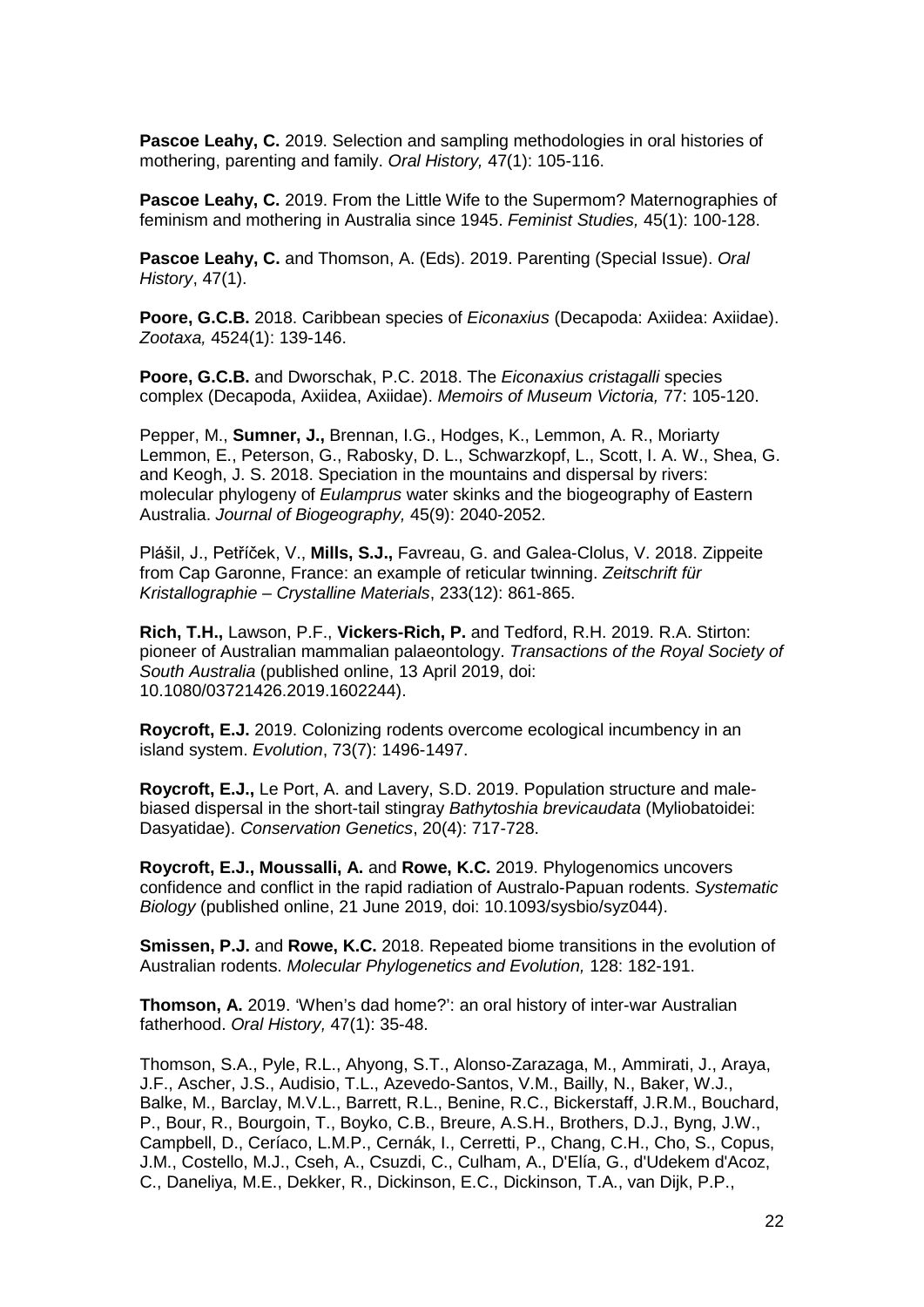Dijkstra, K.B., Dima, B., Dmitriev, D.A., Duistermaat, L., Dumbacher, J.P., Eiserhardt, W.L., Ekrem, T., Evenhuis, N.L., Faille, A., Fernández-Triana, J.L., Fiesler, E., Fishbein, M., Fordham, B.G., Freitas, A.V.L., Friol, N.R., Fritz, U., Frøslev, T., Funk, V.A., Gaimari, S.D., Garbino, G.S.T., Garraffoni, A.R.S., Geml, J., Gill, A.C., Gray, A., Grazziotin, F.G., Greenslade, P., Gutiérrez, E.E., Harvey, M.S., Hazevoet, C.J., He, K., He, X., Helfer, S., Helgen, K.M., van Heteren, A.H., Hita Garcia, F., Holstein, N., Horváth, M.K., Hovenkamp, P.H., Hwang, W.S., Hyvönen, J., Islam, M.B., Iverson, J.B., Ivie, M.A., Jaafar, Z., Jackson, M.D., Jayat, J.P., Johnson, N.F., Kaiser, H., Klitgård, B.B., Knapp, D.G., Kojima, J.I., Kõljalg, U., Kontschán, J., Krell, F.T., Krisai-Greilhuber, I., Kullander, S., Latella, L., Lattke, J.E., Lencioni, V., Lewis, G.P., Lhano, M.G., Lujan, N.K., Luksenburg, J.A., Mariaux, J., Marinho-Filho, J., Marshall, C.J., Mate, J.F., McDonough, M.M., Michel, E., Miranda, V.F.O., Mitroiu, M.D., Molinari, J., Monks, S., Moore, A.J., Moratelli, R., Murányi, D., Nakano, T., Nikolaeva, S., Noyes, J., Ohl, M., Oleas, N.H., Orrell, T., Páll-Gergely, B., Pape, T., Papp, V., Parenti, L.R., Patterson, D., Pavlinov, I.Y., Pine, R.H., Poczai, P., Prado, J., Prathapan, D., Rabeler, R.K., Randall, J.E., Rheindt, F.E., Rhodin, A.G.J., Rodríguez, S.M., Rogers, D.C., Roque, F.O., **Rowe, K.C.,** Ruedas, L.A., Salazar-Bravo, J., Salvador, R.B., Sangster, G., Sarmiento, C.E., Schigel, D.S., Schmidt, S., Schueler, F.W., Segers, H., Snow, N., Souza-Dias, P.G.B., Stals, R., Stenroos, S., Stone, R.D., Sturm, C.F., Štys, P., Teta, P., Thomas, D.C., Timm, R.M., Tindall, B.J., Todd, J.A., Triebel, D., Valdecasas, A.G., Vizzini, A., Vorontsova, M.S., de Vos, J.M., Wagner, P., Watling, L., Weakley, A., Welter-Schultes, F., Whitmore, D., Wilding, N., Will, K., Williams, J., Wilson, K., Winston, J.E., Wüster, W., Yanega, D., Yeates, D.K., Zaher, H., Zhang, G., Zhang, Z.Q. and Zhou, H.Z. 2018. Taxonomy based on science is necessary for global conservation. *PLoS Biology,* 16(3): e2005075 [12 pages].

**Vafiadis, P.** and Stephens, L.D. 2019. The genus *Pelycidion* P. Fischer in de Folin & Périer, 1873 (Caenogastropoda: Pickworthiidae: Pelycidiinae) in the northeast Pacific Ocean.

*Zoosymposia*, 13(1): 104-106.

Viglinoi, M., Buono, M.R., Fordyce, R.E., Cuitiňo, J.I. and **Fitzgerald, E.M.G.** 2019. Anatomy and phylogeny of the large shark-toothed dolphin *Phoberodon arctirostris* Cabrera, 1926 (Cetacea: Odontoceti) from the early Miocene of Patagonia (Argentina). *Zoological Journal of the Linnean Society,* 185(2): 511-542.

Villa, A., Kirchner, M., Alba, D.M., Bernardini, F., Bolet, A., Luján, À.H., Fortuny, J., **Hipsley, C.A.**, Müller, J., Sindaco, R., Tuniz, C. and Delfino, M. 2019. Comparative cranial osteology of *Blanus* (Squamata: Amphisbaenia). *Zoological Journal of the Linnean Society*, 185(3): 693-716.

**Walker, K.** 2018. Book review. *A Guide to Native Bees of Australia* by Terry Houston, CSIRO Publishing, Clayton South, Victoria, 2018. *Victorian Naturalist,* 135(6): 183-184.

**Walker, K.** 2019. Book review. *Bees of Australia: a Photographic Exploration* by James Dorey, CSIRO Publishing, Clayton South, Victoria, 2018. *Victorian Naturalist,* 136(1): 55.

**Weber, A.A.-T.,** Stöhr, S. and Chenuil, A. 2019. Species delimitation in the presence of strong incomplete lineage sorting and hybridization: lessons from *Ophioderma* (Ophiuroidea: Echinodermata). *Molecular Phylogenetics and Evolution,* 131: 138- 148.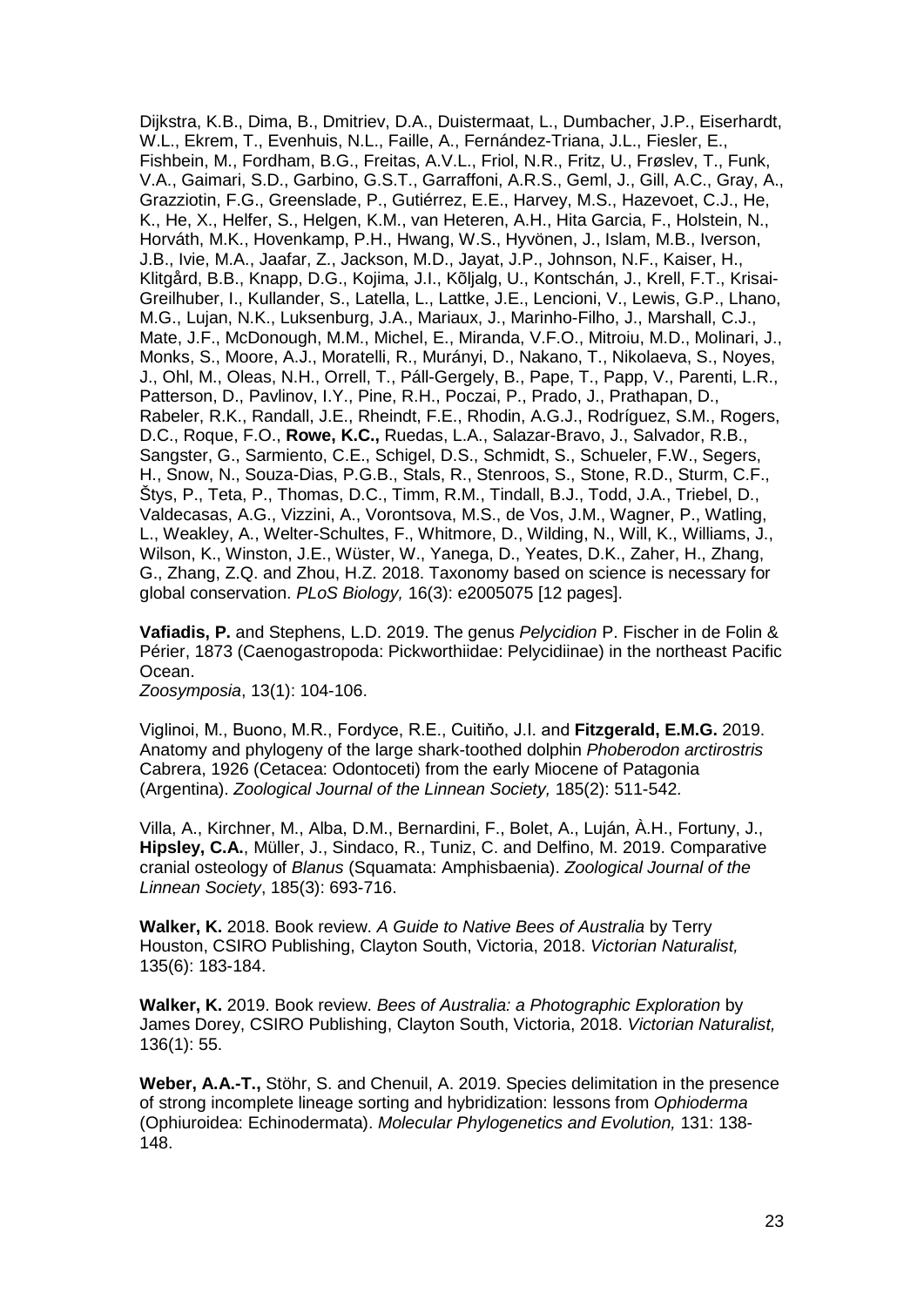Welch, M.D., Stanley, C.J., Spratt, J. and **Mills, S.J.** 2018. Rozhdestvenskayaite  $Aq_{10}Zn_2Sb_4S_{13}$  and argentotetrahedrite  $Aq_6Cu_4(Fe^{2+},Zn)_2Sb_4S_{13}$ : two Ag-dominant members of the tetrahedrite group. *European Journal of Mineralogy,* 30(6): 1163- 1172.

**Whitelaw, B.L.,** Cooke, I.R., **Finn. J.,** Zenger, K. and Strugnell, J.M. 2019. The evolution and origin of tetrodotoxin acquisition in the blue-ringed octopus (genus *Hapalochlaena*). *Aquatic Toxicology,* 206: 114-122.

Zhang, D., Lu, B., Wang, C. and **O'Hara, T.D.** 2018. The first record of *Ophioleila elegans* (Echinodermata: Ophiuroidea) from a deep-sea seamount in the Northwest Pacific Ocean. *Acta Oceanologica Sinica - English Edition*, 37(10): 180-184.

## **Non-refereed Journals and Reports**

Benbow, H. and **Tout-Smith, D.** 2018. What Australian soldiers ate for Christmas in WWI. *The Conversation*, 20 December 2018 (online at: [https://theconversation.com/what-australian-soldiers-ate-for-christmas-in-wwi-](https://theconversation.com/what-australian-soldiers-ate-for-christmas-in-wwi-108987) $108987$ ).

**Crotty, N.** 2019. A collection that glows: handling and storage of radioactive material in the Society and Technology collections at Museums Victoria. *INSITE magazine* (Australian Museums and Galleries Association – Victoria), February to April 2019, pages 2-3.

**Dale-Hallett, L.** and **Forge C.** 2019. Social media: a strategic tool for museums. *International Association of Agricultural Museums*, Newsletter 13, pages 9-11 (online at: [https://www.agriculturalmuseums.org/wp](https://www.agriculturalmuseums.org/wp-content/uploads/2019/01/AIMA_Newsletter_N13_January_2019_Part1-1.pdf)[content/uploads/2019/01/AIMA\\_Newsletter\\_N13\\_January\\_2019\\_Part1-1.pdf](https://www.agriculturalmuseums.org/wp-content/uploads/2019/01/AIMA_Newsletter_N13_January_2019_Part1-1.pdf) ).

**Hill, T.** 2018. It's a busy night sky this July, so make sure you look up. *The Conversation*, 13 July 2018 (online at: [https://theconversation.com/its-a-busy-night](https://theconversation.com/its-a-busy-night-sky-this-july-so-make-sure-you-look-up-99668)[sky-this-july-so-make-sure-you-look-up-99668](https://theconversation.com/its-a-busy-night-sky-this-july-so-make-sure-you-look-up-99668) ).

**Hill, T.** 2018. Einstein's theory of gravity tested by a star speeding past a supermassive black hole. *The Conversation*, 27 July 2018 (online at: [https://theconversation.com/einsteins-theory-of-gravity-tested-by-a-star-speeding](https://theconversation.com/einsteins-theory-of-gravity-tested-by-a-star-speeding-past-a-supermassive-black-hole-100658)[past-a-supermassive-black-hole-100658](https://theconversation.com/einsteins-theory-of-gravity-tested-by-a-star-speeding-past-a-supermassive-black-hole-100658) ).

**Hill, T.** 2018. Five in a row - the planets align in the night sky. *The Conversation*, 12 October 2018 (online at: [https://theconversation.com/five-in-a-row-the-planets-align](https://theconversation.com/five-in-a-row-the-planets-align-in-the-night-sky-104387)[in-the-night-sky-104387](https://theconversation.com/five-in-a-row-the-planets-align-in-the-night-sky-104387) ).

**Hill, T.** 2019. Look up! Your guide to some of the best meteor showers for 2019. *The Conversation*, 1 January 2019 (online at: [https://theconversation.com/look-up-your](https://theconversation.com/look-up-your-guide-to-some-of-the-best-meteor-showers-for-2019-106863)[guide-to-some-of-the-best-meteor-showers-for-2019-106863](https://theconversation.com/look-up-your-guide-to-some-of-the-best-meteor-showers-for-2019-106863) ).

**McCubbin, M**. 2019. Safety out front: museums, visitors and hazards. *Insite Magazine*, (Australian Museums and Galleries Association – Victoria), February to April 2019, page 7.

**Rich, T.H.** 2019. The 700. *Deposits Magazine,* 58: 6-10.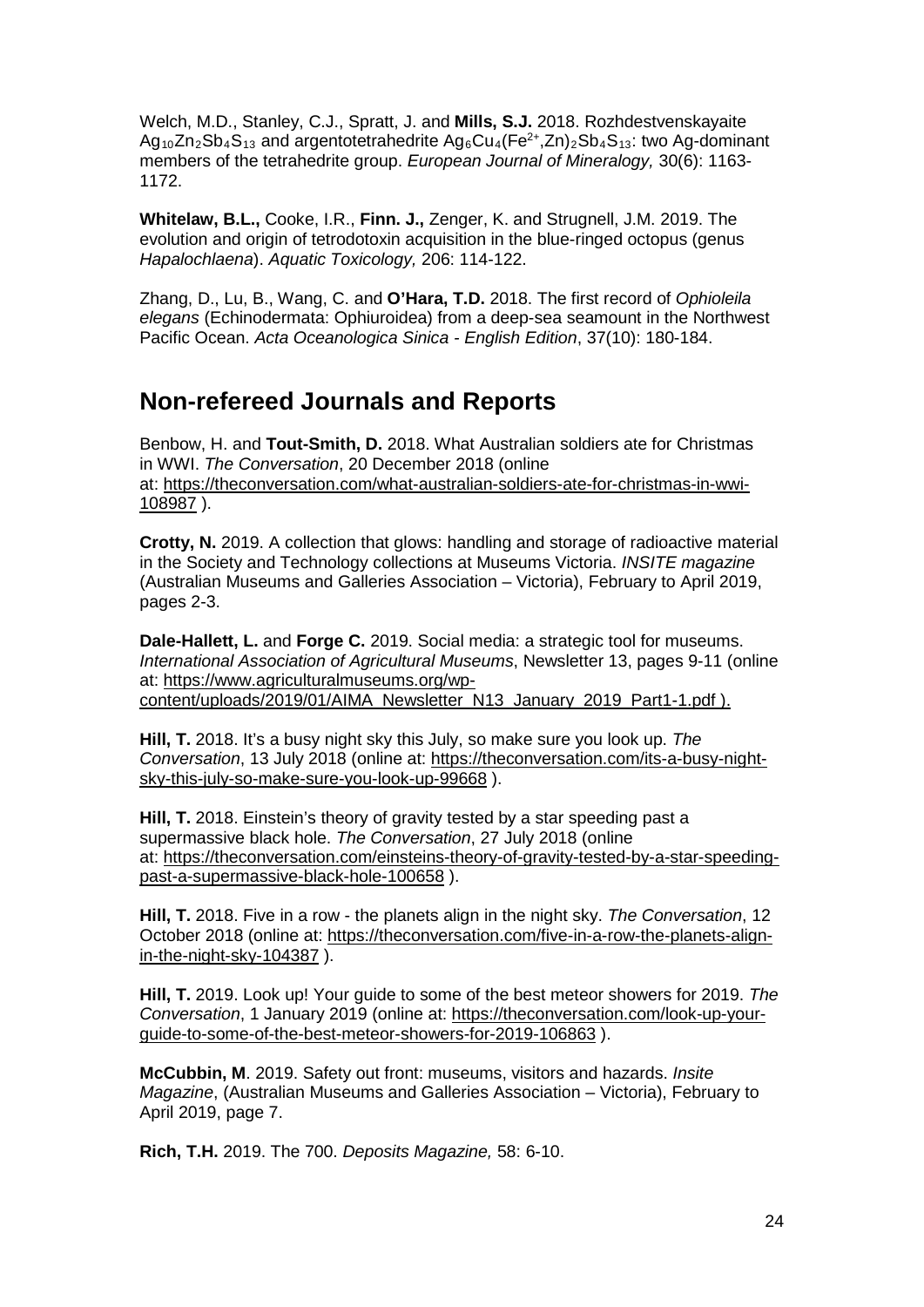**Stevenson, M.** 2018. Collecting contemporary protest. *Insite Magazine* (Museums Australia Victoria), November 2018 - January 2019, page 6.

### **Books and Book Chapters**

Bakken, T., Glasby, C.J., Santos, C.S.G. and **Wilson, R.S**. 2018. Nereididae Blainville, 1818. Pages 1-44 in: W. Westheide *et al.* (Eds), *Handbook of Zoology. A Natural History of the Phyla of the Animal Kingdom. Annelida: Polychaetes*. De Gruyter: Osnabrück.

**Bock, P.E.,** Cook, P.L. and Gordon, D.P. 2018. History of discovery in Australian waters. Pages 17-28 in: P.L. Cook *et al.* (Eds), *Australian Bryozoa: Volume 1: Biology, Ecology and Natural History*. CSIRO Publishing: Clayton.

**Bock, P.E.,** Cook, P.L. and Gordon, D.P. 2018. General morphology and terminology. Pages 29-54 in: P.L. Cook *et al.* (Eds), *Australian Bryozoa: Volume 1: Biology, Ecology and Natural History*. CSIRO Publishing: Clayton.

**Bock, P.E.** and Gordon, D.P. 2019. Bryozoa. Pages 357-364 in: P. Hutchings *et al.* (Eds), *The Great Barrier Reef: Biology, Environment and Management.* CSIRO Publishing: Clayton. Second Edition.

**Bock, P.E.,** Taylor, P.D., Hayward, P.J. and Dennis P. Gordon, D.P. 2018. Class Stenolaemata, Order Cyclostomata. Pages 1-32 in: P.L. Cook *et al.* (Eds), *Australian Bryozoa: Volume 2: Taxonomy of Australian Families*. CSIRO Publishing: Clayton.

Clode, D. 2018. *From Dinosaurs to Diprotodons: Australia's Amazing Fossils.* Museums Victoria Publishing: Melbourne. 43 pages.

Cook, P.L., **Bock, P.E.,** Gordon, D.P. and Weaver, H. (Eds). 2018. *Australian Bryozoa: Volume 1: Biology, Ecology and Natural History*. CSIRO Publishing: Clayton. 200 pages.

Cook, P.L., **Bock, P.E.,** Gordon, D.P. and Weaver, H. (Eds). 2018. *Australian Bryozoa: Volume 2: Taxonomy of Australian Families*. CSIRO Publishing: Clayton. 320 pages.

Cook, P.L., **Bock, P.E.** and Gordon, D.P. 2018. Class Gymnolaemata, Order Ctenostomata. Pages 33-60 in: P.L. Cook *et al.* (Eds), *Australian Bryozoa: Volume 2: Taxonomy of Australian Families*. CSIRO Publishing: Clayton.

Cook, P.L., **Bock, P.E.**, Hayward, P.J. and Gordon, D.P. 2018. Class Gymnolaemata, Order Cheilostomata. Pages 61-280 in: P.L. Cook *et al.* (Eds), *Australian Bryozoa: Volume 2: Taxonomy of Australian Families*. CSIRO Publishing: Clayton.

Cook, P.L., Gordon, D.P., Hayward, P.J., **Bock, P.E.** and Bone, Y. 2018. Introducing bryozoans. Pages 1-16 in: P.L. Cook *et al.* (Eds), *Australian Bryozoa: Volume 1: Biology, Ecology and Natural History*. CSIRO Publishing: Clayton.

**Fraser, P**. 2018. *Black Saturday: Not the End of the Story*. Monash University Publishing, Melbourne. 256 pages.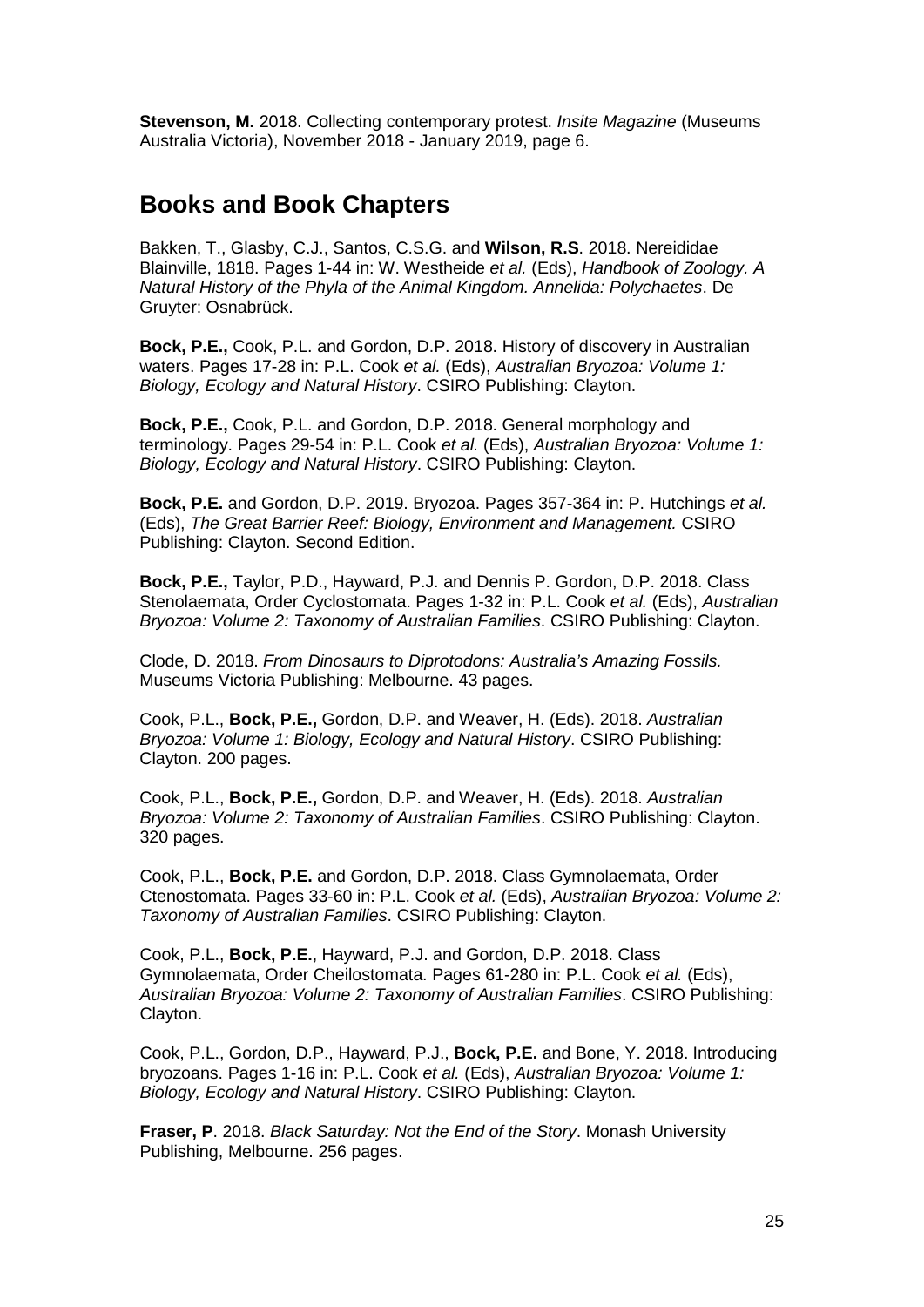**Haveric, D.** 2019. *History of Islam and Muslims in Australia: Early Encounters, Settlements and Communities Prior to the Mid-1940s*. Lambert Academic Publishing: Germany. 263 pages.

**Haveric, D.** 2019. *Muslims Making Australia Home: Immigration and Community Building*. MUP Academic: Carlton. 277 pages.

**McCubbin, M.** 2019. 'Purely bent on mischief': theft from Australian museums 1870s-1950s. Pages 149-185 in: S. Hufnagel and D. Chappell (Eds), *The Palgrave Handbook on Art Crime*. Palgrave Macmillan: London.

**McFadzean, M., Dale-Hallett, L., Moulton, K.,** and **Mauri, T**. 2019. Inside out/outside in: museums and communities activating change. Pages 256-267 in: R.R. Janes and R. Sandell (Eds), *Museum Activism*, Routledge: Abingdon.

**Marambio, C.** and Vicuña, C. 2019. *Slow Down Fast, A Toda Raja*. Errant Bodies Press. 168 pages [English edition].

**Marchant, R.** and Yule, C.M. 2018. Aquatic macroinvertebrates. Pages 240-256 in: J.M. Hughes (Ed.), *Freshwater Ecology and Conservation: Approaches and Techniques*. Oxford University Press: Oxford, UK.

Moruzi, K., Musgrove, N. and **Pascoe Leahy, C**. (Eds). 2019. *Children's Voices from the Past: New Historical and Interdisciplinary Perspectives.* Palgrave Macmillan: Basingstoke. 342 pages.

**Moulton, K.** (Ed.) 2018. *Octopus 18: Mother Tongue* [exhibition catalogue]. Gertrude Contemporary: Preston South [26 pages].

**Moulton, K.** 2018. Echoes of my Ancestors: I can still hear them calling. In: Katya García Antón (Ed.), *Sovereign Words. Indigenous Art, Curation and Criticism*, Office for Contemporary Art Norway: Oslo.

**Moulton, K.** 2019. Sharing cultures to maintain and future. In: Henry Skerritt and Sally Salvesen (Eds), *The Inside World: Contemporary Aboriginal Australia Memorial Poles*, Prestel.

Mulcahy, D. and **Witcomb, A**. 2018. Affective practices of learning at the museum: children's critical encounters with the past. Pages 213-229 in: L. Smith *et al.* (Eds), *Emotion, Affective Practices and the Past in the Present*, Routledge: London.

**Murray, T.** 2018. Towards an archaeology of extensive pastoralism in the Great Artesian basin in Australia. Pages 109-127 in: M.A.T. de Souza and D.M. Costa (Eds), *Historical Archaeology and Environment,* Springer: New York.

**Murray, T.** 2018. The emergence of agriculture in Australia and Oceania. Pages 207- 212 in: A. Schnapp *et al.* (Eds), *Une Histoire des civilisations. Les révolutions de l'archéologie contemporaine / A History of Civilizations. Revolutions in Contemporary Archaeology*, Inrap La Decouverte: Paris.

**Murray, T.** 2019**.** Introduction and context. Pages 1-6 in: **T. Murray** *et al.* (Eds), *The Commonwealth Block, Melbourne: A Historical Archaeology*, Sydney University Press and Australasian Society for Historical Archaeology: Sydney.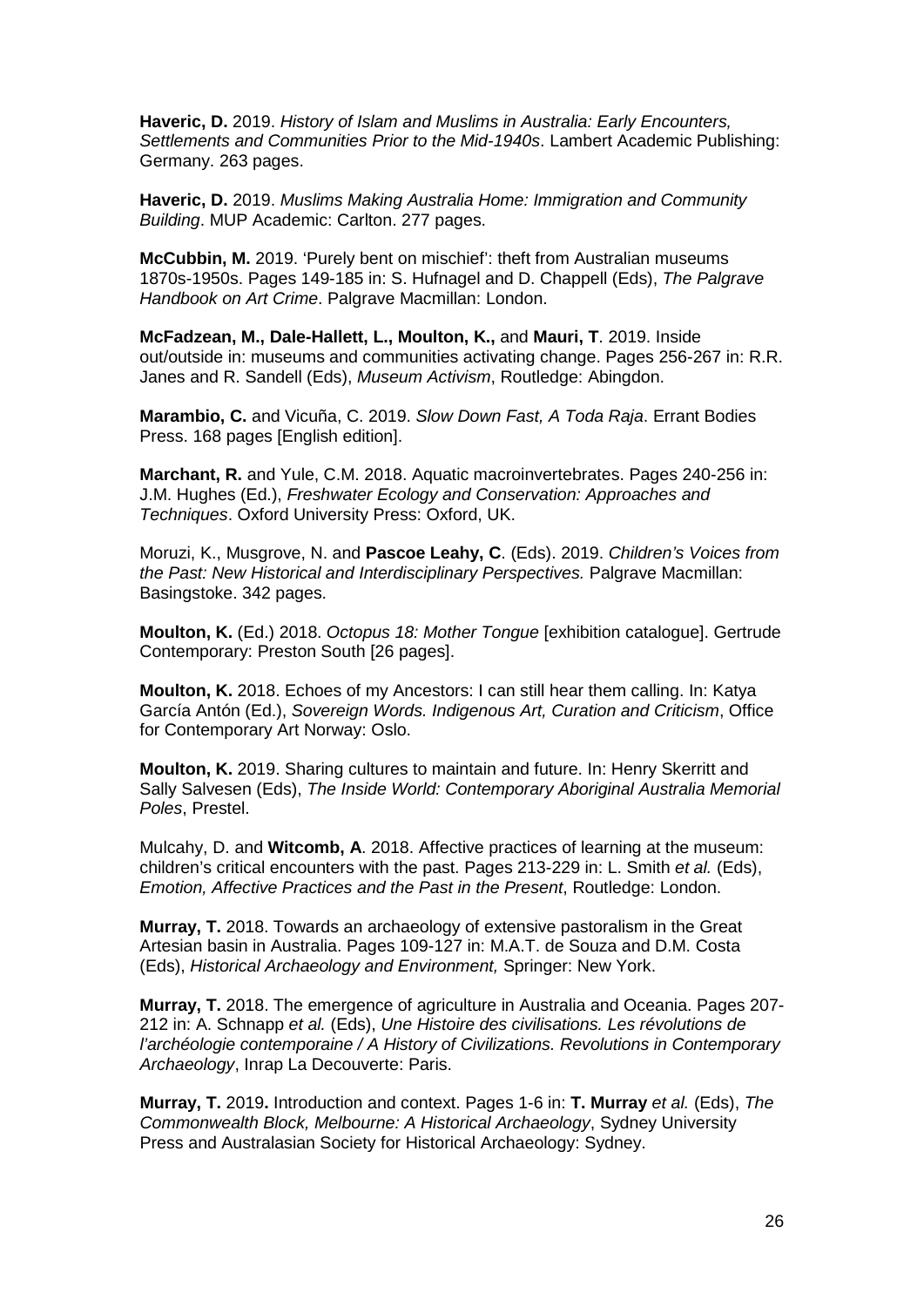**Murray, T.** 2019**.** Assemblage analysis and outcomes: Phase 1. Pages 43-52 in: **T. Murray** *et al.* (Eds), *The Commonwealth Block, Melbourne: A Historical Archaeology*, Sydney University Press and Australasian Society for Historical Archaeology: Sydney.

**Murray, T.** 2019**.** Smaller investigations between Phase 1 and Phase 2. Pages 53-54 in: **T. Murray** *et al.* (Eds), *The Commonwealth Block, Melbourne: A Historical Archaeology*, Sydney University Press and Australasian Society for Historical Archaeology: Sydney.

**Murray, T.** 2019**.** Assemblage analysis and outcomes: Phase 2. Pages 69-86 in **T. Murray** *et al.* (Eds), *The Commonwealth Block, Melbourne: A Historical Archaeology*, Sydney University Press and Australasian Society for Historical Archaeology: Sydney.

**Murray, T.** 2019**.** Little Lon and the archaeology of the modern world. Pages 139-142 in: **T. Murray** *et al.* (Eds), *The Commonwealth Block, Melbourne: A Historical Archaeology*, Sydney University Press and Australasian Society for Historical Archaeology: Sydney.

**Murray, T.,** Buckley, K., **Hayes, S.**, Hewitt, G., McCarthy, J., Mackay, R., Minchinton, B., **Smith, C.,** Smith, J. and **Woff, B.** (Eds). 2019. *The Commonwealth Block, Melbourne: A Historical Archaeology*. Sydney University Press and Australasian Society for Historical Archaeology: Sydney. 154 pages.

Musgrove, N., **Pascoe Leahy, C.** and Moruzi, K. 2019. Hearing children's voices: conceptual and methodological challenges. Pages 1-25 in: K. Moruzi *et al.* (Eds), *Children's Voices: Historical and Interdisciplinary Perspectives, Palgrave Macmillan:* Basingstoke.

**Schmidt, R.** 2018. Fossil bryozoans of Australia: Section B: Mesozoic–Cenozoic eras. Pages 165-170 in: P.L. Cook *et al.* (Eds), *Australian Bryozoa: Volume 1: Biology, Ecology and Natural History*. CSIRO Publishing: Clayton.

**Smith, C.** 2019. Little Lon and Museum Victoria: a tale of benign neglect, restoration and a bright future. Pages 87-97 in: **T. Murray** *et al.* (Eds), *The Commonwealth Block, Melbourne: A Historical Archaeology*, Sydney University Press and Australasian Society for Historical Archaeology: Sydney.

**Tout-Smith, D**. 2018. Love and Sorrow: the role of emotion in exhibition development and visitor experience. Pages 159-176 in: T. Loughran and D. Mannay (Eds), *Emotion and the Researcher: Sites, Subjectivities and Relationship*s, Studies in Qualitative Methodology, Volume 16, Emerald Group Publishing: West Yorkshire.

**Witcomb, A**. 2018. Curating relations between 'us and them': the changing role of migration museums in Australia. Pages 262-278 in: P. Schorch and C. McCarthy (Eds), *Curatopia: Museums and the Future Curatorship*, Manchester University Press: Manchester.

**Witcomb, A**. 2018. Xenophobia: museums, refugees and fear of the other. Pages 74-87 in: S. Knell (Ed.), *The Contemporary Museum: Shaping Museums for the Global Now*, Routledge: London.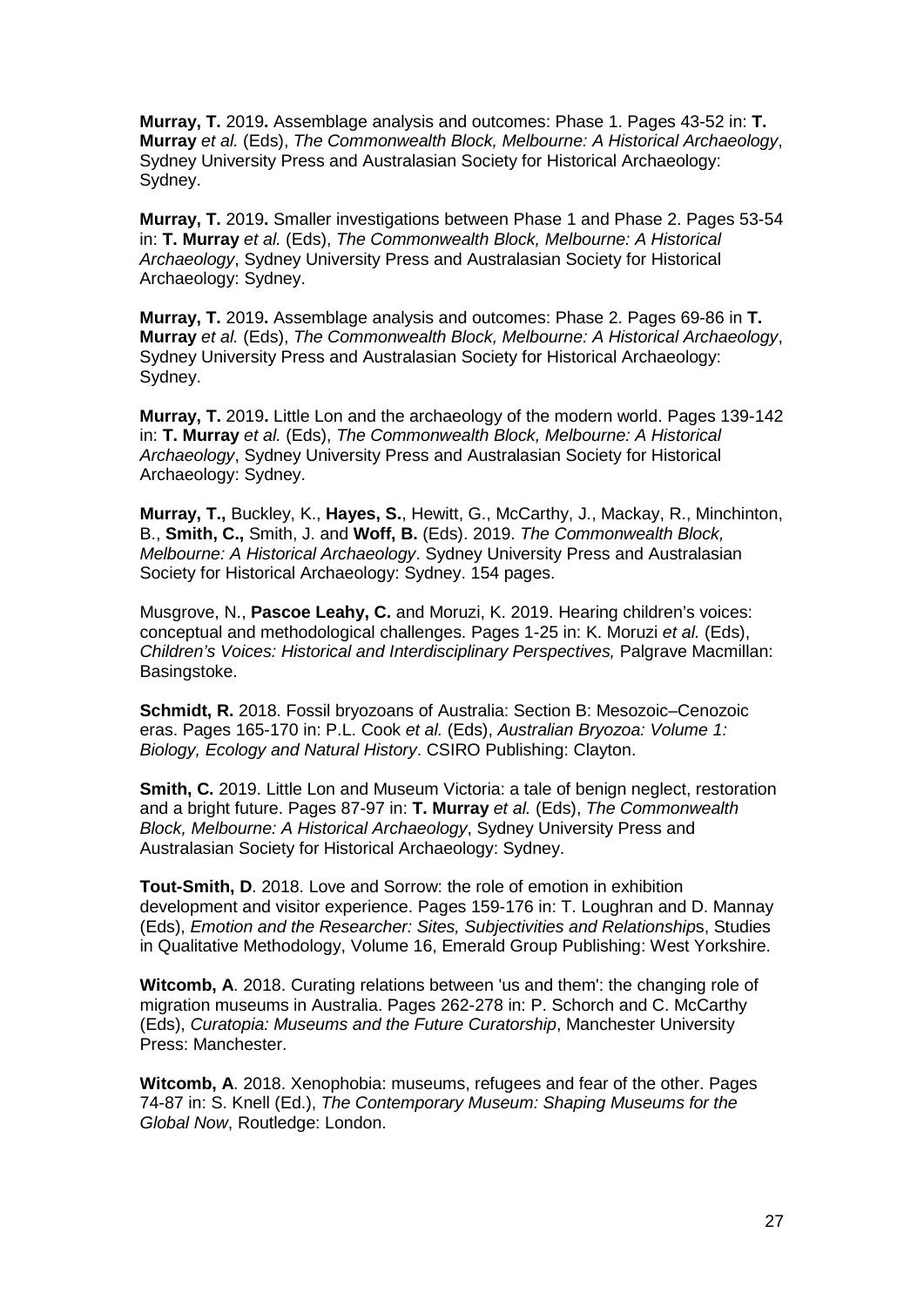## <span id="page-27-0"></span>**Lectures and Presentations**

## **Conference Presentations**

**Aguilar, R., Melville, J., Hipsley, C., Sumner, J., Date, K.,** Evans, A., Hutchinson, M. and Chapple, D.G. 2018. Tracking traces of morphological evolution in Australian lizards: CT scans wanted. Australian Society of Herpetologists Conference (Kindilan, Qld, 10-13 December).

**Babister, S., Raberts, M.** and **Quick, N**. 2019. Recommissioning the Victorian Aboriginal Advancement League hearse: risk management. Managing Risks to Collections conference, Australian Institute for the Conservation of Cultural Material (AICCM) (Deakin Downtown, Melbourne, 18-20 February).

**Balasubramaniam, S.** 2019. Genetic structure in the Plains-wanderer. Victorian Biodiversity Conference (University of Melbourne, Parkville, 7-8 February).

**Barker, D., Nolan, E., Cannon, A., Fisher, K., Abell, A.** and **Ustundag, N**. 2019. Construction within an operational exhibition space: a vibration monitoring case study. Managing Risks to Collections conference, Australian Institute for the Conservation of Cultural Material (AICCM) (Melbourne, 18-20 February) [poster presentation].

Bell, J., **Cannon, A.,** McCarthy, G., Nel, P., **Palmer, K.** and Smith, A. 2019. The Polymuse Online Heritage Resource Manager (OHRM): an Australia-wide polymer database for the museum industry. 2019 Annual Conference, American Institute for Conservation (Mohegan Sun, Uncasville, Connecticut, USA, 15-17 May).

Buchanan, R., **Carland, R.** and Sheedy, K. 2018. Myth and memory in oral histories, museums and archives. National Conference, Professional Historians Australia (State Library of New South Wales, Sydney, NSW, 30-31 August).

**Cannon, A**. 2019. Ten things I hate about risk assessments. Managing Risks to Collections conference, Australian Institute for the Conservation of Cultural Material (AICCM) (Melbourne, 18-20 February).

**Carland, R.** 2018. *Inside Out*: making exhibitions theatrical. Making Australian History Theatrical Symposium, International Museum Theatre Alliance Asia Pacific (Tasma Terrace, National Trust of Australia – Victoria, East Melbourne, 23 November).

**Churchward, M.** and Quinn, P. 2018. Sluicing for gold below Belltopper Hill: examining a distinctive Victorian mining landscape. Annual Conference, Australian Historical Association (Australian National University, Canberra, ACT, 2-6 July).

**Churchward, M.** 2018. Strakes and ladders: the interchange of bucket dredging people and technology between New Zealand and Victoria, 1898-1928. 24<sup>th</sup> Australasian Mining History Association Conference (Cromwell, 7-13 October).

**Couchman, S.** 2019. Invisible Farmer project. 30<sup>th</sup> Victorian Women on Farms Gathering (Warragul, 29-31 March).

**Couchman, S.** and Jones, S. 2019. The Invisible Farmer project and the power of storytelling. Platinum Primary Producers conference (Port Douglas, Qld, 21 June).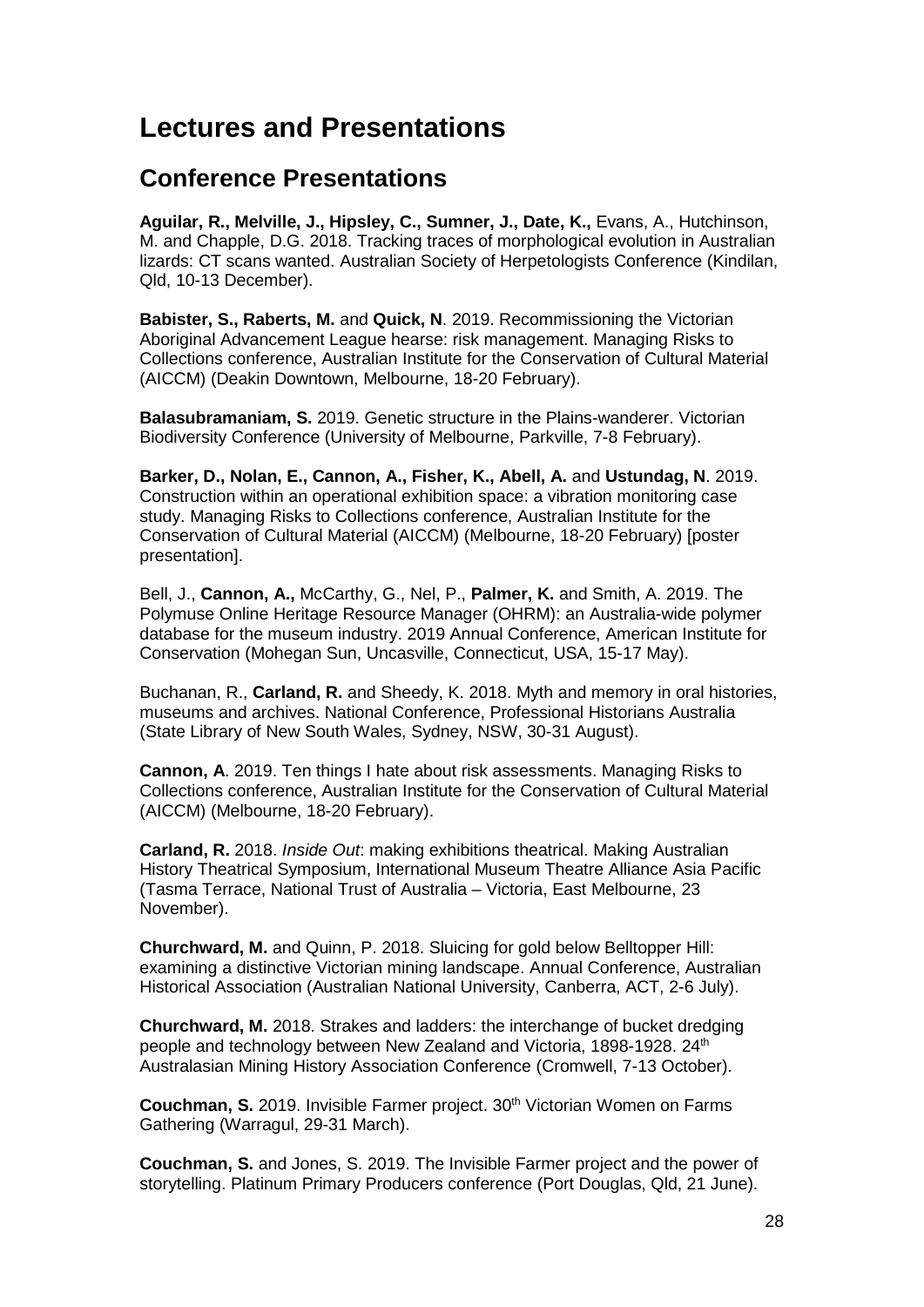**Crotty, N., Dyson, M.**, Leong, J., Lucy, M. and Phan, T. 2018. Anthropocene Slam. 2018 Anthropocene Campus Melbourne conference, Deakin University and Museums Victoria (Melbourne Museum, 5 September).

**Day, J.** 2019. Mitigation of dissociation risks for unregistered palaeontology specimens. Managing Risks to Collections conference, Australian Institute for the Conservation of Cultural Material (AICCM) (Melbourne, 18-20 February).

**Dale-Hallett, L.** 2018. Keynote speaker. Museums: leading from the past to the future. Small Museums Conference, Museums Galleries Queensland (Roma Auditorium, Roma, Qld, 26 November).

**Dale-Hallett, L.** 2018. Impact of the Invisible Farmer Project. 20<sup>th</sup> Anniversary Conference, Australian Women in Agriculture (Eastbank Centre, Shepparton, 17 August).

**Dale-Hallett, L.** 2018. Women in Landcare. Plenary panel. National Landcare Conference (Brisbane Convention and Exhibition Centre, Qld, 10-12 October).

Fabre, P.-H., Hautier, L., Herrel, A., Achmadi, A., Heaney, L., **Rowe, K.C.** and Esselstyn, J. 2019. Convergences in the jaw muscle system among the independently derived worm-eating specialist murines. 99<sup>th</sup> Annual Meeting of the American Society of Mammalogists (Hyatt Regency Washington on Capitol Hill, Washington DC, USA, 29 June-2July).

**Factor, J., Davey, G.B.** and **McKinty, J.** 2019. Roundtable conversation. Children's folklore; an absence of encounters? Society for the History of Children and Youth conference (Australian Catholic University, North Sydney, NSW, 26-28 June).

**Forge, C.** 2018. The Invisible Farmer Project: uncovering the stories of Australian women in agriculture. 20<sup>th</sup> Anniversary Conference, Australian Women in Agriculture (Eastbank Centre, Shepparton, 18 August).

**Gomon, M.F.** 2018. What gurnard is that? Revisiting Indonesian and Australian *Lepidotrigla*. 2018 Conference, Australian Society for Fish Biology (Rydges on Swanston, Melbourne, 7-11 October).

**Goodall, R**. 2018. Problems with obtaining good quality degradation spectra on three dimensional museum items. IRUG 13 – Infrared and Raman Users Group conference (Art Gallery of New South Wales, Sydney, NSW, 5-7 December).

**Gourley, B**. 2019. The Kodak Colorama Collection at Museums Victoria. 2019 Joint Meeting of the AIC Photographic Materials Group and ICOM-CC Photographic Materials Working Group (New York Public Library for the Performing Arts, New York, USA, 19-23 February).

Handika, H., Achmadi, A.S., Esselstyn, J.A. and **Rowe, K.C.** 2019. *In situ* diversification of *Bunomys* (Muridae) on the isolated, topographically complex island of Sulawesi, Indonesia. 99<sup>th</sup> Annual Meeting of the American Society of Mammalogists (Hyatt Regency Washington on Capitol Hill, Washington DC, USA, 29 June-2July).

**Henry, D.A.** 2018. 'Go west young man': digging for gold in the collections of Museums Victoria. Histories of Natural History Collections and Collecting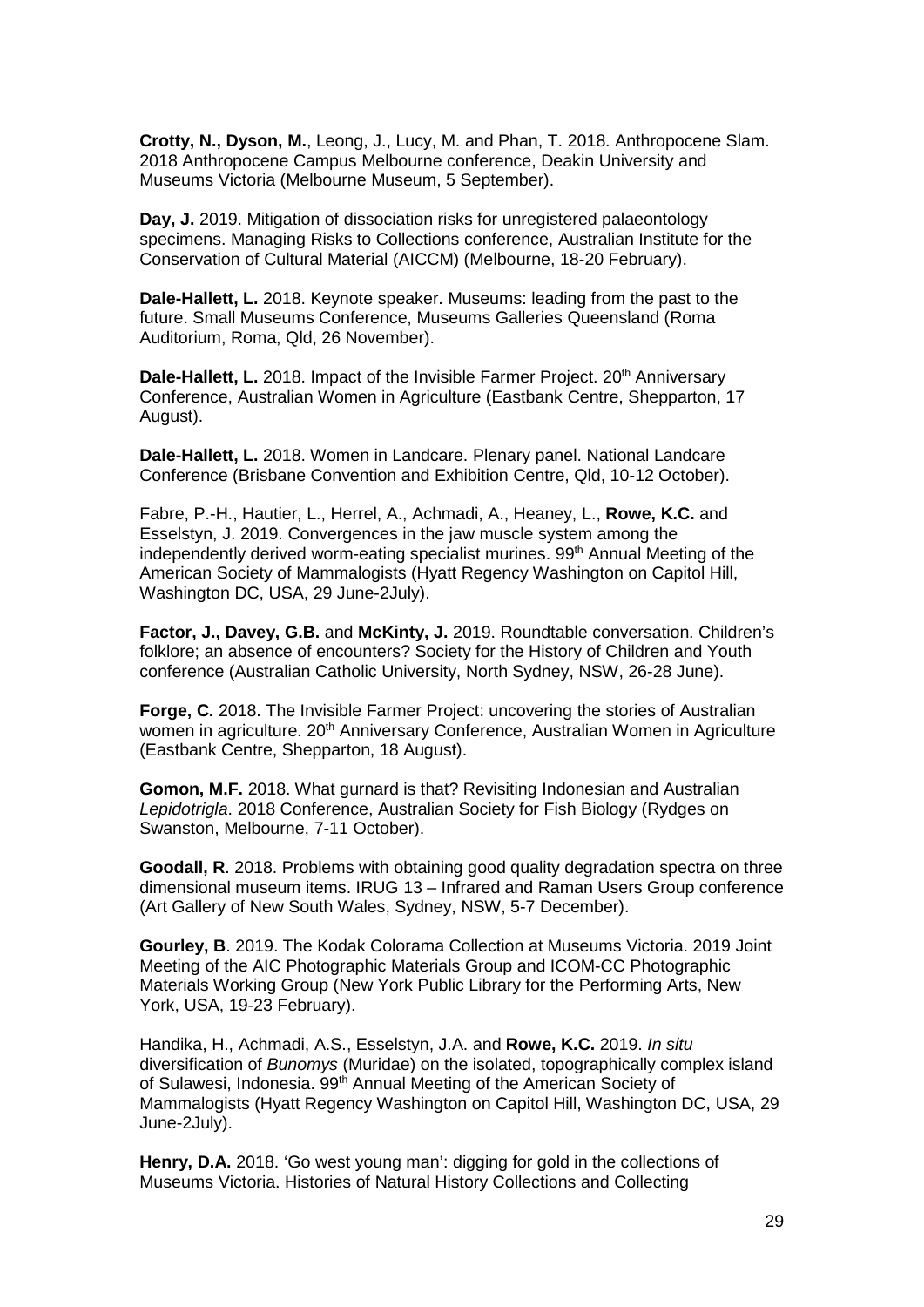symposium. Collecting the West (The Albany Centre, University of Western Australia, Albany, WA, 25-26 October).

**Henry, D.A., McCubbin, M.** and Henry, S.E. 2018. Planning for when push comes to shove: mitigating risk, recovering from disaster. Annual Meeting, Society for the Preservation of Natural Heritage Collections (SPNHC) (Otago Museum, Dunedin, NZ, 25 August – 1 September).

**Iozzi, L.** and **Churchward, M. 2018.** James Searle (1861-1947): Australia's pioneer limelight artist and lantern slide manufacturer. The Magic Lantern in Australia and the World conference, Australian National University and National Film and Sound Archive (Canberra, ACT, 4-6 September).

**Kinsey, F.** and Robertson, E. 2019. Bringing the business of industrial photography into focus: the camera at work at the Kodak factories in Melbourne, Australia, 1881- 2004. Annual Conference, Photographic History Research Centre at De Montfort University (Leicester, UK, 17-18 June).

**Ladas, N**. 2018. Ethical and legal considerations for collection development, exhibition and research at Museums Victoria. ICOM International Committee for Documentation conference (Cultural Conference Centre of Heraklion, Crete, Greece, 29 September – 5 October).

**McCubbin, M**. 2019. 'Purely bent on mischief': theft from Australian museums 1870s-1950s. Managing Risks to Collections Conference, Australian Institute for the Conservation of Cultural Material (AICCM) (Melbourne, 18-20 February).

**McKinty, J.** 2019. The hidden culture of the playground: string figures as play. 2<sup>nd</sup> International Workshop on String Figure-Making Practices (Australian National University, Canberra, ACT, 19-21 June).

**Measday, D., Babister, S.** and **Mills, S.** 2018. Can lightning strike twice? The reassembly of the Karnak Fulgurite at Museums Victoria. Annual Meeting, Society for the Preservation of Natural Heritage Collections (SPNHC) (Otago Museum, Dunedin, NZ, 25 August – 1 September) [poster presentation].

**Measday, D.** and **R. Goodall.** 2018. Measuring and mitigating mercury gases in the Museums Victoria Collection. Annual Meeting, Society for the Preservation of Natural Heritage Collections (SPNHC) (Otago Museum, Dunedin, NZ, 25 August – 1 September).

**Melville, J., Haines, M., Clarke, K.,** Heard, G., Catullo, R., Clemann, N. and **Sumner, J.** 2018. Phylogeography and conservation genetics of herpetofauna in Gippsland, Victoria. Australian Society of Herpetologists Conference (Kindilan, Qld, 10-13 December).

Mildwaters. N. and **Measday, D.** 2018. Silcone-based solvents and emulsions for cleaning natural science specimens: case studies from the Otago Museum and Museums Victoria. Annual Meeting, Society for the Preservation of Natural Heritage Collections (SPNHC) (Otago Museum, Dunedin, NZ, 25 August – 1 September) [poster presentation].

**Mills, S.J.** 2019. Keynote speaker. How museums help foster modern mineralogy and the search for practical solutions to real world problems. International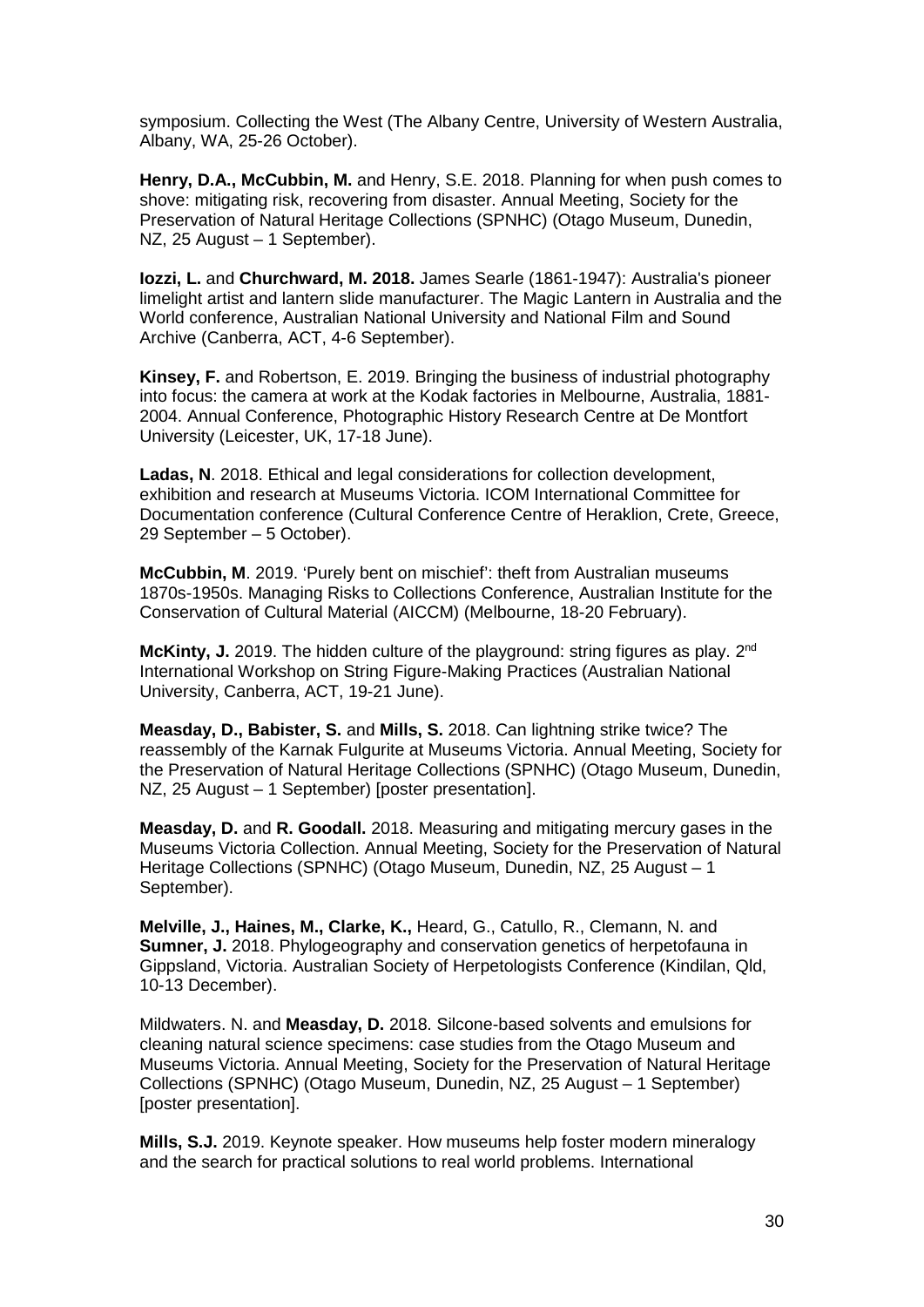Symposium on Popular Education of Geosciences (Wuhan, Peoples Republic of China, 25 May).

**Mills, S.J.** and Christy, A.G. 2018. New minerals and structural complexities in the lavendulan family. 22nd Meeting of the International Mineralogical Association (Melbourne Convention and Exhibition Centre, 13-17 August).

**Mills, S.J.,** Christy, A.G., Reith, F., Prentis, P., O'Dowd, P. and Rumney, J. 2018. Mineral-microbe interactions on the Great Barrier Reef: understanding reef health and susceptibility to climate change. 22<sup>nd</sup> Meeting of the International Mineralogical Association (Melbourne Convention and Exhibition Centre, 13-17 August).

**Missen, O.P.,** Brugger, J., **Mills, S.J.** and Etschmann, B. 2018. Tellurium in earth surface environments. 31<sup>st</sup> Victorian Universities Earth and Environmental Sciences Conference (Monash University, Clayton, 8-9 November).

**Missen, O.P., Mills, S.J.,** Brugger, J., Welch, M.D., Spratt, J., Rumsey, M.S., **Birch, W.D.,** Vylita, J., Thorne, B. and Momma, K. 2018. Rich structural and chemical variation in secondary tellurium minerals, old and new. 22<sup>nd</sup> Meeting of the International Mineralogical Association (Melbourne Convention and Exhibition Centre, 13-17 August).

**Moulton, K.** 2018. First Nations curatorial exchange program and the importance of cross-cultural connections. Indigenous Curators Program and Symposium, Darwin Aboriginal Art Fair (Darwin Convention Centre, NT, 9 August).

Nations, J.A., **Roycroft, E.J.** and **Rowe, K.C.** 2019. Environment predicts body size shifts in a young radiation of Australian mammals. Evolution 2019 – Joint annual conference of the American Society of Naturalists, Society for the Study of Evolution, and Society of Systematic Biologists (Rhode Island Convention Center, Providence, Rhode Island, USA, 21-25 June).

**Palmer, K.** 2019. Eight years of strategic environmental monitoring and management at Museums Victoria: lessons learned. Managing Risks to Collections conference, Australian Institute for the Conservation of Cultural Material (AICCM) (Melbourne, 18- 20 February).

**Palmer, K.** and **Cannon, A.** 2018. PolyMuse: the museum perspective. Off the Record: International Plastic Conservation Research seminar. Australian Institute for the Conservation of Cultural Material (AICCM) (Grimwade Centre, University of Melbourne, Parkville, 11 October).

**Rowe, K.C.** 2019. Biogeography of Murinae across the Indo-Australia Archipelago. Crossing Lines: A New Synthesis on Asian, Melanesian and Australian Biotic Exchange workshop. ANU Centre for Biodiversity Analysis – Synthesis Group (Mt Stromlo Observatory, Canberra, ACT, 12-14 February).

**Rowe, K.C., Roycroft, E.J.,** Fabre, P.-H., Nations, J.A. and Esselstyn, J.A. 2019. Systematics of Murinae and biogeography of an adaptive radiation. 99<sup>th</sup> Annual Meeting of the American Society of Mammalogists (Hyatt Regency Washington on Capitol Hill, Washington DC, USA, 29 June-2July).

**Rowe, K.C.**, Achmadi, A., **Rowe, K.M.C.**, **Winterhoff, M.**, **Adams, A.L.**, Perkins, S., and Esselstyn, J. 2018. Continental origins, island radiations and blood parasites of small mammals of the Indo-Australian Archipelago. Keynote address. Wildlife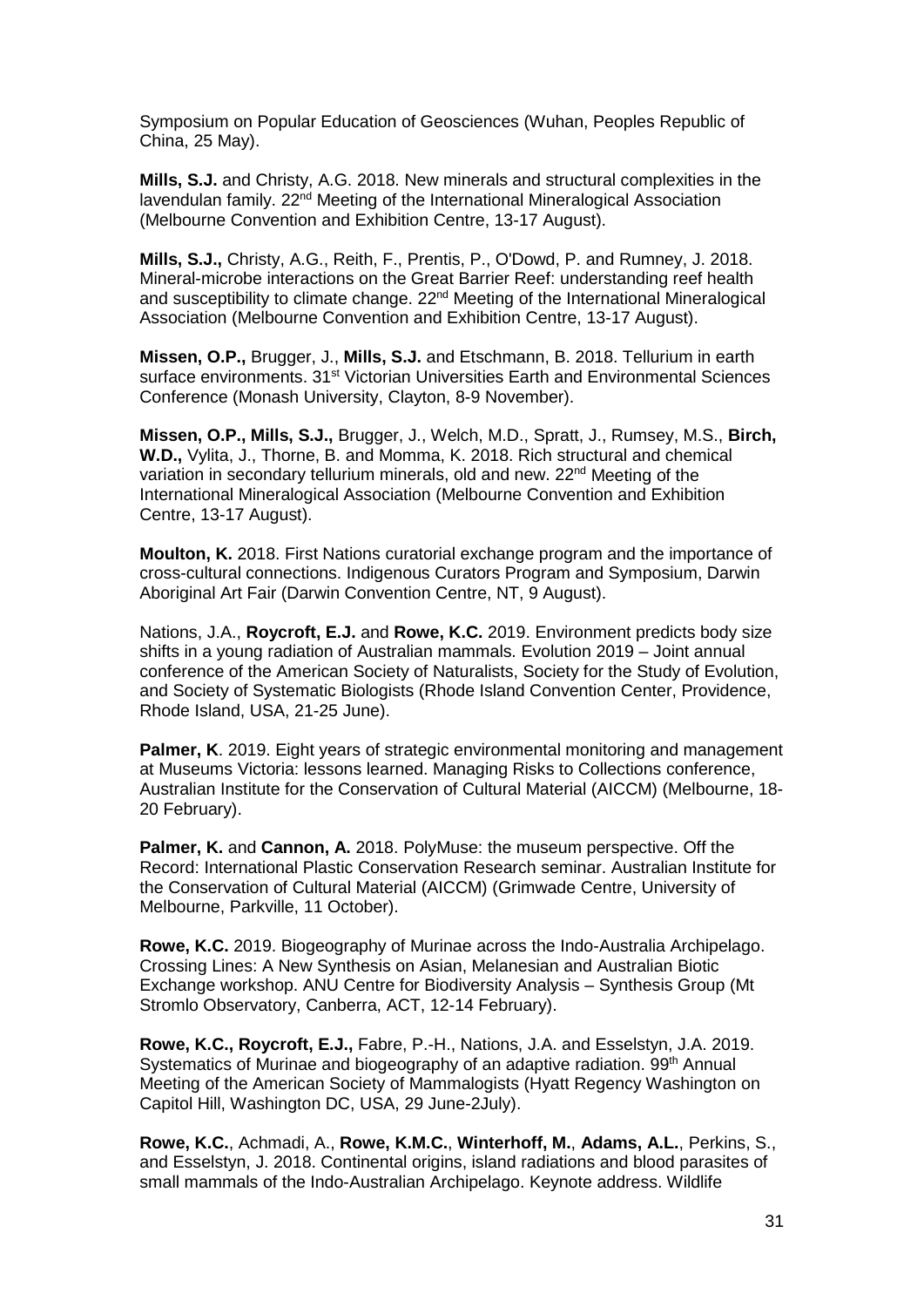Disease Association of Australasia Conference (Bali, Indonesia, 31 October – 2 November).

**Rowe, K.C., Roycroft, E.J.** and Ottewell, K. 2019. Conservation genomics of rodents: Shark Bay mouse (*Pseudomys fieldi*) and New Holland mouse (*Pseudomys novaehollandiae*). Oz Mammals Genomics consortium meeting. Bioplatforms Australia (Melbourne Museum, 5-6 March).

**Rowe, K.M.C.**, Haryoko, T., Irham, M., **Adams, A.L.**, Bowie, R., Perkins, S. and **Rowe, K.C.** 2018. Presence of trypanosomes in wild populations of birds from an important Asian and Australian faunal interchange, Sulawesi, Indonesia. Wildlife Disease Association of Australasia Conference (Bali, Indonesia, 31 October – 2 November).

**Rowley, C.** and **Taylor, J.** 2018. Implementing 'Museum Victoria Wireless Input System for EMu (MVWISE)' barcoding for location management of a Wet Type Collection. Annual Meeting, Society for the Preservation of Natural Heritage Collections (SPNHC) (Otago Museum, Dunedin, NZ, 25 August – 1 September) [poster presentation].

**Roycroft, E.J.,** Achmadi, A.S., Esselstyn, J.A., Good, J.M., **Moussalli, A.** and **Rowe, K.C.** 2018. Genomics of convergent evolution: carnivory in Indo-Australian rodents. Annual Meeting of the Society for Molecular Biology and Evolution (Pacifico Yokohama, Japan, 8-12 July) [poster presentation].

**Roycroft, E.J.,** Achmadi, A.S., Esselstyn, J.A., Good, J.M., **Moussalli, A.** and **Rowe, K.C.** 2018. Genomics of convergent evolution: carnivory in Indo-Australian rodents. Evolution 2018 – Second Joint Congress on Evolutionary Biology (Le Corum conference centre, Montpellier, France, 19-22 August) [poster presentation].

**Roycroft, E.J.,** Achmadi, A.S., Esselstyn, J.A., Good, J.M., **Moussalli, A.** and **Rowe, K.C.** 2019. Genomics of adaptation and convergence in the diversification of murine rodents. Evolution 2019 – Joint annual conference of the American Society of Naturalists, Society for the Study of Evolution, and Society of Systematic Biologists (Rhode Island Convention Center, Providence, Rhode Island, USA, 21-25 June).

**Roycroft, E.J.,** Achmadi, A., Esselstyn, J.A., Good, J.M., **Moussalli, A.** and **Rowe, K.C.** 2019. Adaptive evolution during the diversification of murine rodents revealed by whole exomes. 99<sup>th</sup> Annual Meeting of the American Society of Mammalogists (Hyatt Regency Washington on Capitol Hill, Washington DC, USA, 29 June-2July).

**Roycroft, E.J., Moussalli, A.** and **Rowe, K.C.** 2019. Phylogenomics of Australo-Papuan rodents. Oz Mammals Genomics consortium meeting. Bioplatforms Australia (Melbourne Museum, 5-6 March).

**Roycroft, E.J.,** Nations, J.A. and **Rowe, K.C.** 2019. Environment predicts body size shifts in a young radiation of Australian mammals. 99<sup>th</sup> Annual Meeting of the American Society of Mammalogists (Hyatt Regency Washington on Capitol Hill, Washington DC, USA, 29 June-2July).

Seal, G., Gall, J., Willis, R. and **Davey, G.B.** 2019. Panel discussion. Where to next for Australian Folklore? 14<sup>th</sup> National Folklore Conference (National Library of Australia, Canberra, ACT, 18 April).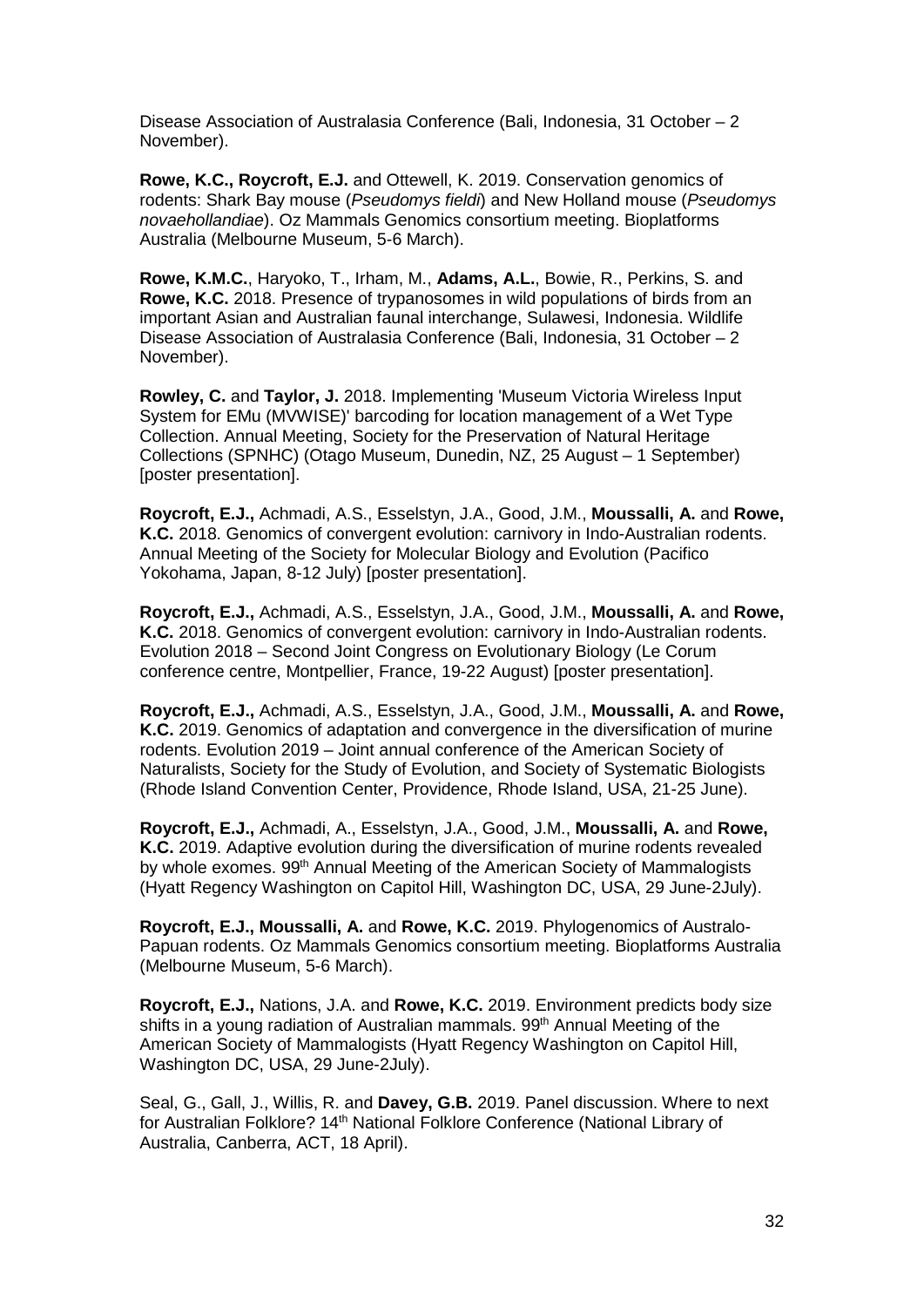**Smith, U., Knight, G.,** Lovett-Murray, T., Rose, D. and **Henry, D.** 2018. The Field Guide to the Budj Bim Cultural Landscape app: A partnership between the Gunditjmara community and Museums Victoria. Annual Meeting, Society for the Preservation of Natural Heritage Collections (SPNHC) (Otago Museum, Dunedin, NZ, 25 August – 1 September).

**Sumner, J.,** Pepper, M., Brennan, I.G., Hodges, K., Lemmon, A.R., Moriarty Lemmon, E., Peterson, G., Rabosky, D.L., Schwarzkopf, L., Scott, I.A.W., Shea, G. and Keogh, J.S. 2018. Speciation in the mountains and dispersal by rivers: Molecular phylogeny of *Eulamprus* water skinks and the biogeography of Eastern Australia. Australian Society of Herpetologists Conference (Kindilan, Qld, 10-13 December).

Swanson, M.T., Achmadi, A.S., Handika, H., Anita, S., Henson, M.W., Nations, J.A., **Rowe, K.C.,** Polito, M.J., Thrash, J.C. and Esselstyn, J.A. 2019. Host taxonomic and dietary signal in microbial communities varies across the gastrointestinal tract in Sulawesi rodents. 99<sup>th</sup> Annual Meeting of the American Society of Mammalogists (Hyatt Regency Washington on Capitol Hill, Washington DC, USA, 29 June – 2 July).

**Tout-Smith, D.** 2018. 'Compelled to act': museums in a post-centenary world. ICOM Europe and ICOM Germany conference (Ludwig Museum, Koblenz, Germany, 23-25 November).

**Walker, C.** and **Parker, M.** 2019. Like for like: plastic fills and underpinnings for a plastic dress. Textiles Special Interest Group symposium, Australian Institute for the Conservation of Cultural Material (AICCM) (Sydney Jewish Museum, Darlinghurst, NSW, 4-6 February).

**Walker, K.** 2019. Australian native bee fauna. 2019 Victorian Beekeeping Clubs Conference (Hyatt Place Melbourne, Essendon Fields, 14-15 June).

**Whitelaw, B.L.,** Cooke, I.R., Simakov, O., **Finn, J.K.,** Zenger, K. and Strugnell, J.M. 2018. Evolution of toxicity in the southern blue-ringed octopus *Hapalochlaena maculosa* using a comparative genomic approach. 20<sup>th</sup> European Molecular Biology Laboratory (EMBL) PhD Symposium (EMBL campus, Heidelberg, Germany, 22-24 November).

**Wood, T., Axton, A., Cannon, A., Palmer, K., McCartney, E.** and **Carter, C**. 2019. 'Project Pigeon': managing bird populations inside a museum. Managing Risks to Collections Conference, Australian Institute for the Conservation of Cultural Material (AICCM) (Melbourne, 18-20 February) [poster presentation].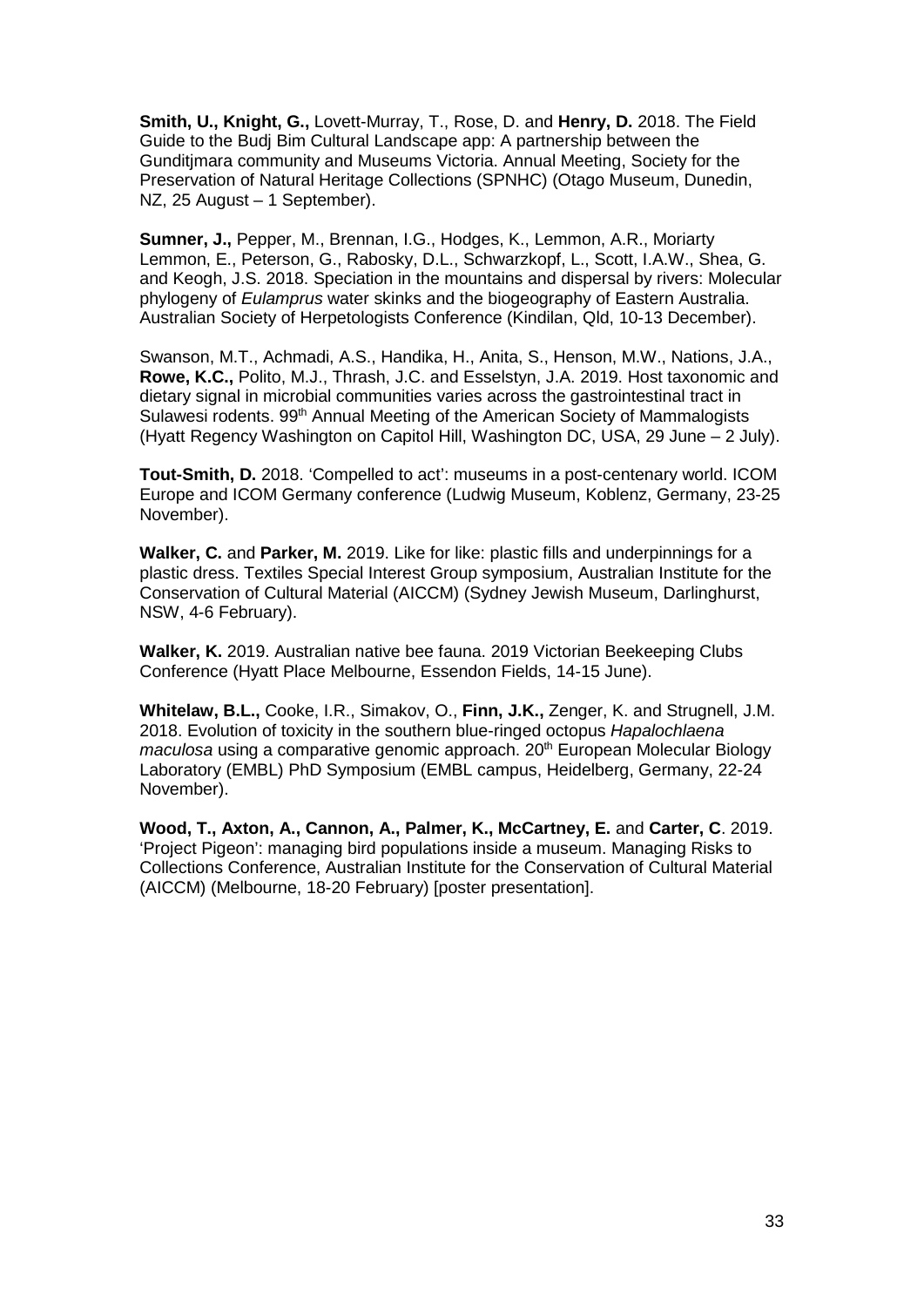### **Lectures**

**Aguilar, R**. 2018. Millions of years, dozens of samples, one single scan. TrACEES Micro-CT Workshop (School of Earth Sciences, University of Melbourne, Parkville, 7 November).

**Bollen, R., Broomfield, J., Greenhalgh, R., McGrath, N., Raymond, L., Shilling, S., Steele, G.** and **Stevenson, M.** 2019. Panel discussion. Collecting and preserving digital ephemera. Information Awareness Month seminar (Melbourne Museum, 22 May).

**Bray, D., Fitzgerald, E.** and **Rowe, K.M.C.** 2018. Citizen science: people-power building knowledge of nature. MV Lecture Series (Melbourne Museum Theatre, 15 August).

**Cannon, A., Palmer, K.**, Bell, J. and Nel, P. 2018. The problem with plastics. MV Lecture Series (Melbourne Museum Theatre, 22 August).

**Carland, R.,** Kerr, J., Jones, P., Gooden, L. and Calwell, L. 2019. 'It's hard to make hats for flamingos': making the Myer Christmas Windows. *Make Believe: The Story of the Myer Christmas Windows* – special event (Melbourne Museum, 31 January).

**Carter, C.** 2018. Museums Australia Victoria's Roving Curator Program. Victorian Collections Day - Museums Australia (Victoria) (State Library of Victoria, Melbourne, 11 September).

**Churchward, M.** 2019. Melbourne's bluestone bridges. The Stones of Melbourne: History, Excavation, Circulation and Affect workshop (University of Melbourne, Parkville, 8 March).

**Churchward, M.** and **Iozzi, L.** 2019. Illuminating nature: rediscovering James Searle: pioneer limelight artist and city naturalist. MV Lecture Series (Melbourne Museum Theatre, 3 April).

Crotty, D., Hayes, S., Hewitt, G., Smith, J., Spry, C. and **Stevenson, M.** 2019. Panel discussion. Archaeology Expert Talk: Under your feet. National Archaeology Week lecture series (Melbourne Museum, 22 May).

**Crotty, N**. and **Dyson, M**. 2018. A collection that glows: collaborations between artists and collecting institutions. Victorian Collections Day, Museums Australia (Victoria) (State Library of Victoria, Melbourne, 11 September).

**Dale-Hallett, L**. 2018. Book launch – *Black Saturday: Not the End of the Story* by Peg Fraser (Eltham, 15 November).

**Dale-Hallett, L.** 2018. The Invisible Famer Project. Art in the City event hosted by CSBP Fertilisers (Wesfarmers Art Collection, Perth, WA, 5 October).

**Dale-Hallett, L.** and **Forge, C.** 2018. The Invisible Farmer Project: sharing your stories. Victorian Seniors Festival (Eltham Library, 17 October).

**Darian-Smith, K.** and Harvey, K. 2018. Television and cultural diversity: migration, television and cultural diversity since 1956. MV Lecture Series (Melbourne Museum Theatre, 14 November).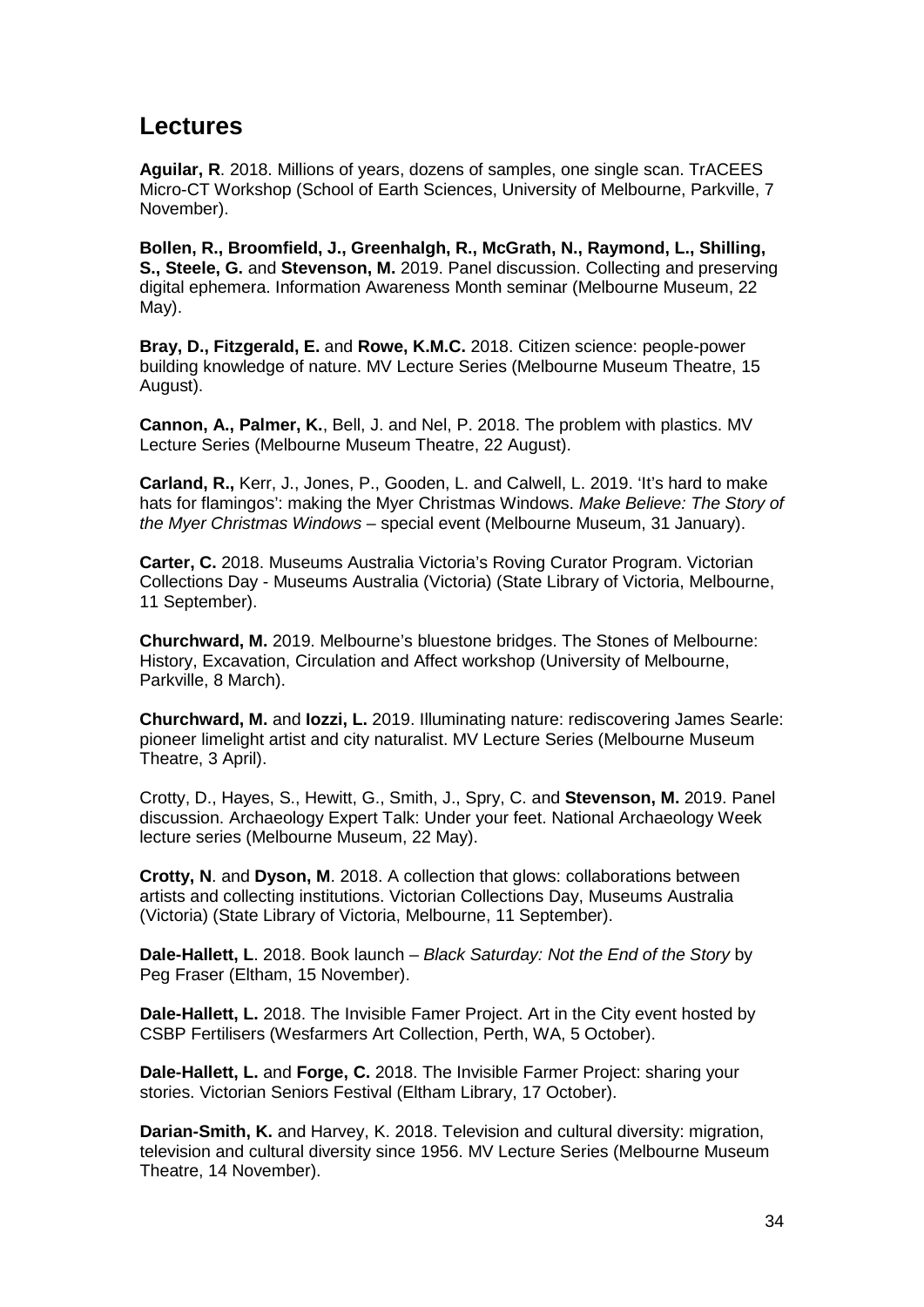**Dyson, M**. 2018. Pathways in the heritage sector. History Café Series, School of Philosophical, Historical and International Studies (Monash University, Clayton, 3 August).

**Forge, C**. 2018. The Invisible Farmer Project: getting involved. NSW Local Studies Librarian's Meeting (Macquarie Regional Library, Dubbo, NSW, 2 November).

**Forge, C.** 2019. From the heart: remembering the 2009 Victorian Bushfires. Address at the Victorian State Commemoration of the 2009 Victorian Bushfires (Royal Exhibition Building, 4 February). Available on ABC iView: [https://ios.tviview.abc.net.au/programs/victorian-bushfires-10-years](https://ios.tviview.abc.net.au/programs/victorian-bushfires-10-years-on/NN1921H001S00)[on/NN1921H001S00](https://ios.tviview.abc.net.au/programs/victorian-bushfires-10-years-on/NN1921H001S00)

**Francis, S.** 2018. Bring our people with us: a safe place to stand. MV Lecture Series (Melbourne Museum Theatre, 10 October).

**Henry, D.A.** 2018. Fake and fortune: gold nuggets and nugget replicas. Lecture program for *Bankrolling Bendigo: Building a City* exhibition (Bendigo Art Gallery, La Trobe Arts Institute, Bendigo, 26 July).

**Henry, D.A.** 2018. Natural sciences at Museums Victoria. Guest lecture for Bachelor of Design course, Melbourne School of Design, University of Melbourne (5 October).

**Henry, D.A.** 2018. Gems, bats and aliens: some geological snippets from the Mount Elephant region. Waking the Giants, Mount Elephant Festival (Derrinallum, 12-14 October).

**Henry, D.A.** 2018. Gemstones in Victoria. Guest lecture for Maryborough U3A - University of the Third Age (Melbourne Museum, 1 November).

**Henry, D.A.** 2019. Young volcanoes in Victoria. Field Naturalists Club of Victoria (Bendigo, 13 February).

**Hilli, L.** 2018. Reframing colonial histories: re-contextualising collections through contemporary art. MV Lecture Series (Melbourne Museum Theatre, 8 August).

**Hipsley, C.A**. 2018. Old material, new technologies: X-ray CT scanning at Museums Victoria. TrACEES Micro-CT Workshop (School of Earth Sciences, University of Melbourne, 7 November).

Hobday, Alistair, Pecl, Gretta, Pratchett, Moragn and Plaganyi, Eva. 2018. Climate sea change: what do we know?, when did we know it?, what do we do? MV Lecture Series (Melbourne Museum Theatre, 9 October).

Jacka, Felice. 2019. Gut feelings: your mind, your microbes. MV Lecture Series (Melbourne Museum Theatre, 15 May).

**Kinsey, F.** and **Bramley, E.** 2018. Kodak Heritage Collection at Museums Victoria. Preston Probus Club (Preston, 5 October).

Losos, Jonathan. 2019. Lizards in an evolutionary tree: ecology and adaptive radiation of Anoles. MV Lecture Series (Melbourne Museum Theatre, 7 March).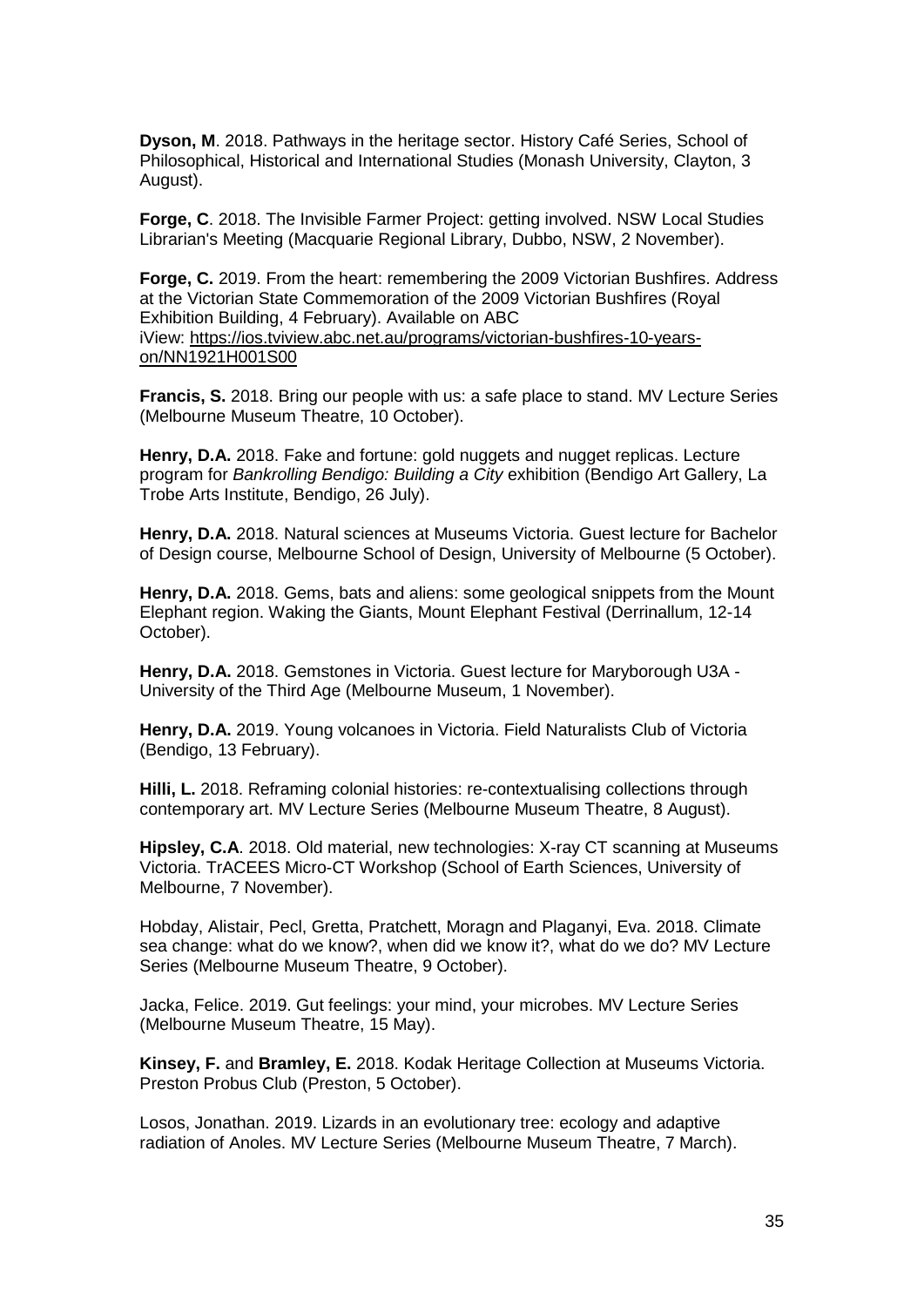**Mackenzie, M.** 2018. Larsen C Antarctica. Field Naturalists Club of Victoria – Marine Research Group (FNCV Club Hall, Blackburn, 8 October).

**Missen, O.P.** 2019. Secondary tellurium minerals of North America. Österreichische Mineralogische Gesellschaft / Austrian Mineralogical Society (Universität Wien, Vienna, Austria, 11 March).

**Missen, O.P.** 2019. Secondary tellurium, a gold mine of unique crystal structures. Institut für Mineralogie und Kristallographie / Department of Mineralogy and Crystallography, Universität Wien (Vienna, Austria, 15 March).

**Moulton, K.** 2018. The intersection of art and historical collections: First Peoples women, creative practice and the museum. MV Lecture Series (Melbourne Museum Theatre, 18 July).

**Moulton, K.** 2018. MADA Artforum. Monash Art Design and Architecture (Monash University, Caulfield East, 12 September).

**Moulton, K.** 2018. First Peoples art and the archive: the intersection of historical collections and contemporary artists and makers. Shepparton Art Museum (Shepparton, 11 October).

**Moulton, K.** 2018. Echoes of my Ancestors: First Peoples museum collections. Sami Indigenous Centre, University of Tromso (Tromso, Norway, November).

**Murray, T.** 2018. Historical archaeology at the Commonwealth Block, Melbourne. Docklands History Group (Library at the Dock, Docklands, May).

**MV Conservators.** 2018. Conservation principles. Training workshop, Museums Australia (Victoria) (Melbourne Museum, 19 October).

**Nguyen, A.** 2019. Refugees, museums and the digital diaspora: how social media is connecting refugees to each other and museum collections. MV Lecture Series (Melbourne Museum Theatre, 19 June).

**Rowe, K.C.** 2019. Rats!: Systematics of an emerging adaptive radiation model. Biological Sciences Seminar Program. School of Biological Sciences, Monash University (Clayton, 28 March).

**Rowe, K.M.C.** 2019. Listening for nature: using ecoacoustics to engage communities and document Victoria's birdlife. Members Meeting, BirdLife Melbourne (14 March).

**Rowe, K.M.C.** 2019. Listening for nature: How the study of soundscapes enables discovery, conservation, and engagement with wildlife. MV Lectures Series (Melbourne Museum Theatre, 20 March).

**Stevenson, M.** 2018. Curating politics and protest in the museum. Exhibiting Culture: New Histories program. La Trobe Art Institute (Bendigo, 2-6 July).

**Stevenson, M.** 2018. Something old, something new: connecting with the contemporary. Exhibiting Culture: New Histories. Art and Tea program – Friends of Bendigo Art Gallery (Bendigo Art Gallery, Bendigo, 18 July).